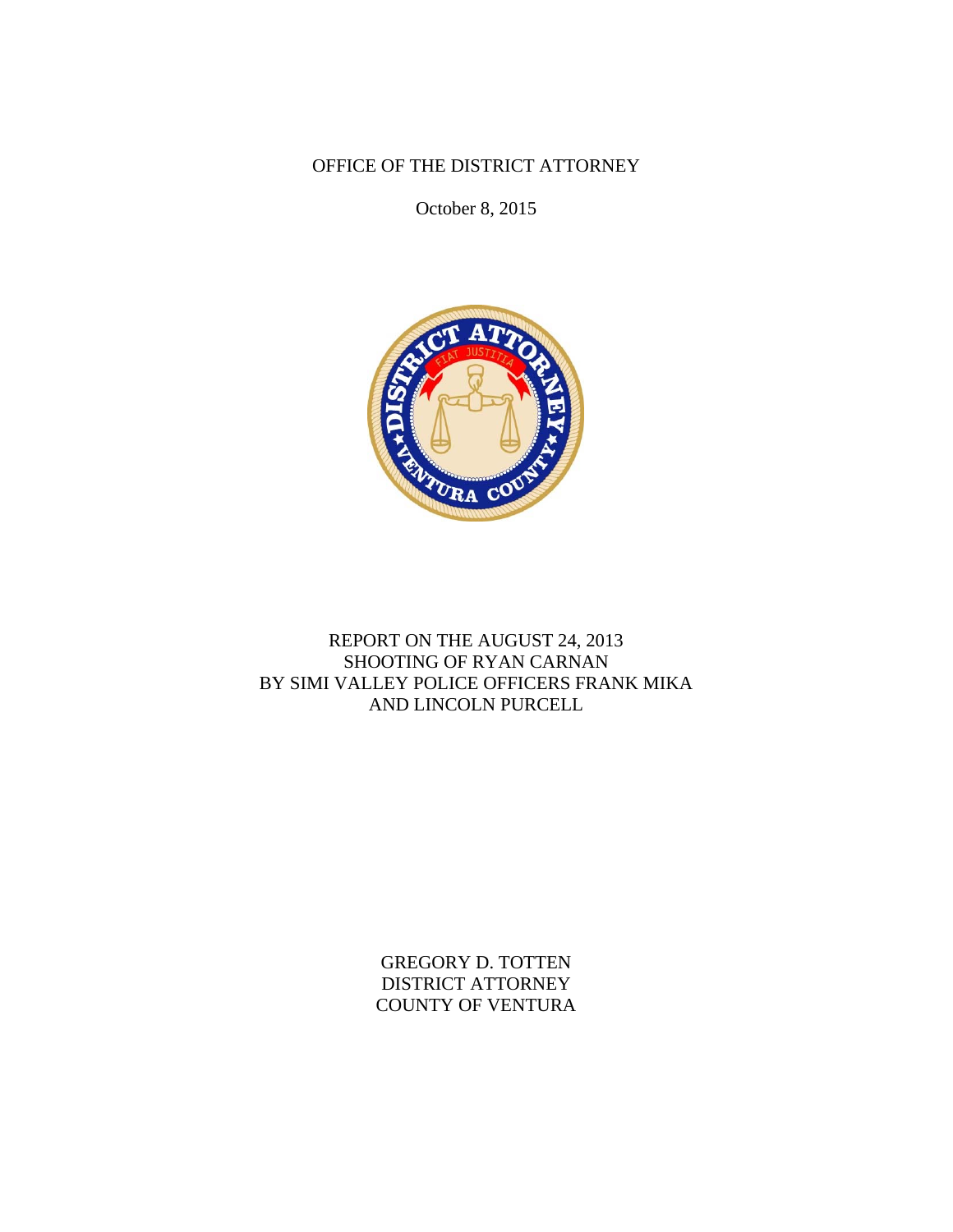# **TABLE OF CONTENTS**

| $\mathbf{I}$ . |                                                    |  |
|----------------|----------------------------------------------------|--|
| II.            |                                                    |  |
|                |                                                    |  |
|                |                                                    |  |
|                |                                                    |  |
|                |                                                    |  |
|                | E. ADDITIONAL POLICE RESPONSE AND INVESTIGATION 10 |  |
|                | $F_{\perp}$                                        |  |
|                |                                                    |  |
|                | $1_{-}$                                            |  |
|                | 2                                                  |  |
|                | $\mathcal{R}_{\alpha}$                             |  |
|                | 4                                                  |  |
|                | .5                                                 |  |
|                | 6.                                                 |  |
|                | $7_{\scriptscriptstyle{\circ}}$                    |  |
|                | 8.                                                 |  |
|                | 9.                                                 |  |
| Ш.             |                                                    |  |
|                |                                                    |  |
|                |                                                    |  |
|                |                                                    |  |
| IV.            |                                                    |  |
|                |                                                    |  |
|                |                                                    |  |
| V.             |                                                    |  |
| VI.            |                                                    |  |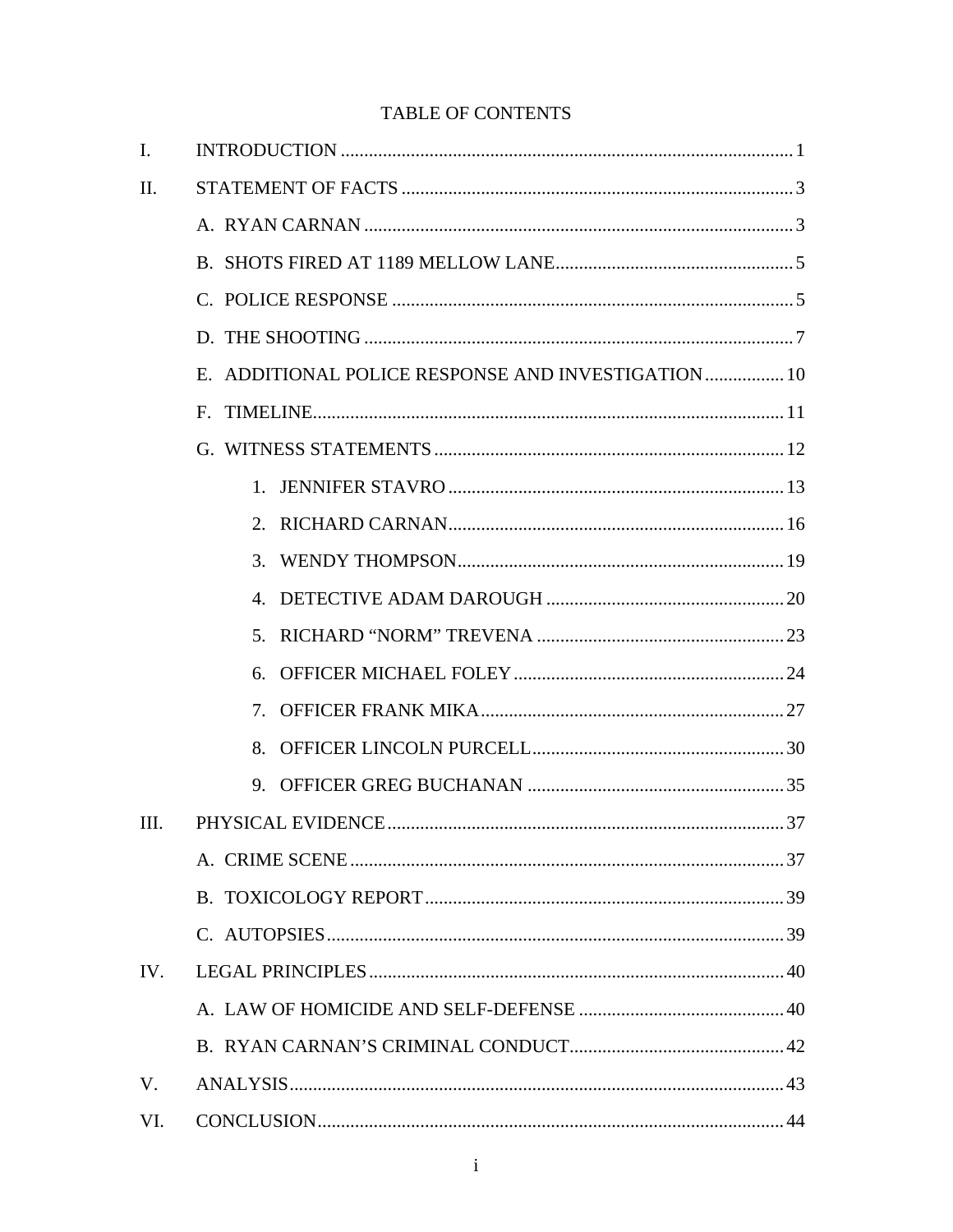#### I. INTRODUCTION

 $\overline{a}$ 

On the afternoon of August 24, 2013, Ryan Carnan shot and killed his mother, Sally Carnan, in the house where they both lived at 1189 Mellow Place in the city of Simi Valley. Carnan then called his brother, Richard Carnan, and told him, "I killed mom. She's dead in the bathroom." Carnan fired shots at some of his neighbors and then set several fires in the rooms of the Mellow Lane home.

Richard Carnan called 911 to report his brother's phone call. When police arrived at the Mellow Place home, Ryan Carnan fired several shots at the responding officers from a hidden position at the rear of the property. He then retreated into the hills on a small farm tractor.

In response to this active shooter threat, Simi Valley Police called out their Special Weapons and Tactics (SWAT) team<sup>1</sup>. Carnan was reported heading towards Azure Hills Drive, north of Mellow Lane on a farm tractor. Three of the responding officers, Michael Foley, Lincoln Purcell, and Frank Mika drove together west on Azure Hills Drive and noticed children playing in some of the yards. They parked their patrol vehicle east of Carnan's reported location and began walking westbound while directing the children inside their houses.

Carnan emerged from Azure Hills Road and, after brandishing his handgun at some of the residents, continued driving the tractor eastbound in the direction of the three officers. Over their handheld radios, the officers heard that Carnan was headed toward their location. They positioned themselves on the hill to the north side of the street.

<sup>&</sup>lt;sup>1</sup> SWAT teams consist of highly trained, specially equipped, experienced police officers who are deployed most commonly for hostage situations, fortified and armed suspects, serving high-risk search warrants, and terrorist threats.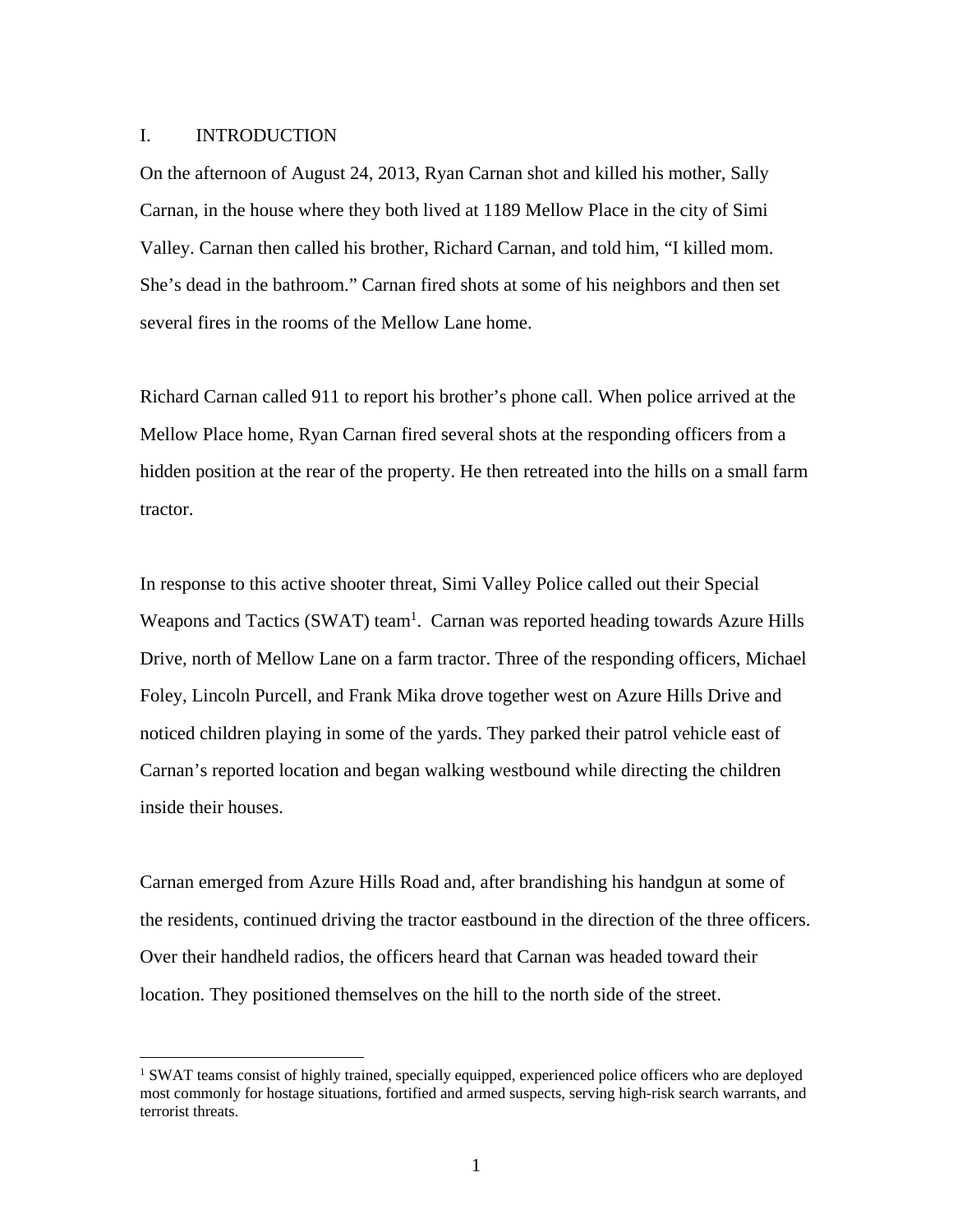Carnan was driving the tractor on a bridle path on the south side of the street. He still held a handgun in his left hand. When he came into view, the officers identified themselves and ordered Carnan to drop his weapon. Carnan looked at the officers and pointed his gun in their direction. In response to this deadly threat, Officers Mika and Purcell each fired two shots at Carnan, killing him.

The District Attorney's Office has a 24-hour, on-call, officer-involved shooting team available to all Ventura County law enforcement agencies to assist in the investigation of officer-involved shootings. Once the District Attorney's Office was notified of the shooting, Senior Deputy District Attorney Christopher Harman and District Attorney Investigators Robert Coughlin and Sonia Sanchez responded to the shooting scene and consulted with investigating officers.

The Simi Valley Police Department initiated an investigation of the shooting, which included interviewing witnesses, collecting physical evidence, and photographing the area of the shooting. All of the involved officers individually submitted to a voluntary interview with criminal investigators where they described the circumstances of the shooting in detail.

The Simi Valley Police Department's investigation reports and follow-up investigation were submitted to the District Attorney's Office for a determination of whether the shooting of Ryan Carnan was justified and, if not, whether criminal charges should be filed.<sup>2</sup> The scope of the District Attorney's review was limited to those issues.

 $\overline{a}$ 

<sup>&</sup>lt;sup>2</sup> The final follow-up investigation by the Simi Valley Police Department was provided to this office on March 26, 2015. This included analysis of Carnan's cell phone and audio recordings of civilian witness interviews.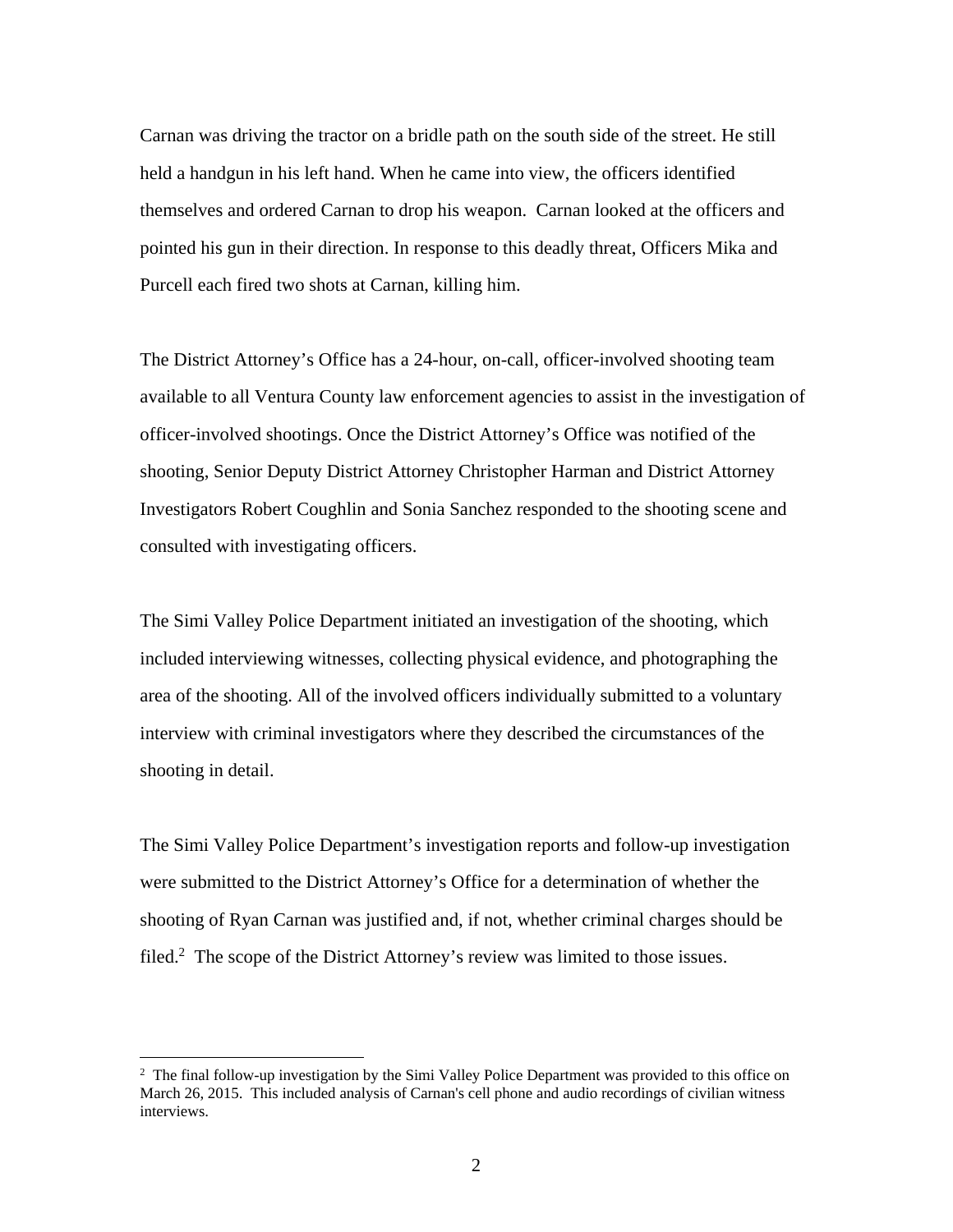The District Attorney's review involved approximately 3,000 pages of reports and documents which included interviews of police and civilian witnesses, diagrams, more than 760 photographs, numerous recorded interviews and records, recordings of radio transmissions, and a visual and forensic examination of the scene of the shooting.

Following completion of additional investigation, the District Attorney reviewed all available information and evidence and the applicable legal authorities. Based upon that review, it is the opinion of the District Attorney that the shooting of Ryan Carnan by Simi Valley Police Officers Frank Mika and Lincoln Purcell was justified and not a criminal act.

## II. STATEMENT OF FACTS

 $\overline{a}$ 

#### A. RYAN CARNAN

Ryan Carnan was born February 22, 1984. After high school, Carnan had a history of drug and alcohol abuse. Prior to 2009, he had four separate incidents where he was hospitalized pursuant to Welfare and Institutions Code section  $5150<sup>3</sup>$  as a danger to himself or others.<sup>4</sup>

In 2006, Carnan enlisted in the U.S. Army and was deployed to Korea. He admitted to Army doctors that he drank heavily during his deployment. During that deployment, he began to experience auditory hallucinations that led to him being medically discharged

<sup>&</sup>lt;sup>3</sup> Welfare and Institutions Code section 5150 provides that a peace officer or other qualified professional take or cause to be taken into custody, any person who is a danger to himself or others or is gravely disabled, for a period of up to 72 hours for assessment, evaluation, crisis intervention, or placement in a facility designated by the California Department of Health Care Services. 4

<sup>&</sup>lt;sup>4</sup> Records for two of the incidents could not be located. However, during an incident which occurred in February 2005, Sally Carnan, Carnan's mother, told police officers that it was the third time Carnan had been detained by police pursuant to W&I Code section 5150.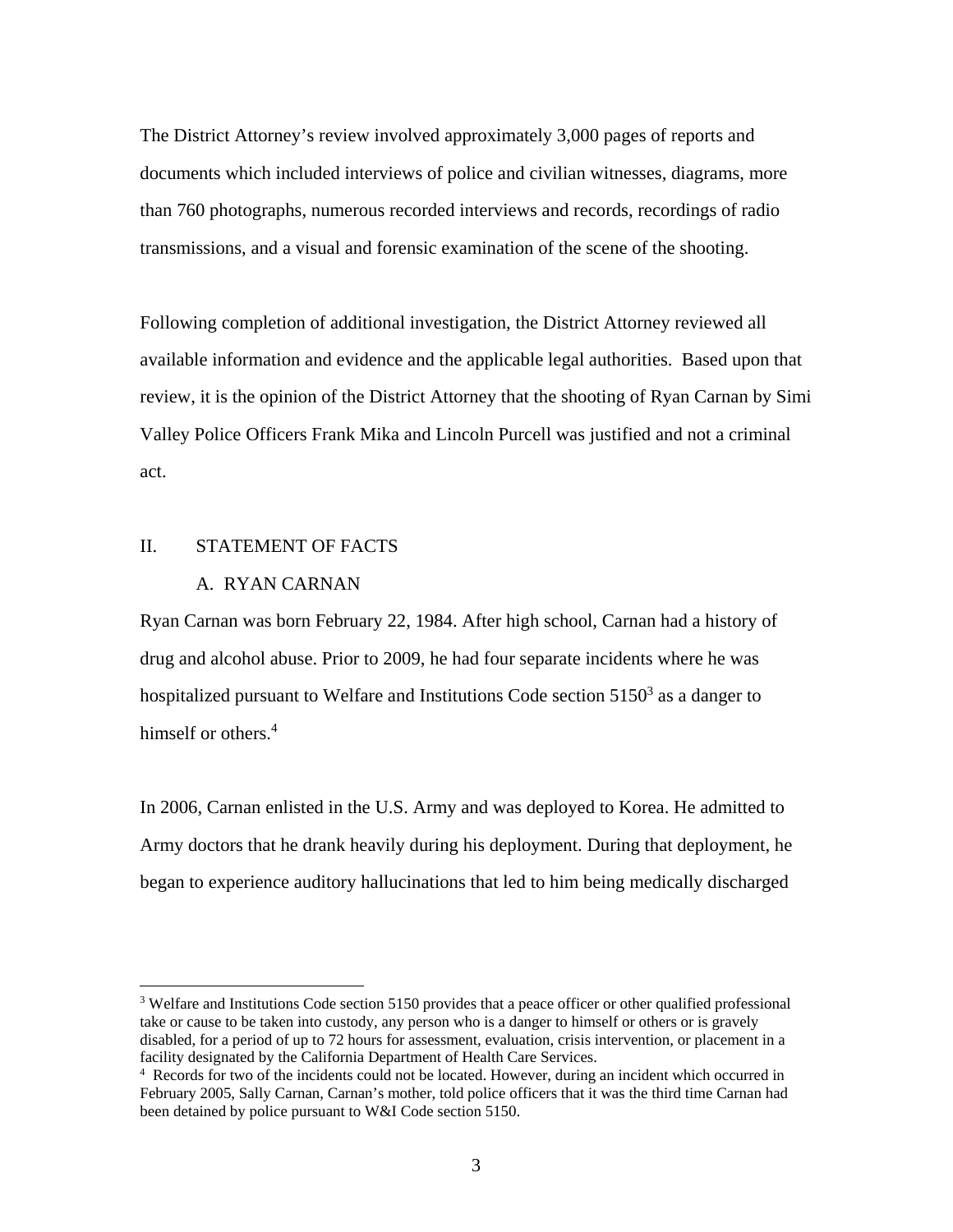for schizophreniform disorder.<sup>5</sup> He was formally discharged from the Army on March 9, 2008, and returned home to live with his mother at 1189 Mellow Lane.

In 2008, he was again detained pursuant to Welfare and Institutions Code section 5150 after an incident where he threatened his mother by pretending he had a handgun. Ms. Carnan also informed the officers that Carnan had attempted to buy a handgun but had been told by the State that he was ineligible to buy one. After that incident, Ms. Carnan asked Carnan to leave, and she and Carnan's siblings obtained a restraining order against him.

Carnan lived in a Simi Valley apartment for a short time, then moved to Kentucky to live with relatives. During that time, Carnan reached out to the Veterans Administration (VA) to receive treatment for his schizophreniform disorder, which he described as worsening. He continued to drink heavily and was eventually told by his relatives to find his own place to live. In January 2011, he was hospitalized at the Louisville, Kentucky VA Medical Center after self-reporting an attempted suicide.

In 2012, Carnan moved back to Simi Valley and lived with his mother at 1189 Mellow Lane. His medical care, including mental health care, was transferred to the West Los Angeles VA Medical Center (VAMC.)

Carnan was last seen by a psychiatrist at the VAMC on July 5, 2013. During that appointment, he informed the doctor that he had stopped taking all medications at least one month prior to that date because the prescriptions were making him angry. He claimed he was "doing fine" without them. Although he confirmed that he was hearing

 $\overline{a}$ 

<sup>&</sup>lt;sup>5</sup> "[S]chizophreniform disorder is equivalent to schizophrenia, but lasts less than six months." (American Psychiatric Association *Diagnostic and Statistical Manual of Mental Disorders* (5<sup>th</sup> Ed. 2013).)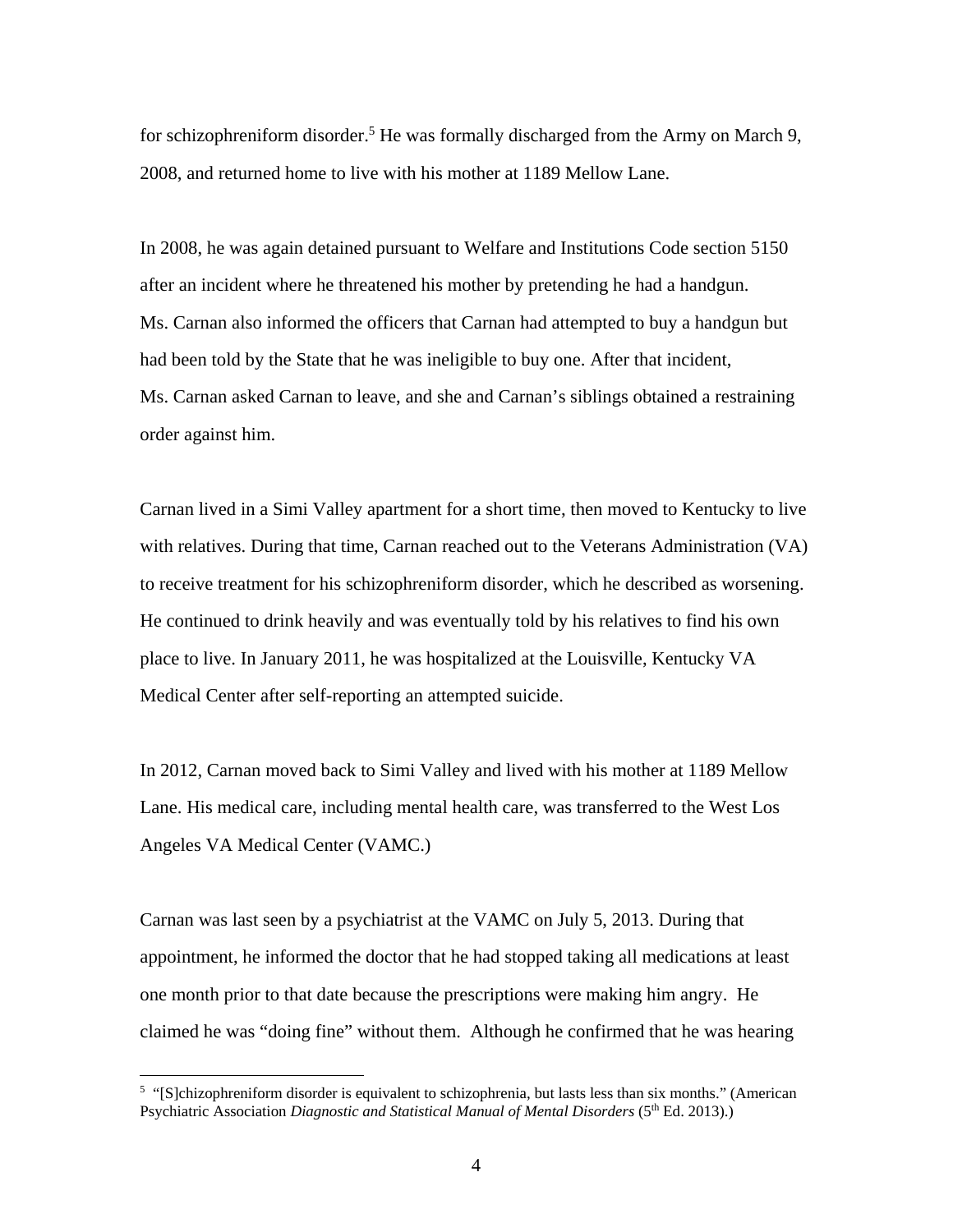auditory hallucinations, he denied experiencing any homicidal or suicidal hallucinations. His doctor wanted to start him on a different form of one of his medications, but Carnan left before the doctor could make that recommendation. The VA left messages with Carnan several times to schedule a new psychiatric appointment, but no appointment was ever made. The last message was left for Carnan on August 23, 2013.

#### B. SHOTS FIRED AT 1189 MELLOW LANE

Carnan had been enrolled at Moorpark College but dropped all of his classes on August 24, 2013. Later that day, Carnan shot his mother six times, killing her. He then called his brother Richard to say what he had done. While talking on the phone with Richard, Carnan fired shots at two individuals riding past the home on bicycles. He then started multiple fires inside the residence by using road flares. He also placed gasoline containers in many of the rooms of the home in order to cause explosions and increase the damage to the home.

#### C. POLICE RESPONSE

Simi Valley Police Department received a call from Richard Carnan who reported his conversation with his brother. Police also received multiple reports of gunshots fired on Mellow Lane. Several police officers were dispatched to the area. Sergeant Adam Darough, and Officers Ryan Brennan, Steven Philbrook, and Jeff Takeda arrived and approached the front door of 1189 Mellow Lane. The door was locked. They began moving toward the backyard and noticed that the home was on fire. Smoke had blackened the windows, preventing them from seeing inside. They made their way to the rear sliding glass door of the house. There, they were able to see inside and confirm that the home was burning.

While the officers were standing at the rear sliding glass door, a suspect, later identified as Carnan, fired approximately six shots at them from a hidden position in the backyard. The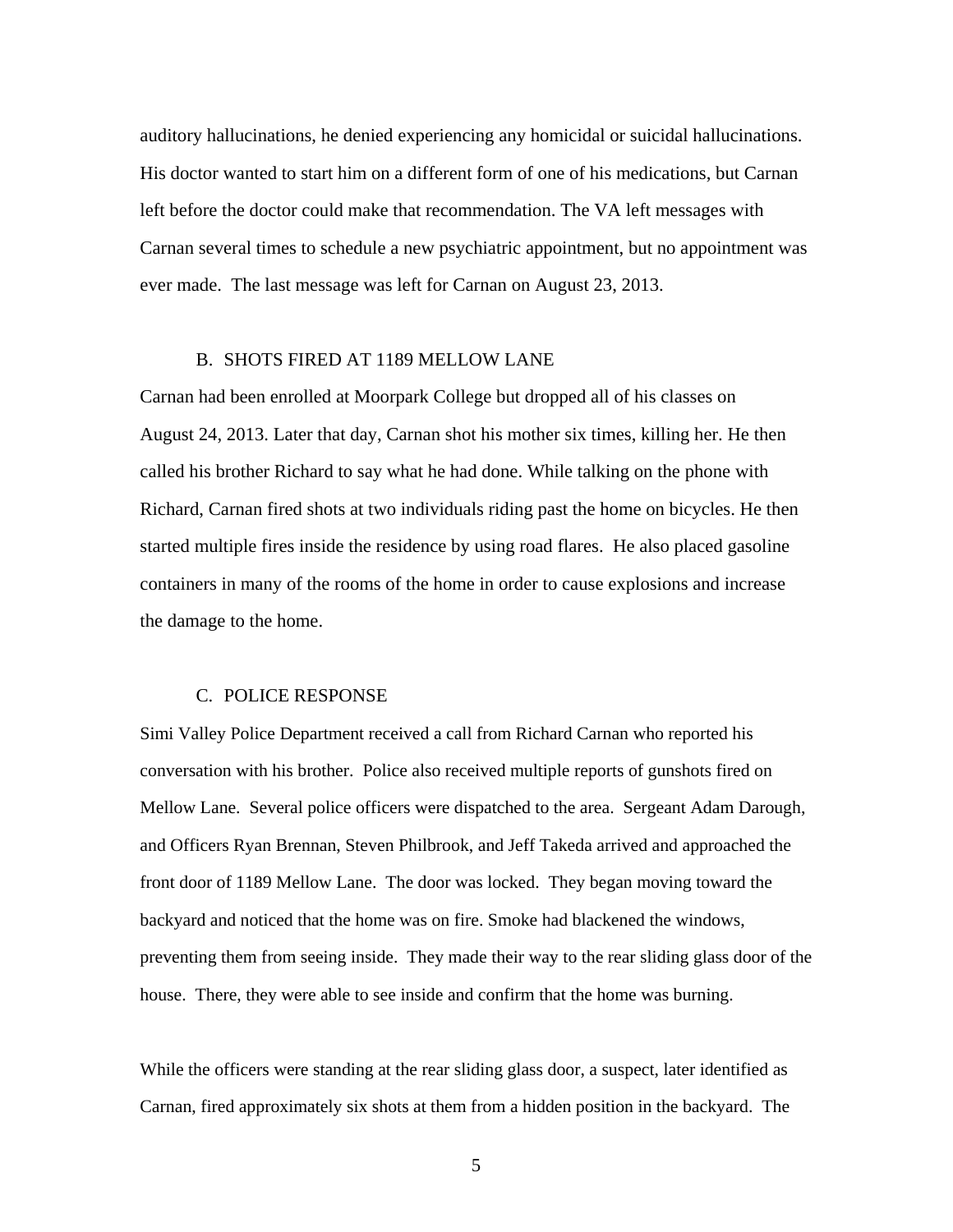officers took cover and radioed dispatch, reporting that they were under fire. They then crawled around the side of the house to a more protected location. Carnan fired another six to seven shots at the officers.

Carnan then drove away from 1189 Mellow Lane on a small orange farm tractor. He drove through the hillside and tried crashing through fencing behind 639 Azure Hills Drive. He eventually exited onto a bridle path on the southern side of Azure Hills Road and drove the tractor eastbound.

Officers Michael Foley, Frank Mika, and Lincoln Purcell had been at the Simi Valley Police Station working on an unrelated case when they heard that officers had been dispatched to the Mellow Lane residence in response to the call regarding Carnan shooting his mother. They heard the additional reports of Carnan shooting at neighborhood residents and responding police and believed there was an active shooter moving about in a residential neighborhood.



Tractor Carnan was driving on August 24, 2013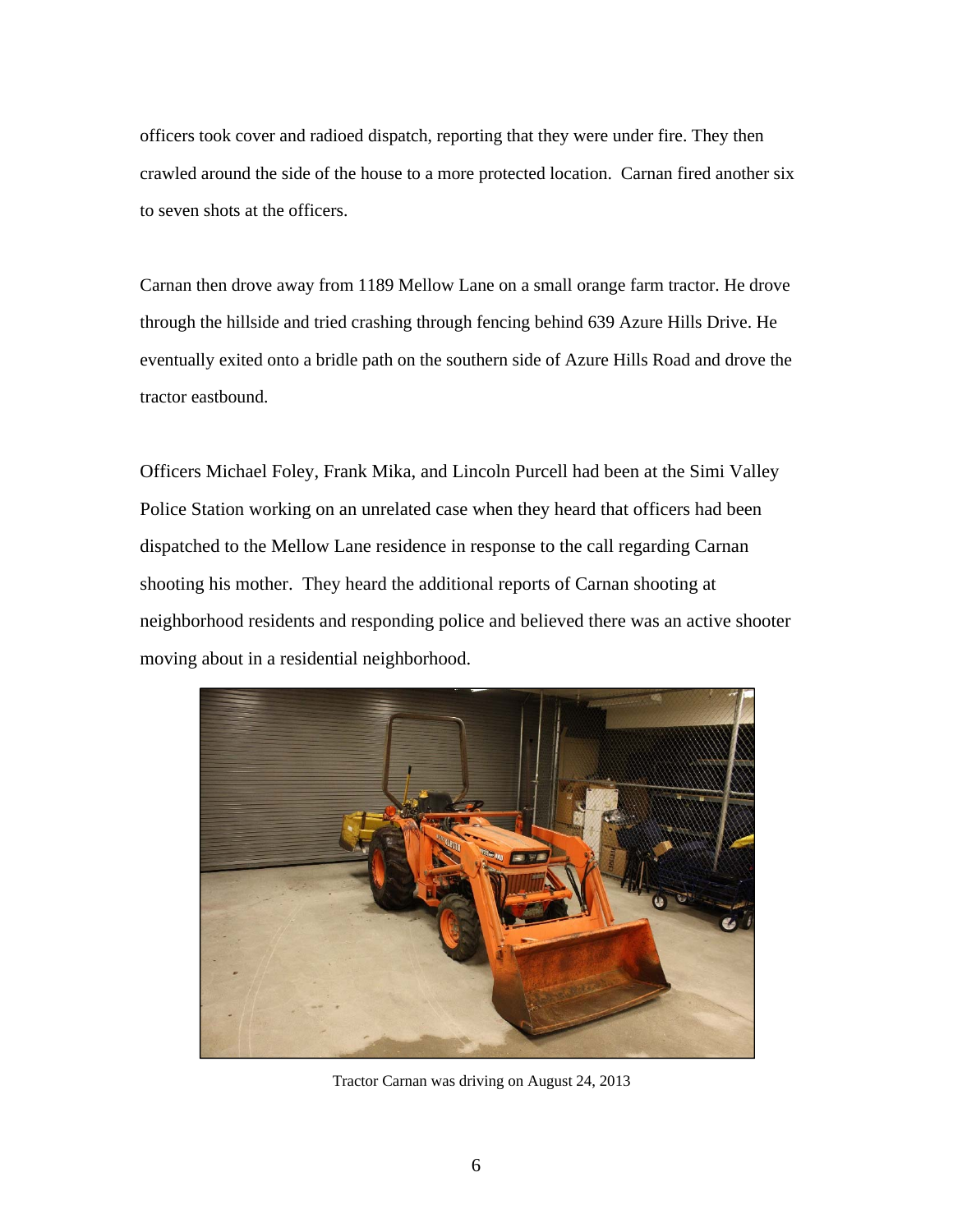As they responded to the scene, they heard a radio broadcast that the suspect had driven to Azure Hills Drive. The officers proceeded to that area and parked just west of 526 Azure Hills Drive. They each noticed that residents were in the area and saw young children playing in a backyard who were visible from the street. They yelled at the children to go inside the home.

Their patrol car was equipped with a rifle and a shotgun. Officer Purcell armed himself with the rifle, Officer Mika armed himself with the shotgun, and Officer Foley removed his handgun. They notified dispatch and other officers of their location and began walking westbound towards Carnan's location.

### D. THE SHOOTING

As Officers Foley, Mika, and Purcell walked westbound, they were able to hear the sound of a tractor approaching their position. There was no cover in the area due to the open and hilly space between 526 Azure Hills Drive, the residence east of their position, and 529 Azure Hills Drive, the residence west of their position.

In order to obtain a position of concealment and a safer location to fire weapons if it became necessary, the officers crossed a low fence on the northern side of the street and climbed a short distance up the hillside.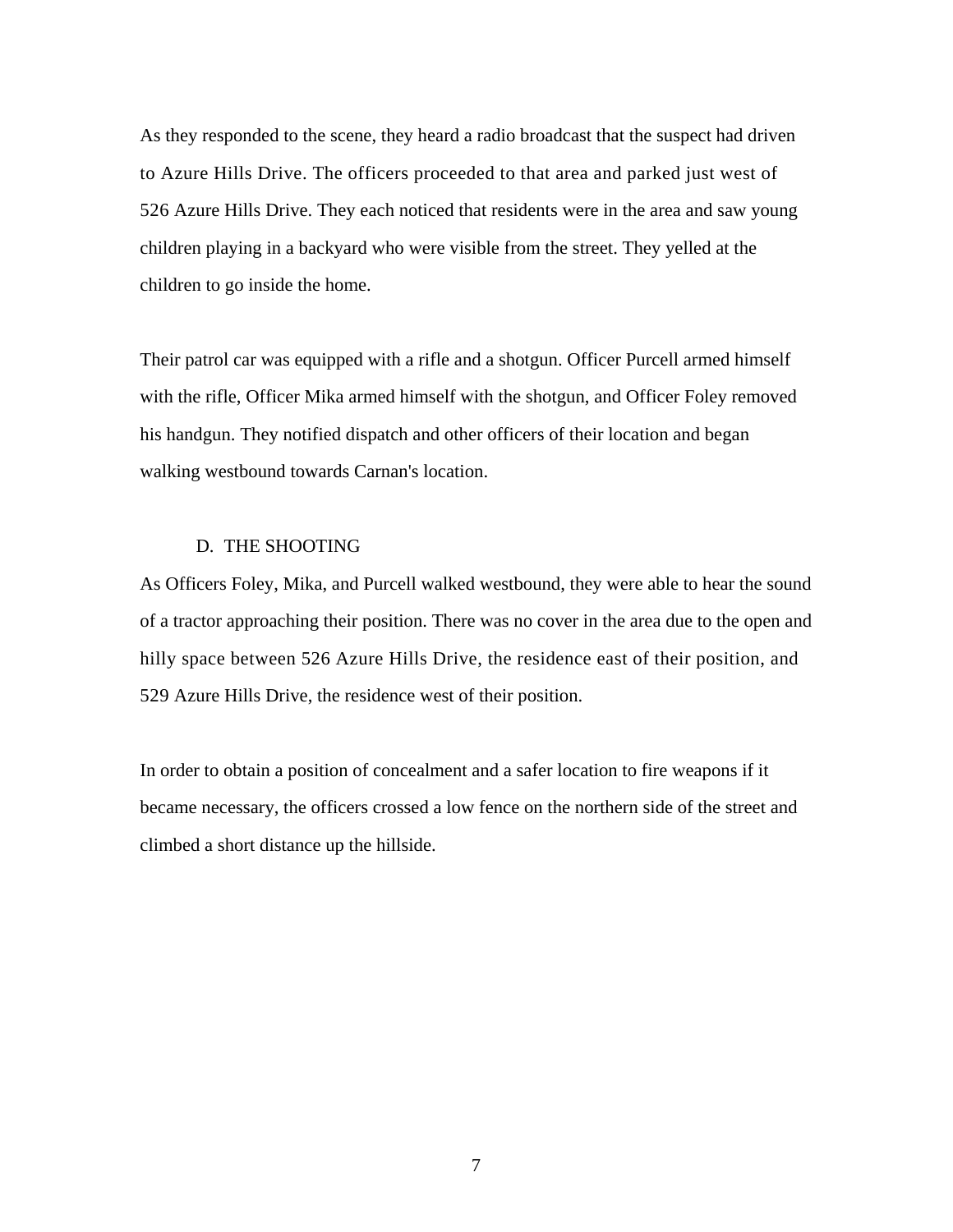

Officer Mika's location (yellow flag) and tractor's final location

Carnan continued driving the tractor east on the bridle path, looking straight ahead. He was holding a gun in his left hand, pointing it in the air. When Carnan was approximately 200 feet away, Officer Mika ordered Carnan to drop his gun. After hearing Officer Mika's voice, Carnan began scanning the area for the officers' location. When he saw the officers, he lowered his gun and pointed it at them. Officer Mika and Officer Purcell each fired one shot at Carnan, and both shots grazed his body.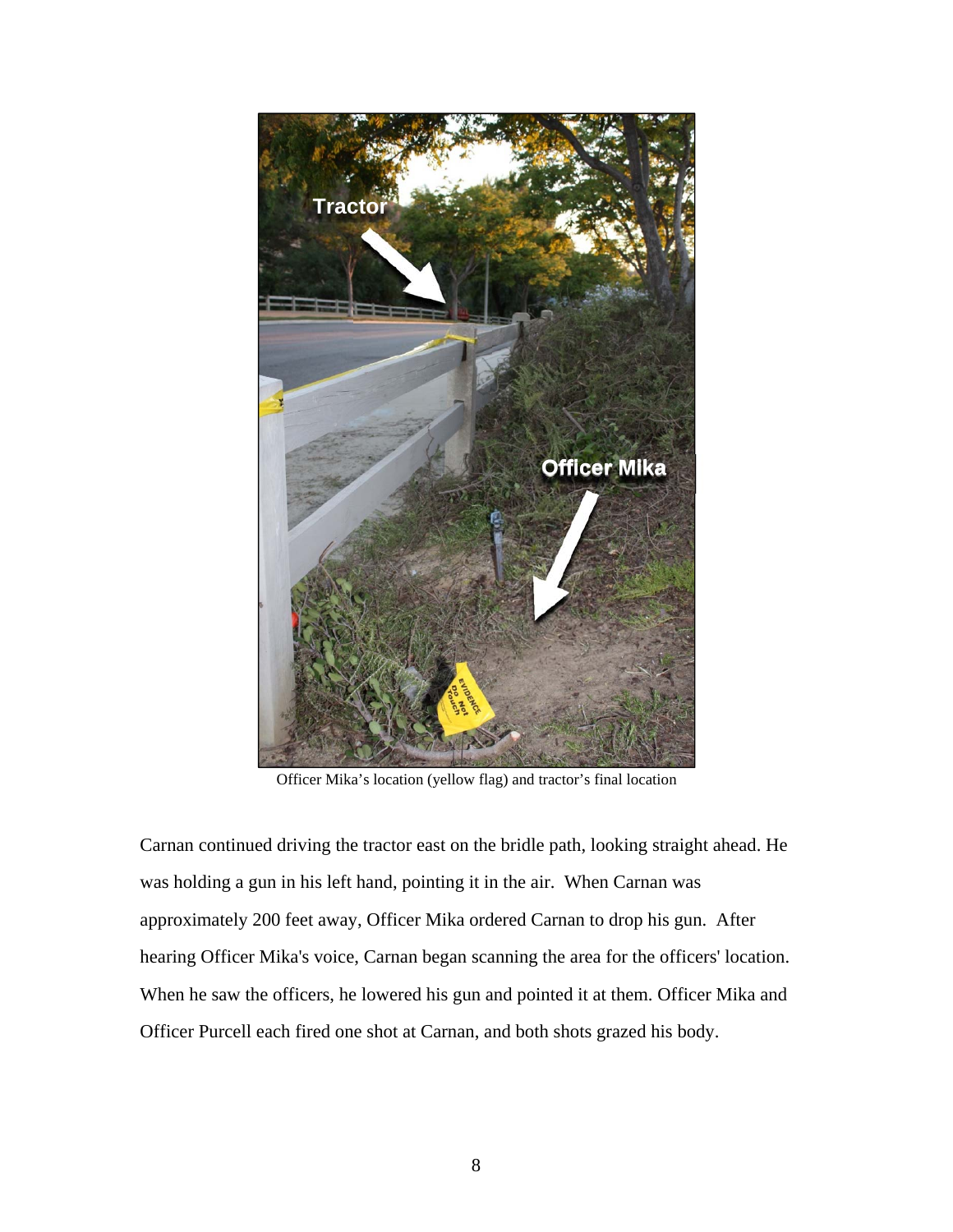Carnan then turned the tractor and began driving toward the officers. Officer Mika and Officer Purcell each fired a second shot. One of those shots struck Carnan in the head, killing him. Carnan slumped over and dropped the gun. Officer Mika stated, "He's down."



Tractor Tracks on Bridle Path with Distinct Change of Direction

The tractor continued driving until it struck a tree with its front bucket. The tires continued spinning, but the tree prevented the tractor from moving forward. Carnan's body moved each time the tractor bounced, and the officers could not tell if Carnan was moving on his own or because of the tractor.

Officer Greg Buchanan drove the Simi Valley Police V150 armored vehicle to the area. When he heard Carnan had driven to Azure Hills Drive, he began driving up the street. He arrived at Officers Foley, Mika and Purcell's location a few moments after the shooting. The officers used the armored vehicle to provide cover as they approached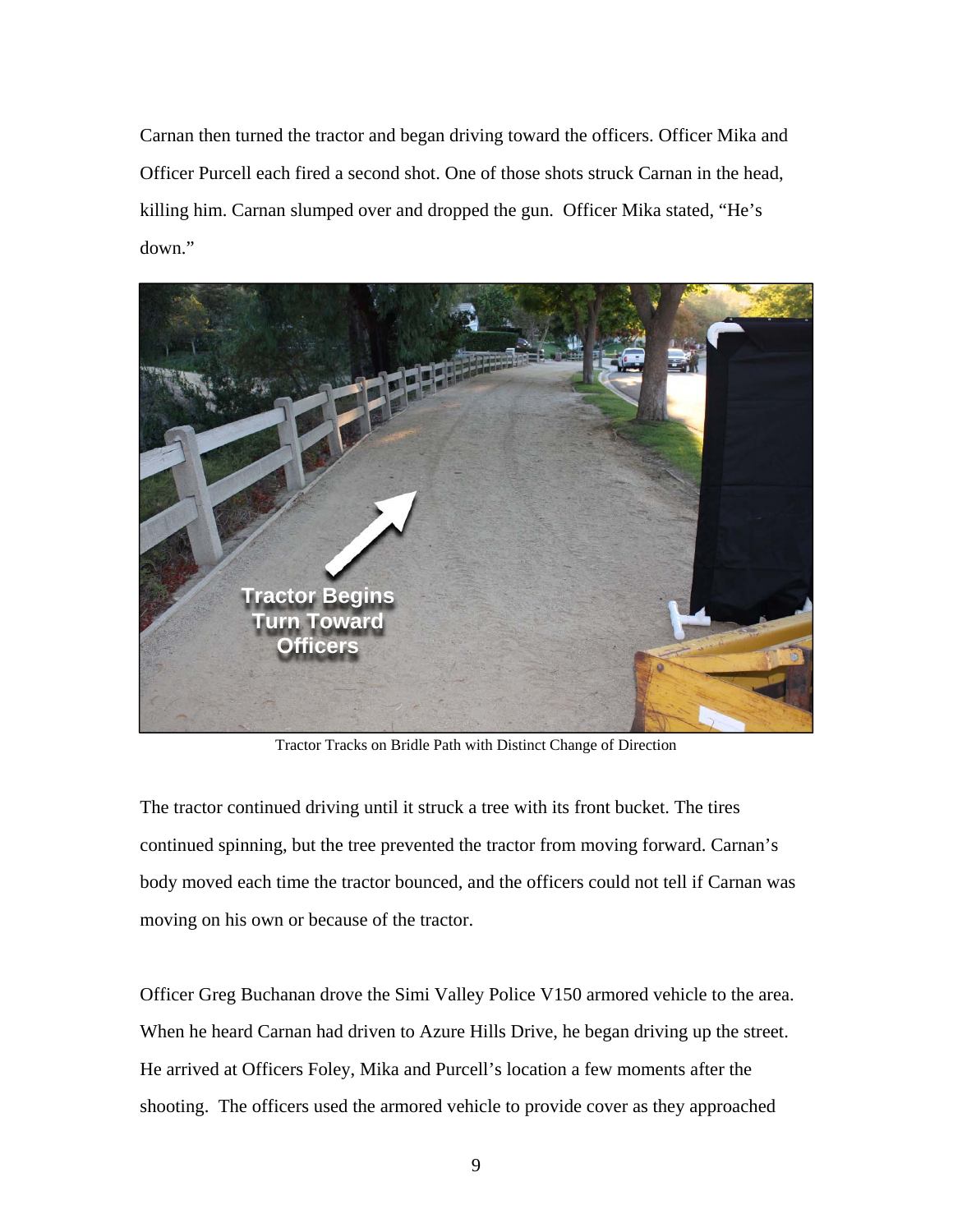Carnan. They observed that Carnan was not breathing and did not show any other signs of life.

## E. ADDITIONAL POLICE RESPONSE AND INVESTIGATION

Officers had also been dispatched to investigate the crime scene at 1189 Mellow Lane which was still on fire. After some time, firefighters were able to contain the fire at the Mellow Lane home, and officers were allowed to enter and search the location. The body of Sally Carnan was located inside the home. Ballistics testing confirmed that she had been shot six times with the same handgun Carnan possessed while fleeing in the tractor.



Handgun Located on Tractor

A crime scene perimeter was also established on Azure Hill Drive which included the officers' location on the hill, the tractor, and the bridle path on which the tractor drove. Evidence seized at the Azure Hills Drive scene included a .44 caliber Ruger Super Blackhawk 6-shot revolver, 107 unexpended .44 caliber cartridges and five cartridge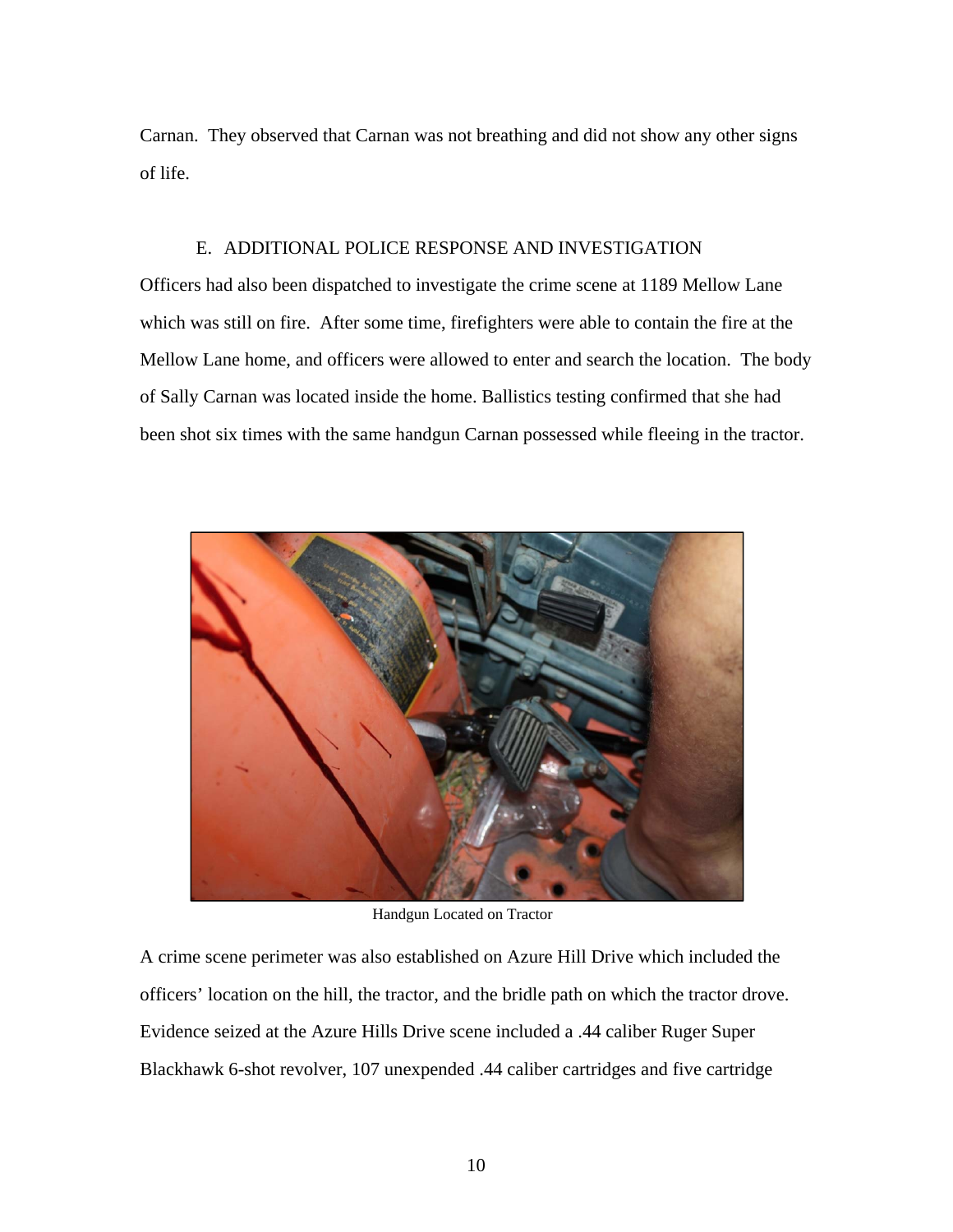casings from a fanny pack Carnan had been wearing, a road flare, and miscellaneous personal items.

Officers also traced the path the tractor had driven through hills and located seven expended .44 caliber cartridges, and one unexpended .44 caliber cartridge. Most of those cartridges had the same head stamp as the other ammunition carried by Carnan.<sup>6</sup>

The next day, Officers Foley, Mika, and Purcell each provided criminal investigators separate, voluntary walkthrough interviews regarding the shooting incident.

## F. TIMELINE

The following timeline was established from the Simi Valley Police Dispatch tapes and Dispatch log.

| $4:44:18$ p.m. | Call from Richard Carnan reporting that Ryan Carnan had called          |
|----------------|-------------------------------------------------------------------------|
|                | him saying he just killed their mother.                                 |
| $4:47:51$ p.m. | Caller reports that a subject with glasses pointed a rifle and fired a  |
|                | rifle at her as she rode her bicycle on Mellow Lane.                    |
|                | 4:48 to 4:49 p.m. Several Mellow Lane residents call and report hearing |
|                | approximately five gunshots from 1189 Mellow Lane.                      |
| 4:58:51 p.m.   | Police units began approaching 1189 Mellow Lane.                        |
| $4:59:03$ p.m. | Sergeant Darough reports possible female in doorway.                    |
| $5:00:17$ p.m. | Officer Gene Colato reports there is nobody on the front porch.         |
| $5:02:54$ p.m. | Police report seeing smoke on west side of residence at 1189            |
|                | Mellow Lane.                                                            |

<sup>&</sup>lt;sup>6</sup> A head stamp is a marking at the bottom of a cartridge case that typically identifies the manufacturer and the caliber of the ammunition.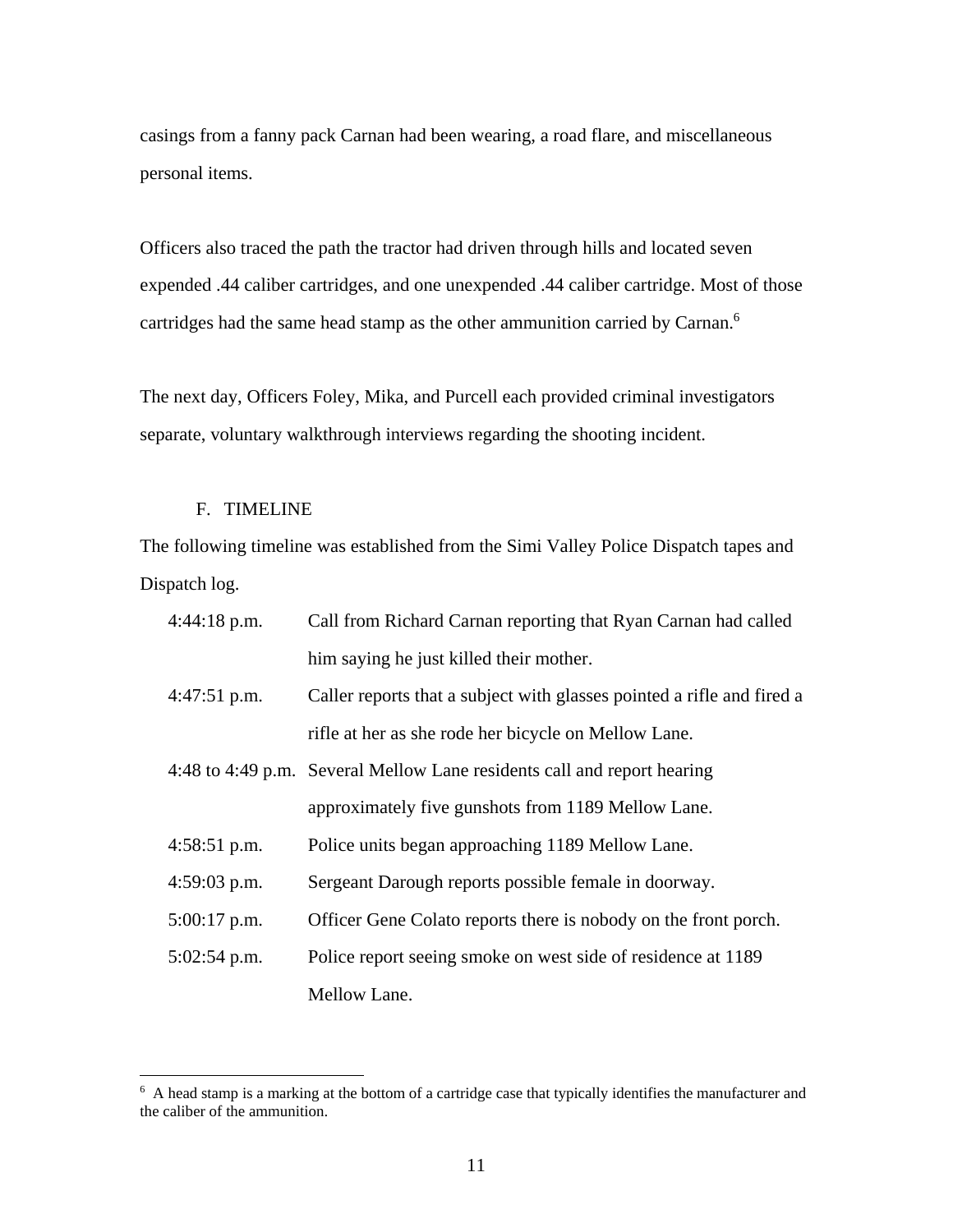- 5:04:15 p.m. Sergeant Darough confirms 1189 Mellow Lane is engulfed in fire and they are unable to see inside.
- 5:04:16 p.m. Carnan begins firing shots at police officers at 1189 Mellow Lane.
- 5:04:43 p.m. Caller reports Carnan drove tractor through gate behind 639 Azure Hills Drive.
- 5:09:28 p.m. Carnan fired more shots at police at 1189 Mellow Lane.
- 5:13:20 p.m. Caller reports Carnan driving the tractor back toward 639 Azure Hills Drive.
- 5:19:40 p.m. Caller reports Carnan driving tractor on the bridle path in front of 529 Azure Hills Drive while holding a gun.
- 5:19:43 p.m. Another caller reports Carnan driving tractor on the bridle path on Azure Hills Drive while holding a gun.
- 5:19:59 p.m. Officer Purcell reports they are walking westbound on Azure Hills Drive.
- 5:20:15 p.m. Officer Purcell reports tractor is coming up the street.
- 5:20:43 p.m. Caller on phone with dispatch reports shots being fired.
- 5:20:51 p.m. Officer Mika reports shots fired at Carnan.
- 5:21:42 p.m. Officer Purcell reports Carnan is down and the tractor has hit a tree and is still running.
- 5:40 p.m. Carnan officially pronounced dead at the scene.

#### G. WITNESS STATEMENTS

Numerous individuals were interviewed, including the involved officers, Carnan's family members, and civilian witnesses. Summaries of the most pertinent witness statements are set forth below.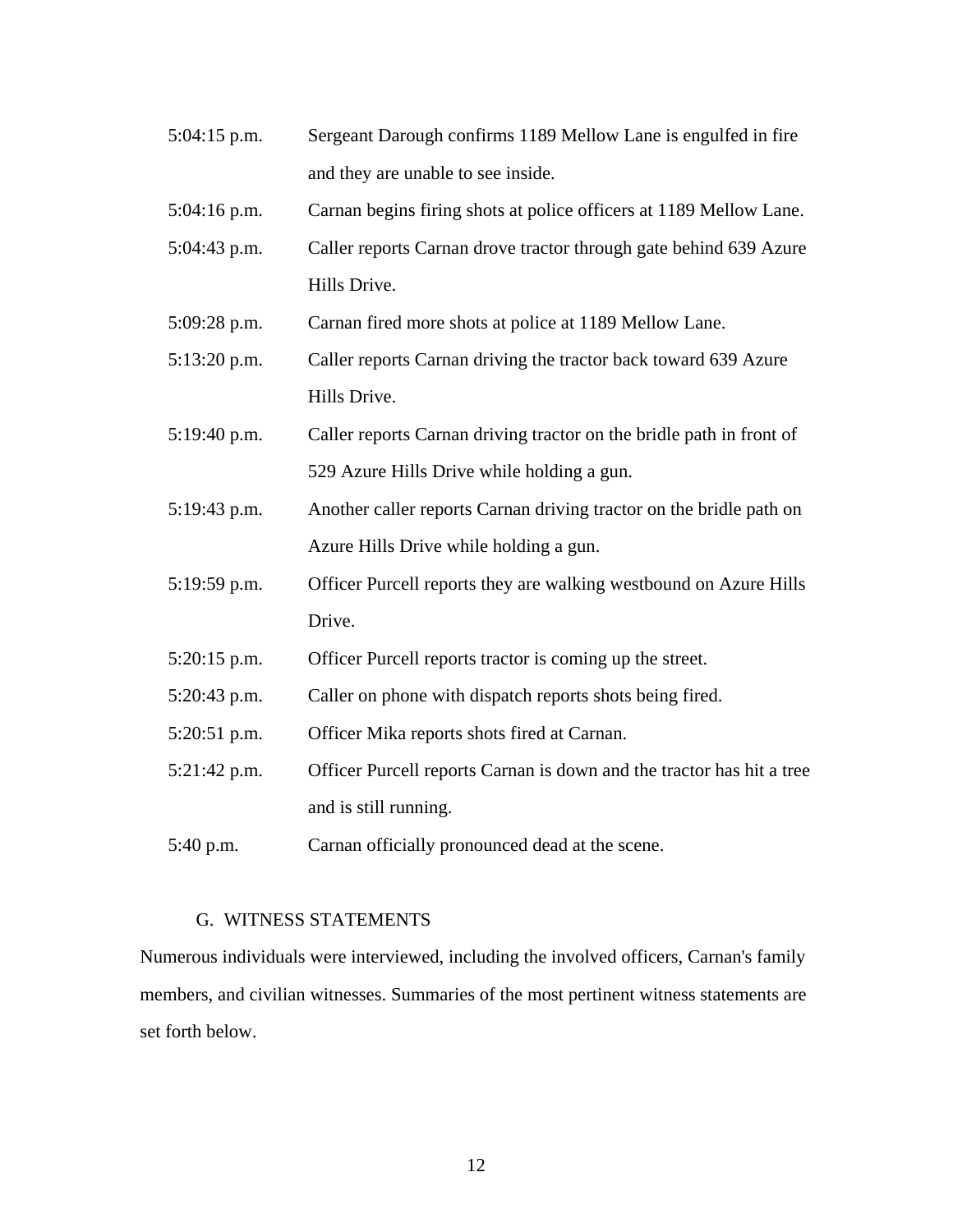#### 1. JENNIFER STAVRO

Jennifer Stavro is Ryan Carnan's older sister. She was interviewed on August 26, 2013, by Simi Valley Police Detective Keith Eisenhour.

Ms. Stavro related that Carnan seemed normal in high school, but then began mixing with the wrong crowd. He began drinking and using drugs, such as methamphetamine. He went to the doctor after "huffing" a cleaning spray, which she felt was the beginning of his mental health decline.

Carnan graduated from high school but did not work. He argued regularly with their father about his lack of motivation. The police were called to the home twice due to the arguments. Ms. Stavro recalled waking to the sounds of Carnan smashing things in his room. She became afraid he would do the same in her room but he never did. She recounted that growing up she had the fear that one day Carnan would kill her family while they were sleeping.

When Carnan joined the Army, Ms. Stavro was surprised he was allowed to enlist based on his personality. She stated her brother had reminded her of a character from the film "Full Metal Jacket" who killed his drill instructor and then committed suicide during boot camp. She was a little worried about him being around guns and guys being "macho." However, she stated, at that time, Carnan was not as "socially awkward" as he later became.

Carnan had problems while stationed in Korea and was transferred to Hawaii. Their father died while he was stationed in Hawaii. Carnan was able to visit home a few times while his father's health was failing and he made it home shortly before his father died.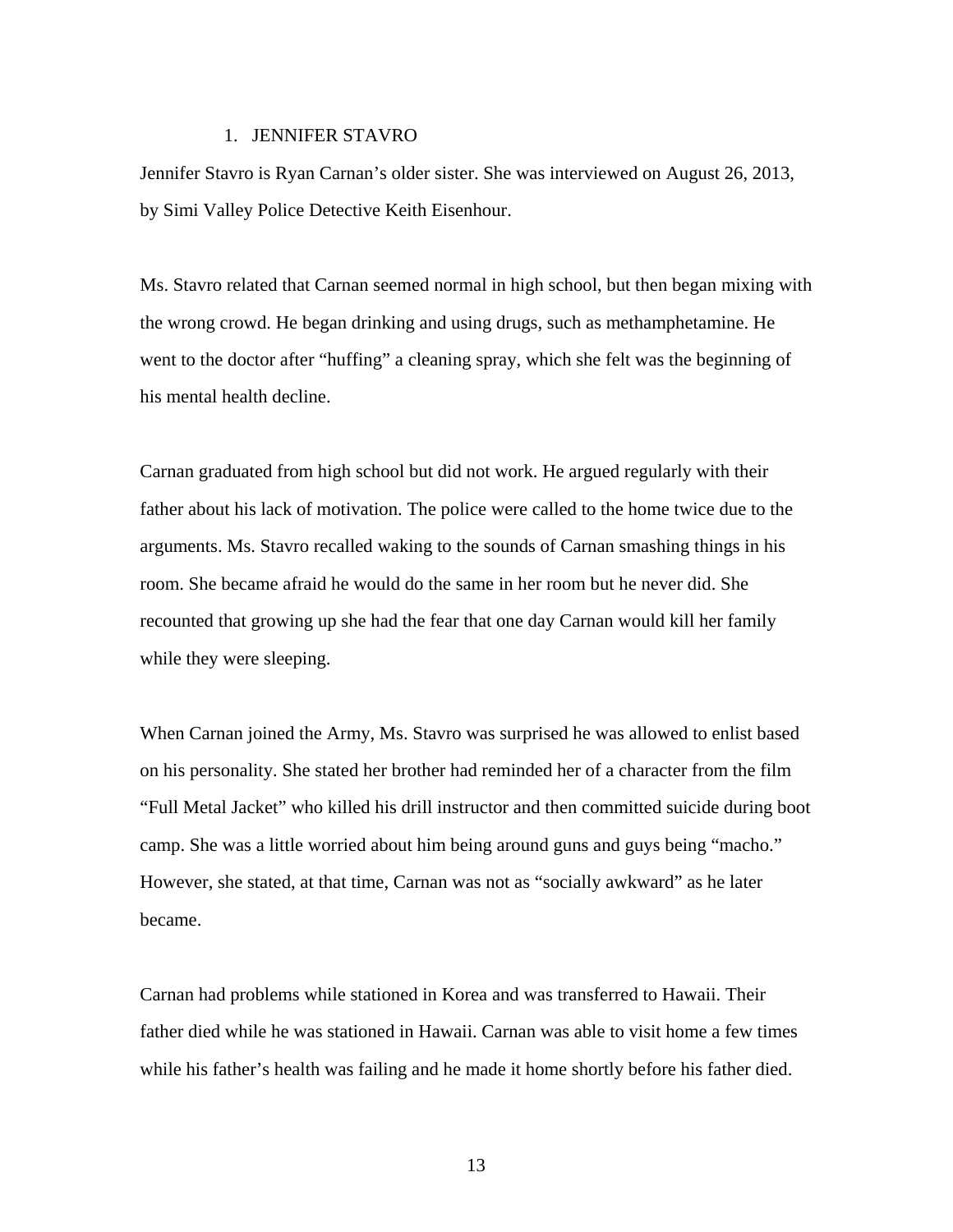Ms. Stavro believed that Carnan felt guilty about not being around when their father was sick.

Carnan was discharged approximately six months after their father died and he moved back into their home. Ms. Stavro and her family were not told the basis of Carnan's discharge at the time. She found out later that Carnan had been discharged due to schizophreniform and psychosis.

Carnan was hospitalized in 2008 on a psychiatric hold after he had trashed his room and held a knife against himself, asking Ms. Stavro if she wanted him to die. He was released after three days. Ms. Stavro said Carnan was smart enough to "act normal and get out." Carnan was told to move out of the house based on the incident, and they obtained a restraining order against him. Carnan lived by himself in an apartment in Simi Valley for about a year. He tried to buy a gun that year but she believes he was unable to because of either the restraining order or his prior psychiatric holds.

Carnan moved to Kentucky and stayed with his aunt and uncle. After about six months of misbehavior, they asked him to leave and Carnan moved into an apartment in Kentucky. In 2010 or 2011, Carnan asked their mother if he could move back home. Ms. Stavro and her other brother argued against it but their mother let Carnan move home.

Ms. Stavro lived at the home for approximately another six months after Carnan returned home. During that time, her mother told her that Carnan had once said, "You're so stupid, I should just kill you."

Carnan's mood and behavior seemed to fluctuate on a three-to five-month cycle. Sometimes he acted perfectly normal, while other times he appeared paranoid, staying in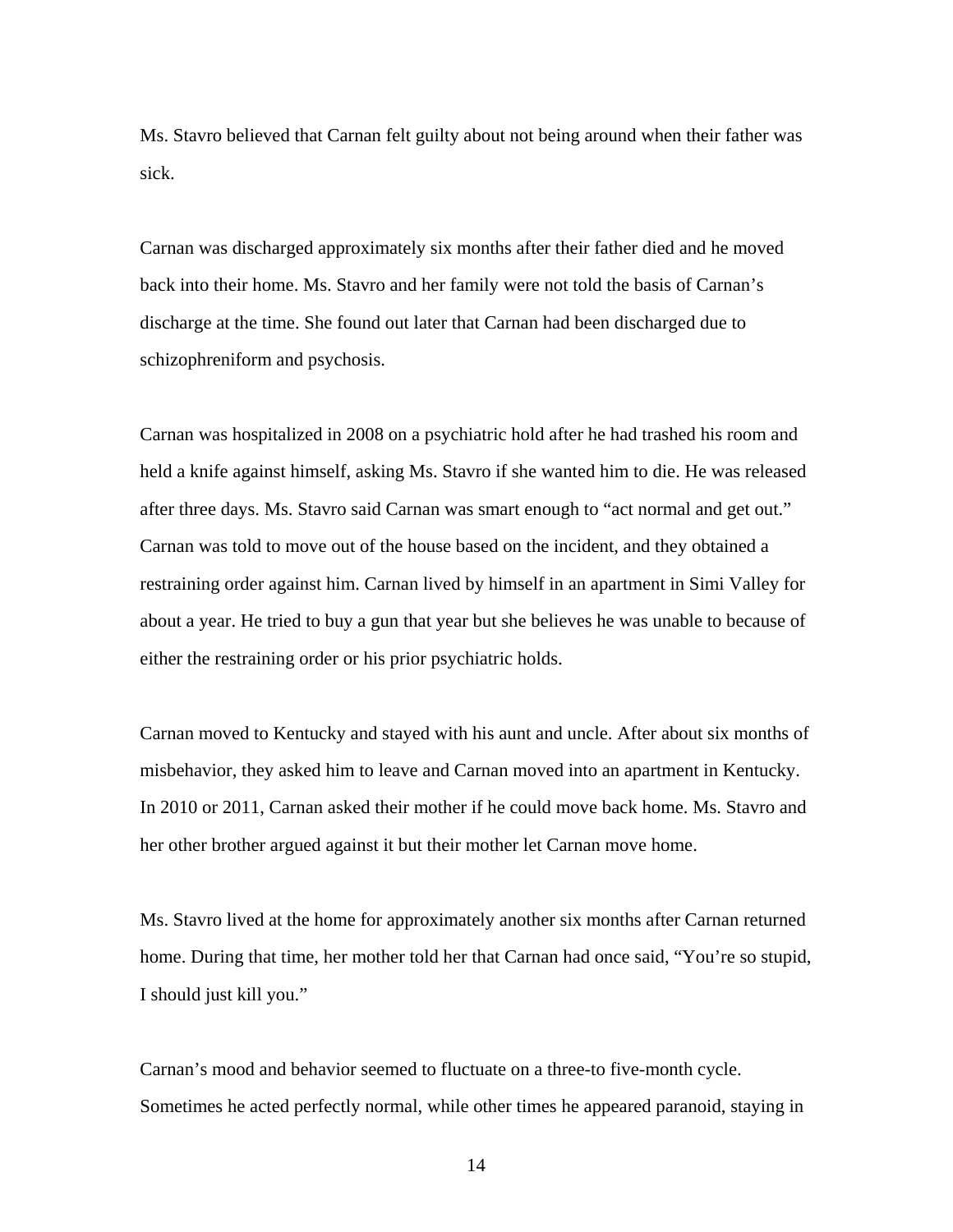his room, and talking about things that did not make sense. Prior to the shooting, he appeared to be more angry about his circumstances.

Ms. Stavro recalled that her brother was consistently abusing a substance, either alcohol or his prescription drugs. She recounted times when he offered her controlled substances. One instance, he offered Ms. Stavro and her friends "energy drinks" with an odd color which he later admitted he had spiked with his prescription Adderall. At that point, she realized she could not trust him.

Carnan got along well with Ms. Stavro's then-boyfriend, Jason Stavro, who she later married in 2013. Ms. Stavro felt that her husband was Carnan's only real friend. Carnan would typically become depressed and resume drinking after Ms. Stavro and her husband would return to San Diego.

Ms. Stavro was afraid of her brother. Although she had never been in a direct confrontation with him, Carnan would argue with their father when he was alive, their mother, and their brother, Richard. Ms. Stavro said that she, her brother Richard, and their mother were afraid that Carnan would burn the house down if they ever kicked him out. However, she did not recall her mother ever expressing fear of physical harm to herself from Carnan since he had moved back home.

Ms. Stavro recalled her mother told her that Carnan said he would kill Ms. Stavro and their brother, Richard, if they tried to cut Carnan out of their mother's will. After learning about that statement, Ms. Stavro and her husband did not spend the night at the home because she was afraid Carnan would try to kill her. However, she still would visit the home.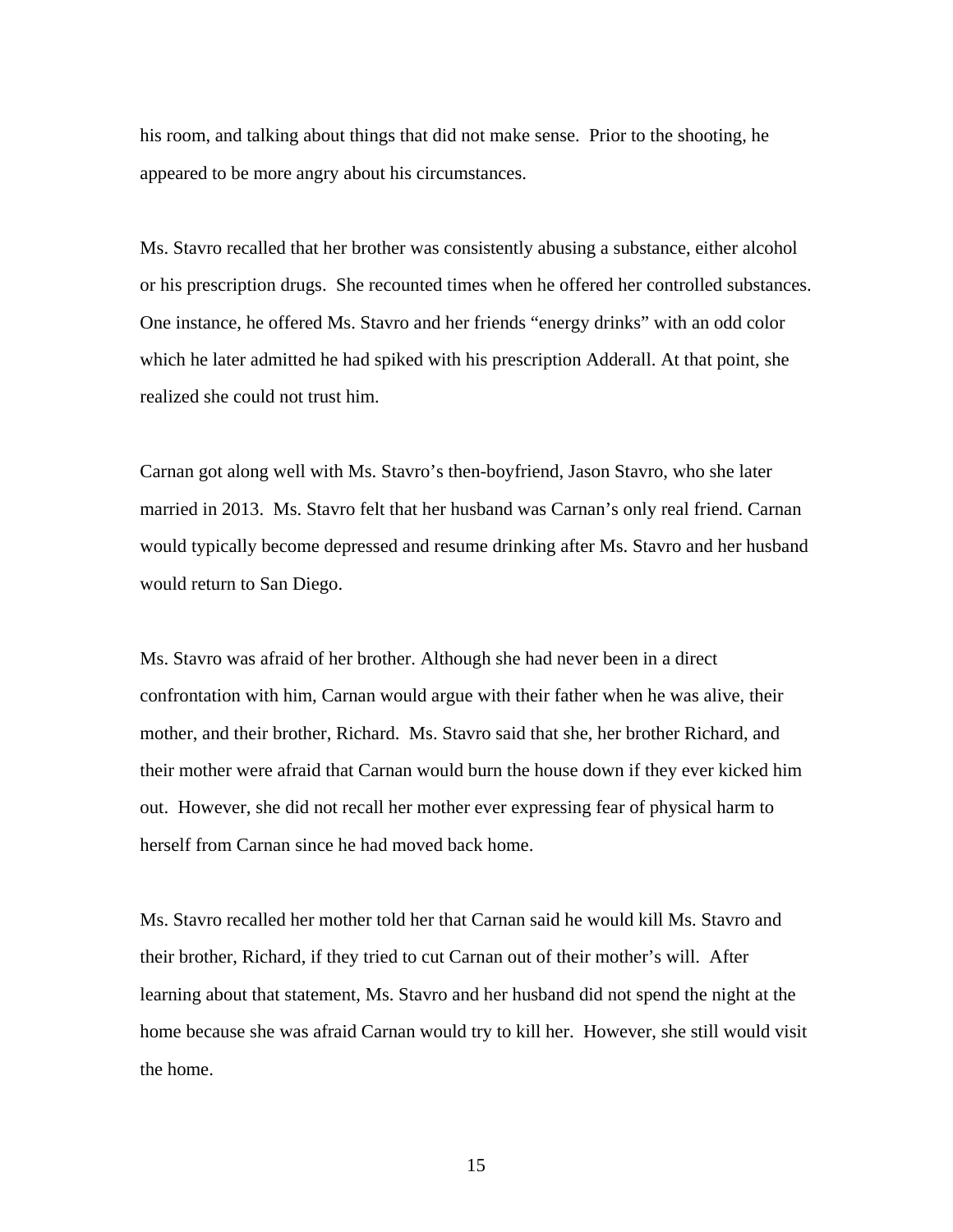The last time Ms. Stavro saw her mother and Carnan was late July or early August 2013. At that time, there were no problems with Carnan except that he became upset after she and her husband left.

During the weeks prior to the murder, Ms. Stavro's mother told her that Carnan had enrolled at Moorpark College and appeared to be excited about returning to school. She also mentioned that he had received a new pair of glasses to help him see better.<sup>7</sup>

Ms. Stavro last spoke to her mother on August 23, the day before the murder. Ms. Carnan relayed that Carnan was upset because his new glasses were not helping his vision and he was unable to read anything. Carnan told her mother that he was so mad he was going to go punch somebody at the VA.

#### 2. RICHARD CARNAN

Richard Carnan is Ryan Carnan's younger brother. On August 24, 2013, he called 911 to report receiving a phone call from his brother in which his brother claimed to have killed their mother. Richard Carnan was interviewed later that day by Detective Eisenhour.

## A. 911 CALL

On August 24, 2013 at 4:44:18 p.m., Richard Carnan called 911. When the operator asked what he was reporting, Mr. Carnan responded, "Uh, yeah, um, my brother just called, me, and said my mom's dead and that he killed her. I'm living in Camarillo now, but my mom lives in Simi Valley." He provided his mother's address as being 1189

<sup>&</sup>lt;u>.</u>  $\sigma$  Carnan's medical history contained numerous complaints regarding his vision that appeared to date from his time in the Army. He received numerous eye exams and glasses, but the vision problem never seemed to improve and was a basis for him dropping classes on multiple occasions. There appears to be some link between visual processing impairments and schizophrenia, (see e.g. S. Silverstein, B. Keane, R. Blake, A. Giersch, M. Green and S. Kéri *Vision in schizophrenia: why it matters* Front. Psychol., 05 February 2015 http:// dx.doi.org/10.3389/fpsyg. 2015.00041) but Carnan did not receive a diagnosis linking the two issues.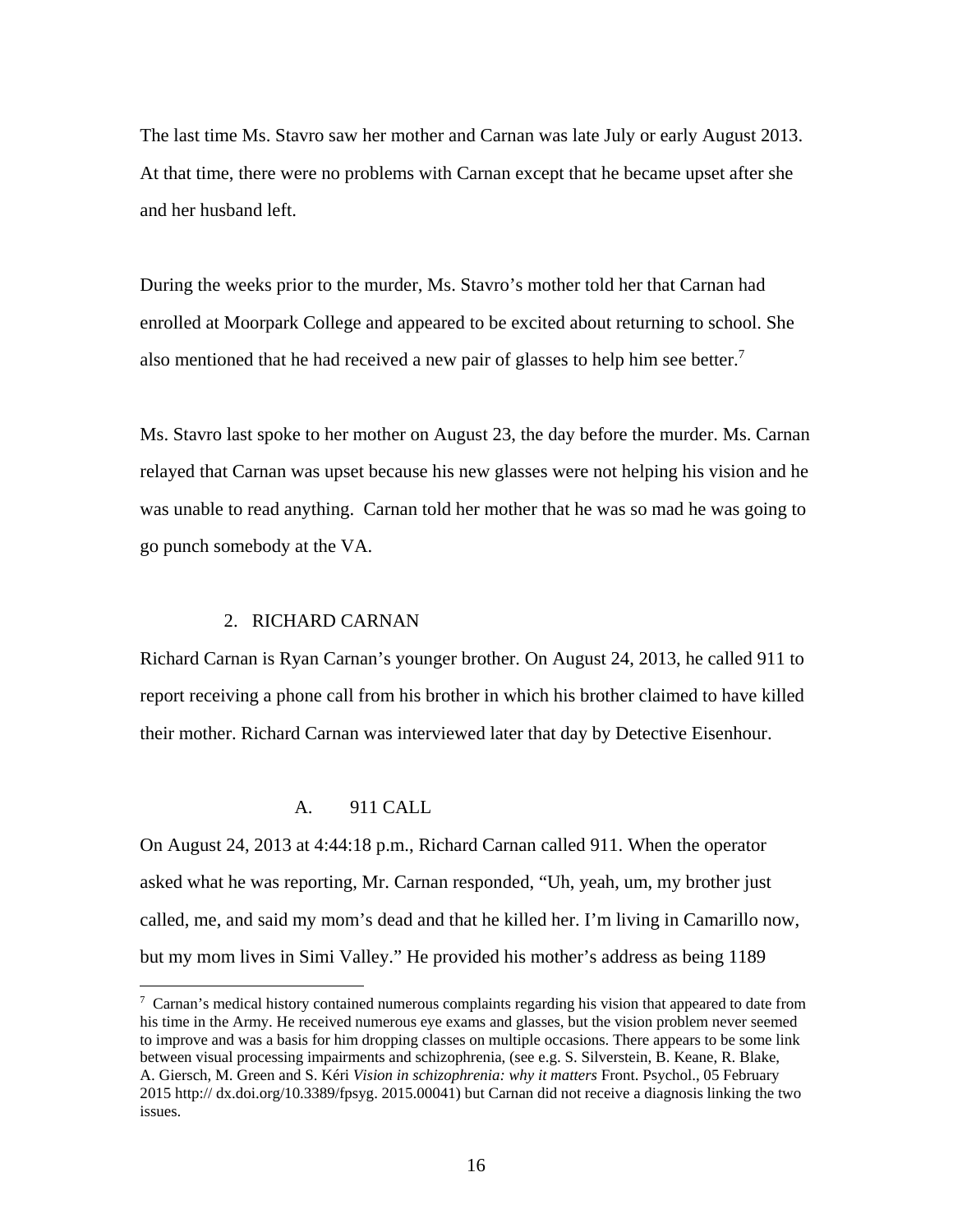Mellow Lane in Simi Valley. He also reported that his brother was schizophrenic and had previously been arrested for threatening statements in the past.

Richard Carnan added more details about the telephone conversation he had with his brother saying, "Yeah, when I was talking to him. He said that she was dead in the bathroom. And he kept saying, 'This is the end.' And he wanted to know where her life insurance policy was. And I said, 'I don't know. Why do you ask? Why do you keep asking me?'"

Richard Carnan informed the 911 operator that his mother had guns in the house but that they should have been locked up in a safe that his brother should not have access to. Richard Carnan informed the dispatcher that his brother had been in the military and had been discharged approximately five years before the incident due to mental health issues. He also provided his brother's cell phone number<sup>8</sup> and the house landline number.

## B. DETECTIVE KEITH EISENHOUR INTERVIEWS<sup>9</sup>

Richard Carnan told Detective Keith Eisenhour that at about 4:40 p.m. on August 24, 2013, he received a phone call from his brother, Ryan Carnan. His brother asked about their mother's life insurance policy. Richard Carnan asked why he was asking and his brother said, "This is the end," "I did it," and "I killed Mom. She's dead in the bathroom." Richard Carnan described his brother as "sounding like he was in one of those spells . . . when he's not stable." Richard Carnan asked his brother to put their mother on the phone and his brother began crying and sounded "really flustered." Richard Carnan again asked to speak to their mother and then Richard Carnan heard loud

 $\overline{a}$ 

<sup>8</sup> Carnan had his cell phone on his person when he was killed. Several calls were made to Carnan's cell phone during the incident but phone records indicate he did not answer the call.

<sup>9</sup> Richard Carnan was interviewed on the night of the incident by Detective Eisenhour, with short followup interviews on August 27, 2013, and August 30, 2013.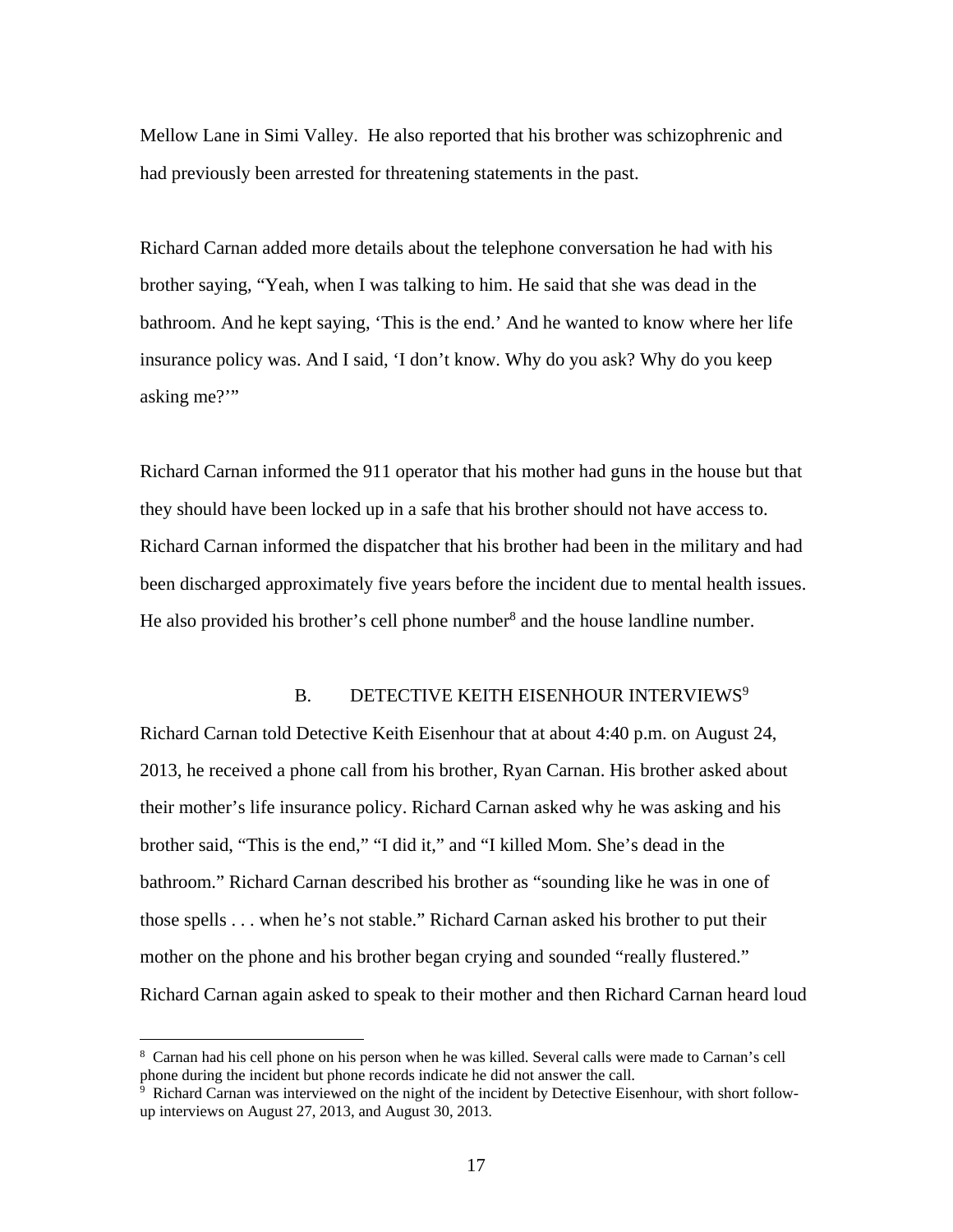sounds over the phone which he believed were gunshots. The phone line ended. Richard Carnan then called 911.

Although Richard Carnan did not live in Simi Valley, he left his home in case his brother also came looking for him. He also told his fiancée to find a safe place away from their home. He continued speaking to 911 from his car and was informed that the police had arrived at his mother's house and that smoke was coming from the structure. Richard Carnan then drove to Mellow Lane where he contacted the police.

Richard Carnan told Detective Eisenhour, "I'll be honest. I was not necessarily that surprised that this happened. It was one thing that was always in the back of my mind, it has always worried me that something like this would have happened." He explained his statement by providing some background on his brother. Richard Carnan told Detective Eisenhour that while Carnan was still in high school, he became rebellious and started using drugs and alcohol. Carnan became socially isolated and would stay in his room, playing video games for long periods of time. At the time, Richard Carnan was away at college, but the rest of the family directly witnessed this behavior.

When Carnan joined the Army, things seemed fine for a few years. Carnan was discharged in 2007 but he did not tell the family the basis for his discharge. They believed that he had been discharged for vision problems but later learned that, while in the Army, he had been diagnosed with schizophreniform, a precursor to schizophrenia.

His brother's life was "up and down" after that. He would behave normally for several months, followed by a few weeks of depression during which time his statements and actions were bizarre. He gave an example of a time when his brother smashed his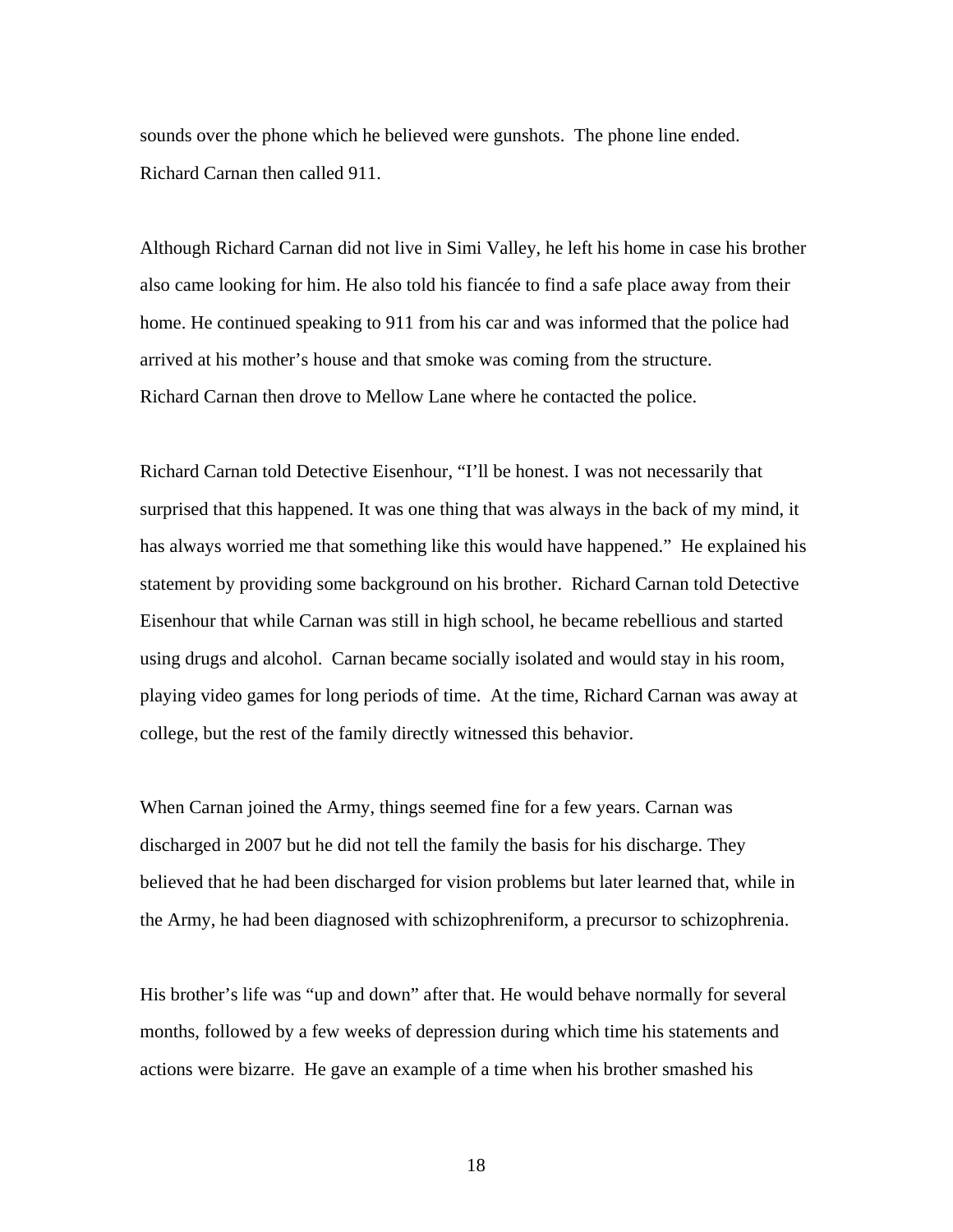computer because he felt someone had planted listening devices in it. Richard Carnan believed that his brother was unpredictable during those "crazy times."

Although Carnan was hospitalized several times, he would get released after a few days. The family was always frustrated because they believed he needed long-term hospitalization. Richard Carnan noted his brother would typically have his "crazy" spells close in time to when he was quitting something, like dropping out of school.<sup>10</sup> He stated he wished he would have known his brother was preparing to drop out of college before the night of the murder.

Richard Carnan last spoke to his brother on August 6, 2013, at the Mellow Lane home and observed that his brother appeared to be in a "lethargic" state. Their mother asked Richard Carnan to convince his brother to come out of his room. Carnan reluctantly came out for a short while, then went back inside his room.

#### 3. WENDY THOMPSON

 $\overline{a}$ 

Wendy Thompson lived on Mellow Lane. On August 24, 2013, Carnan fired shots at her as she rode her bicycle past his home. That evening, she was interviewed about the incident by Officer Jeff Takeda.

Ms. Thompson relayed she was riding her bike past 1189 Mellow Lane when she heard a gunshot. Ms. Thompson said, "I heard like, a shot. But I wasn't too clear if it actually was a shot. Like it confused me, like what is that? And then I looked to my left because I was going up, and then I heard it again and I heard it again, so that was three. And I saw them like come -- he got really close to me." She looked behind her and noticed a man

<sup>&</sup>lt;sup>10</sup> Carnan withdrew from all of his classes at Moorpark College on August 24, 2013, the day of the murder.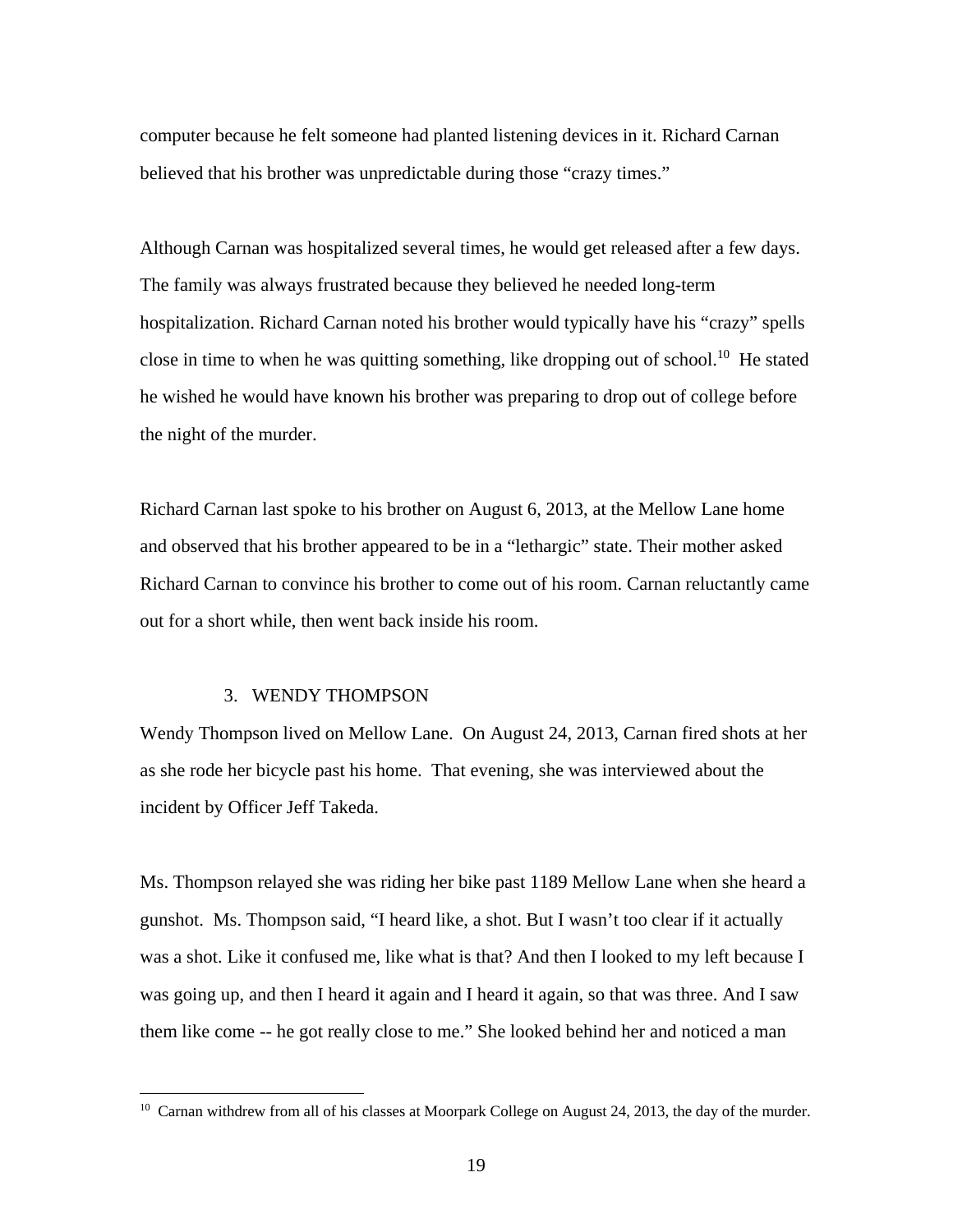(Carnan) wearing glasses who was standing in the front doorway of 1189 Mellow Lane. She said Carnan was pointing what appeared to her to be a rifle "directly at me."

She also saw a man outside another residence standing in his front yard who appeared confused by the shooting. For a moment, she continued riding her bike because she did not know what else to do. She then jumped off of her bicycle and ran toward a nearby residence. She knocked on the door but no one was home. She ran across the street to another residence and knocked on that door. The occupants of that home brought her inside and she called 911. She remained inside that home until police arrived.

#### 4. SERGEANT ADAM DAROUGH

 $\overline{a}$ 

On August 28, 2013, Sergeant Adam Darough was interviewed by Simi Valley Police Sergeant Brill. Sergeant Darough was acting as the Field Supervisor on August 24, 2013. At approximately 4:44 p.m., he heard a dispatch call to check the welfare of a resident at 1189 Mellow Lane relating to a possible shooting. Two police units were dispatched to respond to the call, but he believed the call warranted a supervisor so he responded to the location as well.

While en route, he received information that someone was now shooting in the neighborhood of Mellow Lane. Based on this information, Sergeant Darough believed there was an "active shooter" situation.<sup>11</sup> He requested additional police units be dispatched and instructed the responding officers to equip themselves with rifles and helmets.

<sup>&</sup>lt;sup>11</sup> "An Active Shooter is an individual actively engaged in killing or attempting to kill people in a confined and populated area; in most cases, active shooters use firearms(s) and there is no pattern or method to their selection of victims. Active shooter situations are unpredictable and evolve quickly. Typically, the immediate deployment of law enforcement is required to stop the shooting and mitigate harm to victims." *Active Shooter: How to Respond* U.S. Department of Homeland Security http://www.dhs.gov/activeshooter-preparedness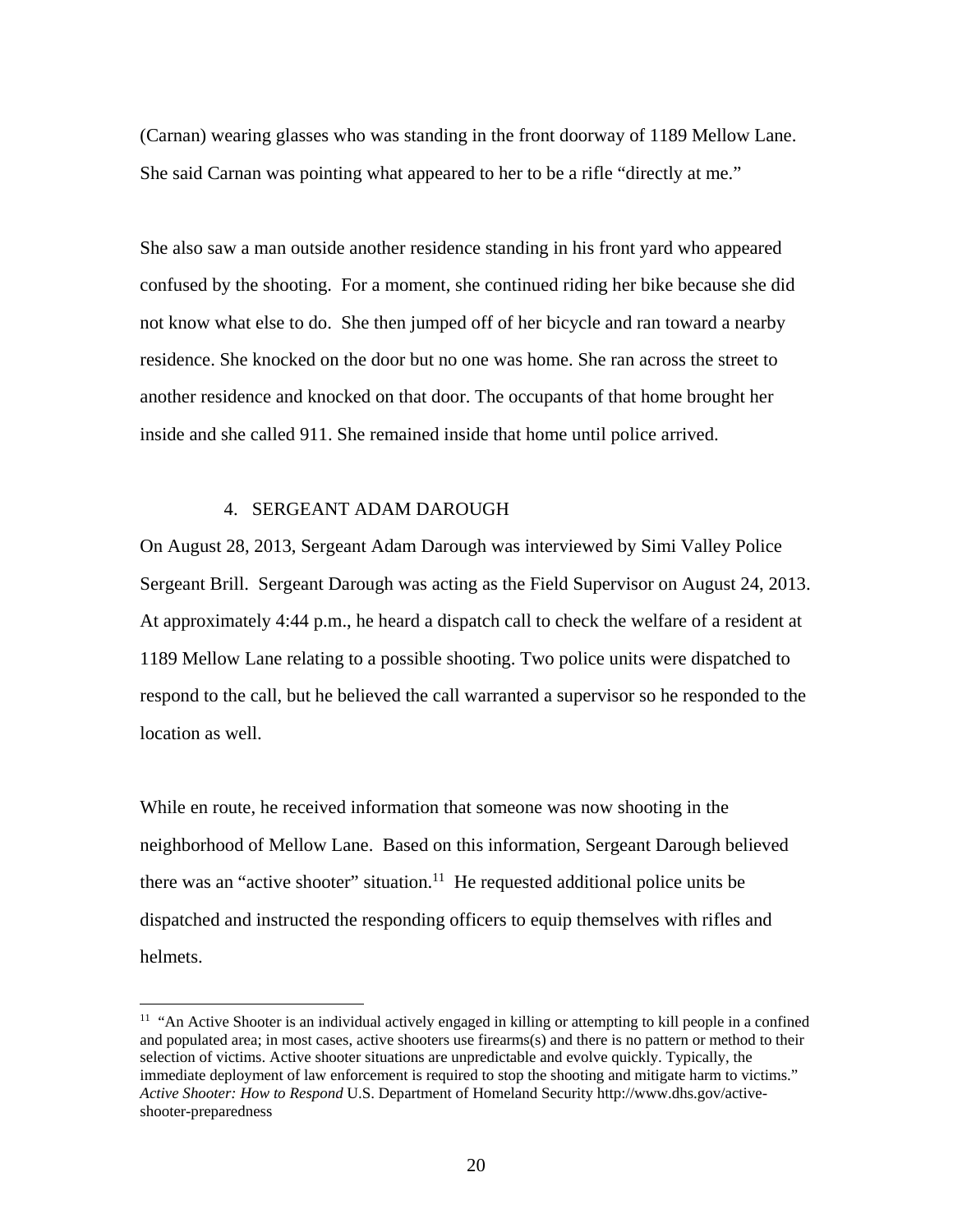After their arrival, Sergeant Darough and Officers Ryan Brennan, Steven Philbrook, and Jeff Takeda made the initial approach to the 1189 Mellow Lane home. Other responding officers took positions to provide cover for the approaching officers. The approach team checked the front door, which they found was locked. They then moved up the driveway and into the backyard.

Sergeant Darough smelled smoke as they moved toward the backyard. When they reached the rear corner of the home, he was able to see smoke coming from the back windows and sliding glass door. Sergeant Darough notified dispatch that the home was on fire and they were still looking for shooting victims.

Sergeant Darough noticed the rear sliding glass door was slightly open. He opened the door and was quickly enveloped in thick, black smoke. To him, it appeared as though the entire interior of the home was on fire. At that moment, Sergeant Darough heard approximately six gunshots fired in their direction. The officers heard bullet strikes around their location.

Although the police officers were unable to identify a specific person shooting at them, they were able to determine that the shots were coming from the northwestern corner of the property. Sergeant Darough instructed all of the officers to find cover by crawling off of the deck and around the rear eastern corner of the home.

Once they reached the corner, another volley of shots was fired in their direction. Sergeant Darough was still unable to see who was shooting at them but believed the shooter had moved along the east property line in order to better target the group. Sergeant Darough notified dispatch that the officers were under fire. He requested a canine unit and a helicopter to assist with locating the shooter. He also requested that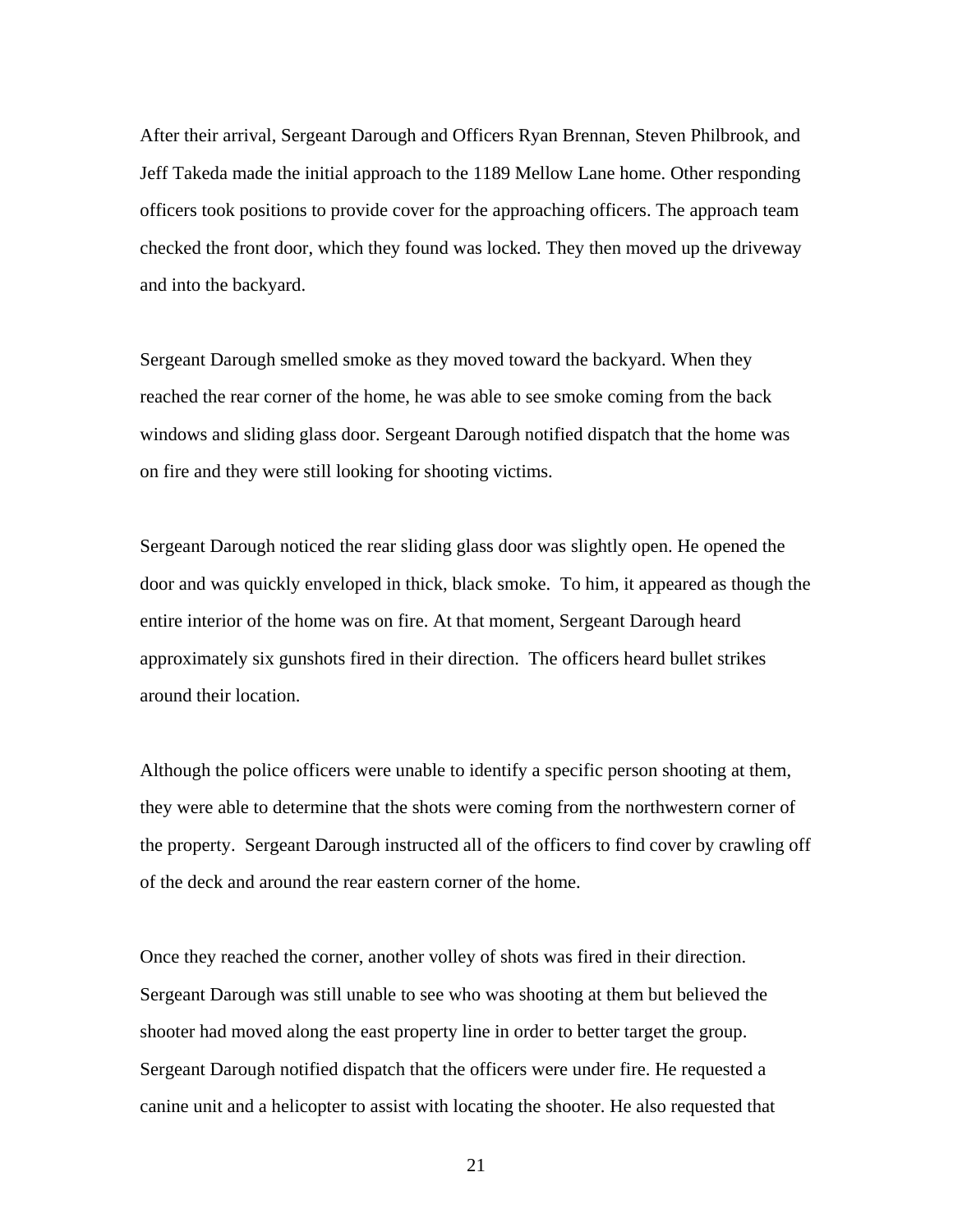SWAT respond. The officers maintained their position of cover but continued their attempts to locate the shooter. Sergeant Darough stated that they "were honestly expecting this guy to come up and engage us in a firefight."

A short time later, Sergeant Darough heard dispatch announce that the suspect had driven a tractor downhill from the Mellow Lane residence toward Azure Hills Drive then crashed into a fence. The officers then re-entered the back yard, taking positions facing the rear of the yard in case the shooter returned. After doing so, Sergeant Darough heard a broadcast that officers on Azure Hills Drive could see the suspect. He then heard the sound of distant gunshots followed by a radio advisement that the suspect was down.

Upon hearing that the suspect was down, Sergeant Darough and Officer Takeda went to the rear sliding glass door in an attempt to locate any persons still in the home. Sergeant Darough looked inside but was unable to locate any victim from this position. The officers tried looking into the rear windows but the windows were blackened with soot. They opened the sliding door to the northernmost room, but that room was completely engulfed in fire, preventing them from entering.

At that time, the Fire Department arrived. Sergeant Darough and Officer Kevin Van Fleet provided cover as the firefighters entered the home. The firefighters were able to quickly extinguish the active fire but the house continued to smolder.

While inside the home, the firefighters noticed that large gasoline containers had been placed in rooms throughout the home, which posed a significant risk of explosion. For that reason, they exited the home and requested the assistance of the Bomb Squad to make the home safe. One of the firefighters told Sergeant Darough he had located the body of a deceased woman (Sally Carnan) lying partially in a hallway.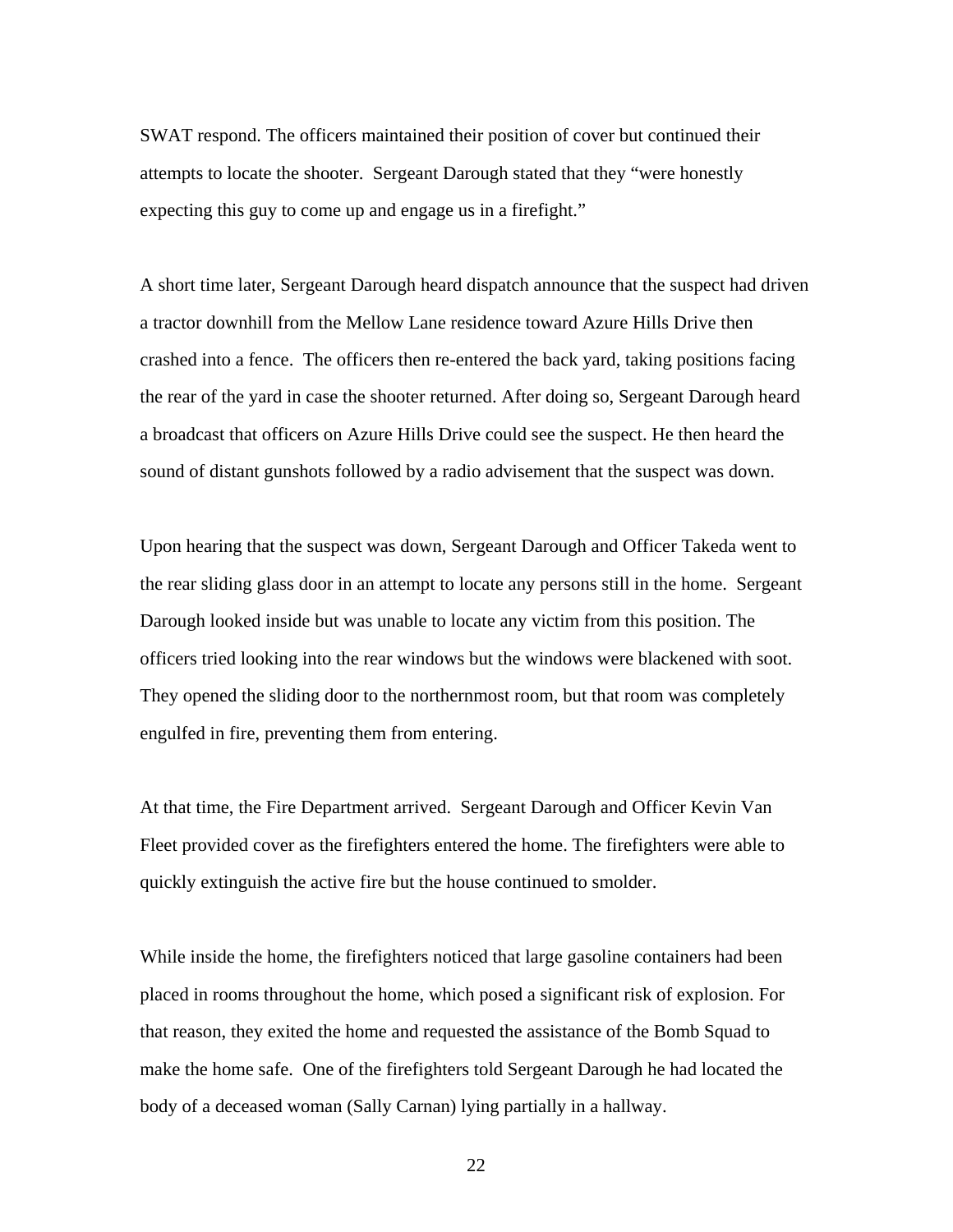Sergeant Darough remained at the house to supervise the crime scene and coordinated with the Fire Department and Bomb Squad. He maintained control of the scene until it was turned over to the Major Crimes detectives.

#### 5. RICHARD "NORM" TREVENA

1

On August 24, 2013, Richard Trevena called 911 after hearing the sound of gunfire and observing a person later identified as Carnan driving a tractor while holding a long black gun. He was interviewed by Simi Valley Police Detective Frank Ahlvers on August 25, 2013, and Simi Valley Police Detective Casey Nicholson on August 29, 2013.

On the evening of August 24, 2013, Mr. Trevena said his wife told him, "Either the horses are kicking or someone is shooting out there." He went into his backyard to feed his horses when he heard four to five gunshots from somewhere behind his property.<sup>12</sup> He fed the horses and then called a neighbor to ask if one of their neighbors was possibly shooting at coyotes. He then walked out to the front of his residence and toward an access to the equestrian trails in the hills, taking his dog with him.

He passed a neighbor who was washing his truck, and walked to 577 Azure Hills Drive. As he reached that location, he saw a man later identified as Carnan, driving a tractor exit the equestrian trail and start driving toward him along the bridle path on Azure Hills Drive. Mr. Trevena described the man as a male, approximately 30 to 35 years old, with a round face and blondish hair, wearing eyeglasses. He had never seen the man before.

<sup>&</sup>lt;sup>12</sup> The residence at 1189 Mellow Lane is approximately 1,800 feet from Mr. Trevena's property. The two locations are separated by hilly, open space.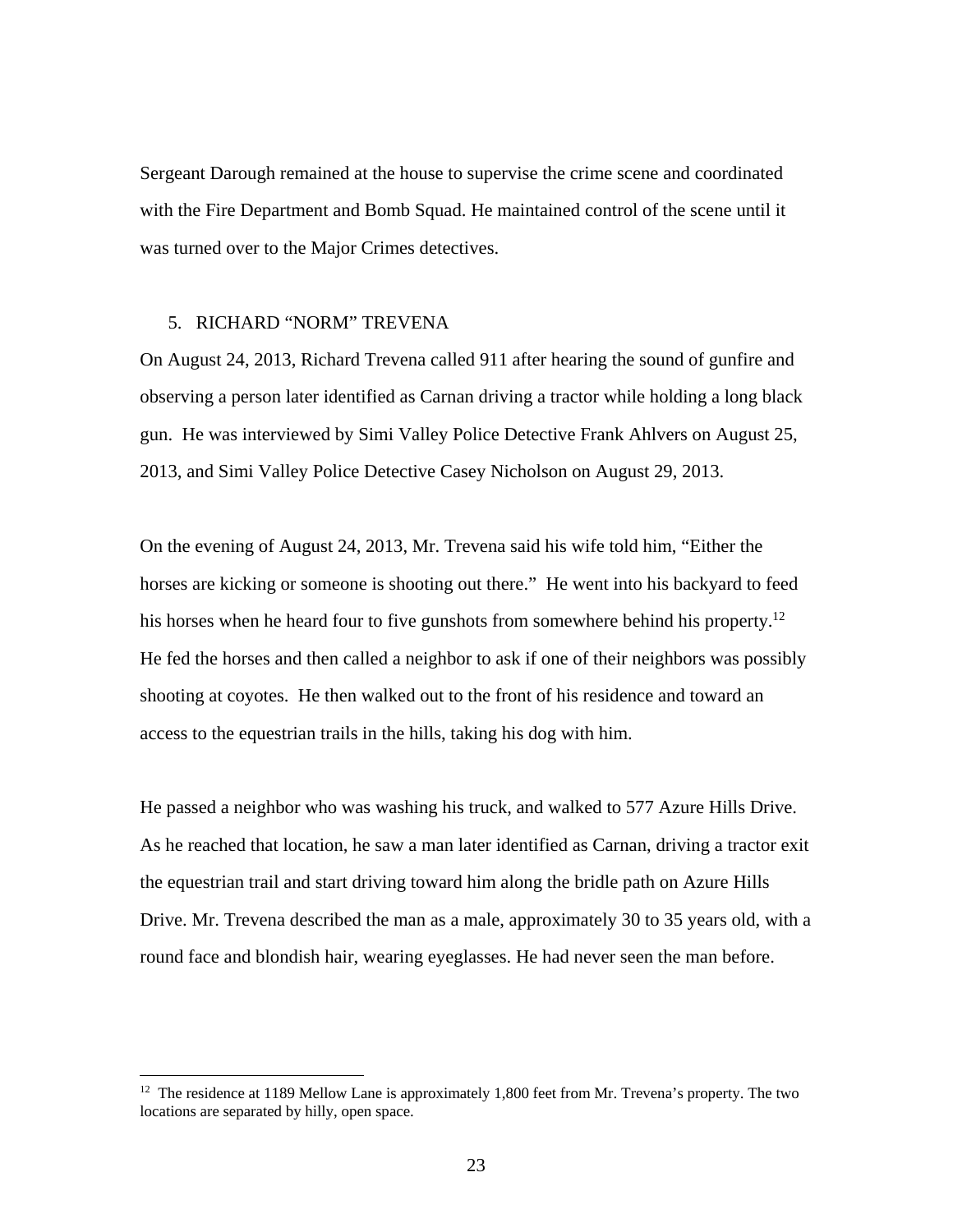Carnan continued driving toward Mr. Trevena who asked Carnan, "Are you shooting up there?" Carnan did not respond to Mr. Trevena's question, but rather, looked at Mr. Trevena with a glassy eyed stare and kept driving the tractor toward Mr. Trevena.

When Carnan reached Mr. Trevena's location, Mr. Trevena again asked whether Carnan had been "shooting up there." Carnan did not verbally respond to the second query. Instead, he raised "a long black gun" with at least an eight-inch barrel which he was holding in his right hand pointing toward the sky. Mr. Trevena had not seen the gun until Carnan raised it. Mr. Trevena considered Carnan's actions to be a threat.

Mr. Trevena did not say anything else to Carnan, who continued driving past Mr. Trevena, west on the bridle path. Carnan was now driving in the direction which would pass in front of Mr. Trevena's home. Mr. Trevena called his wife, telling her to stay in the house. He then called 911 to report that there was a man on a tractor on Azure Hills Drive, holding a gun.

Mr. Trevena noticed the neighbor who had been washing his truck was also on the phone. That neighbor told Mr. Trevena that Carnan had also pointed the gun at him, but Mr. Trevena did not witness this because he was dialing 911.

As the tractor continued up the hill, Mr. Trevena heard someone yell, "Drop the gun! Drop the gun!" but could not see who was yelling. He then heard a single gunshot and saw the tractor hit a tree.

## 6. OFFICER MICHAEL FOLEY

On August 25, 2013, Officer Michael Foley provided Sergeant Brill with a walk-through of the shooting scene. Officer Foley indicated that he and Officers Frank Mika and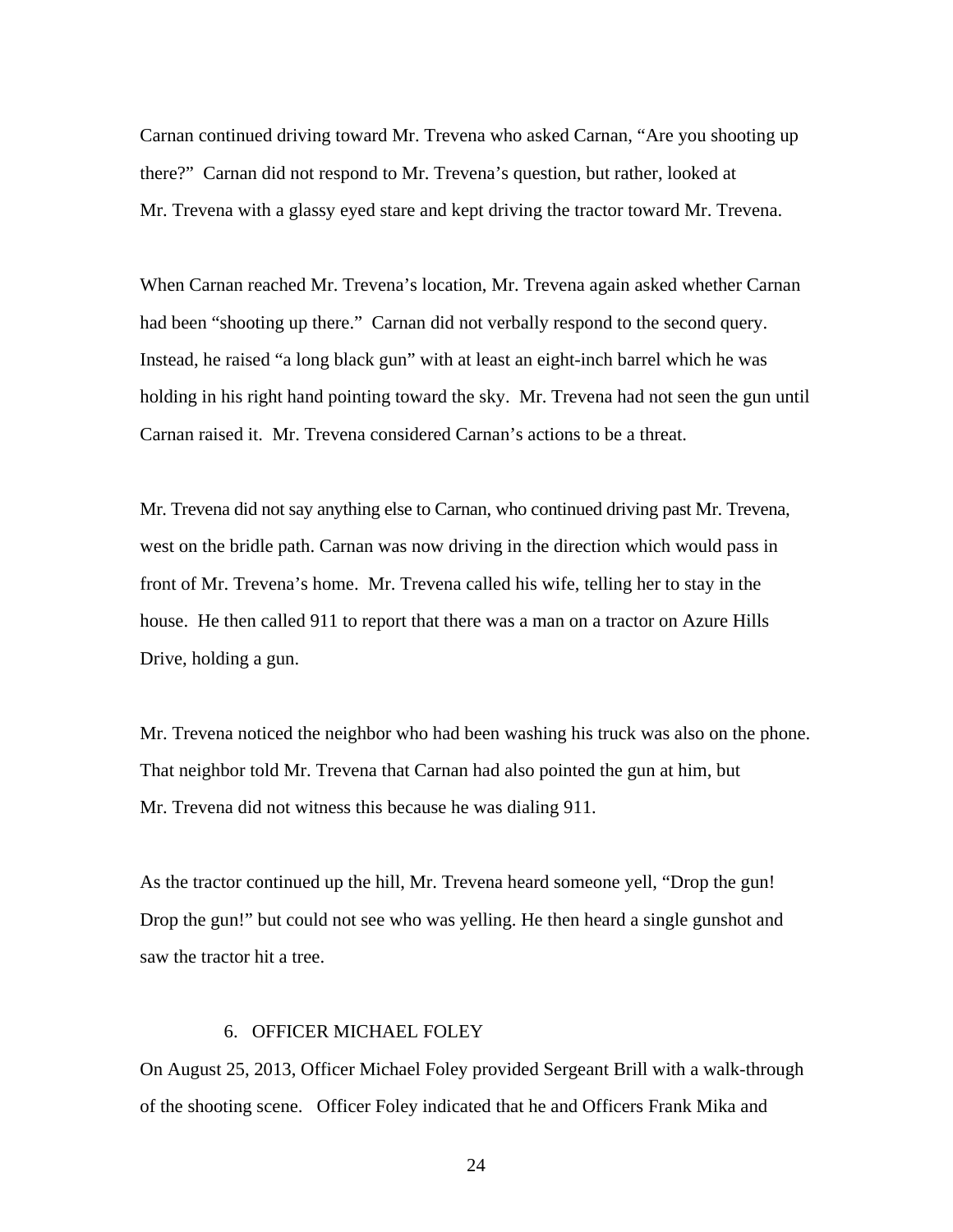Lincoln Purcell were assigned to the Special Operations Unit that day. He was wearing a modified police uniform which included a black T-shirt with silk-screen police badges and identifiers, and a tactical vest with "POLICE" patches on the front and back.

Officer Foley stated that on the evening of August 24, 2013, he and Officers Mika and Purcell had been at the police station completing follow-up investigative work on an unrelated case. He heard a radio call regarding a male reporting that his brother had killed their mother on Mellow Lane. He heard further radio traffic about the incident and it appeared to be escalating. Officer Foley explained, "The guy is apparently on a tractor, breaking through people's yards, shooting at people. We hear Sergeant Darough put out on the radio that there are shots being fired, people calling, saying shots are being fired."

Based on the apparent active shooter situation, Officers Foley, Mika, and Purcell decided to respond to the area to assist. Officer Foley described an "active shooter situation" as one which involves an armed suspect "who is actively seeking out individuals to shoot and kill them."

Officers Foley, Mika, and Purcell responded to the Azure Hills Drive area in a single car. As they drove up the street, Officer Foley noted a house with kids playing in the yard. He explained, "And the first thought that went through my head was, 'I'm not letting this guy get past me. If he's shooting at people on the street, there are four or five kids in this yard right here that are sitting ducks, basically.' So I had said to myself, 'I'm not letting this guy get past me to get to these kids.'" He believed that "if [Carnan] gets past us and he sees those kids in the yard, he's not going to hesitate to shoot and kill those kids."

Officer Foley said he was aware of the reports that Carnan had shot his mother, had taken numerous shots at Sergeant Darough and fellow officers, and that Carnan was now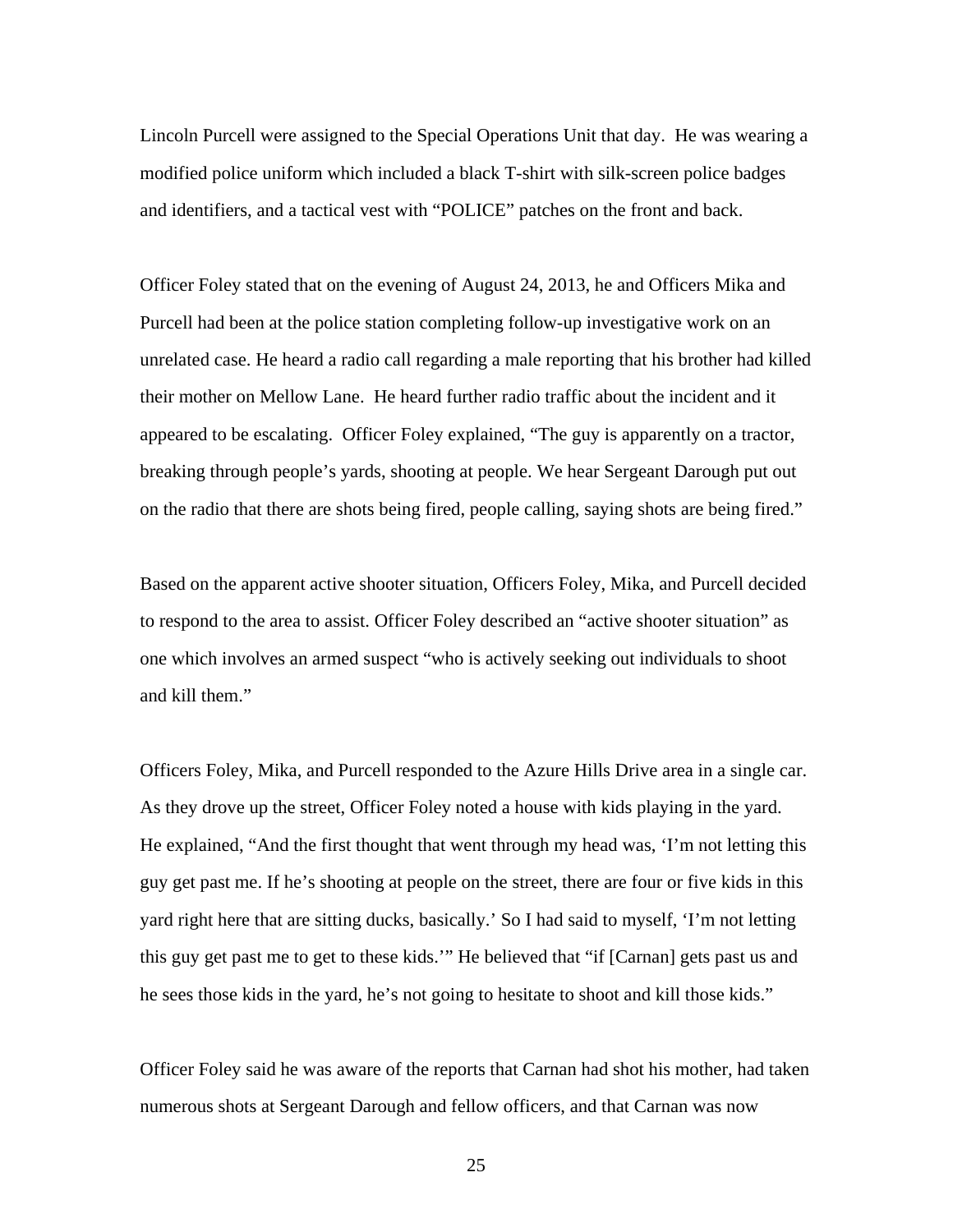driving through neighborhoods, actively shooting at people. Officer Foley concluded, "We know this is real, this is active, this guy is out looking to hurt people. So, we made the decision when we came up here that this guy is not getting past us."

The three officers parked their car west of 526 Azure Hills Drive, near the crest in the road.<sup>13</sup> They were unsure of the shooter's exact location and did not want to be caught inside a car if they encountered the shooter. Officer Mika was armed with a shotgun, Officer Purcell was armed with a rifle, and Officer Foley had his handgun.

As they walked toward the crest, Officer Foley heard what he believed to be a tractor approaching their position from the west. Officer Foley said the three police officers crossed over a fence that separated the north sidewalk from the hillside in order to "get out of his line of sight, so that way you are not just walking down the middle of the street to see him." Officer Foley was standing behind Officer Mika and Purcell.

Officer Foley then noticed the metal top of the tractor coming up over the hill. The tractor was driving eastbound on the southern bridle trail. Officer Foley alerted the other officers that the tractor was approaching.

Officer Foley observed that Carnan "was driving with his right hand on the steering wheel. He had his elbow cocked up and pointed up in the air with the pistol pointed up in the air and he was just looking, like he was scanning, looking for people, just looking back and forth, looking back and forth."

<sup>&</sup>lt;sup>13</sup> There were no homes on the street between 526 Azure Hills Drive and 529 Azure Hills Drive, approximately one-tenth of a mile away.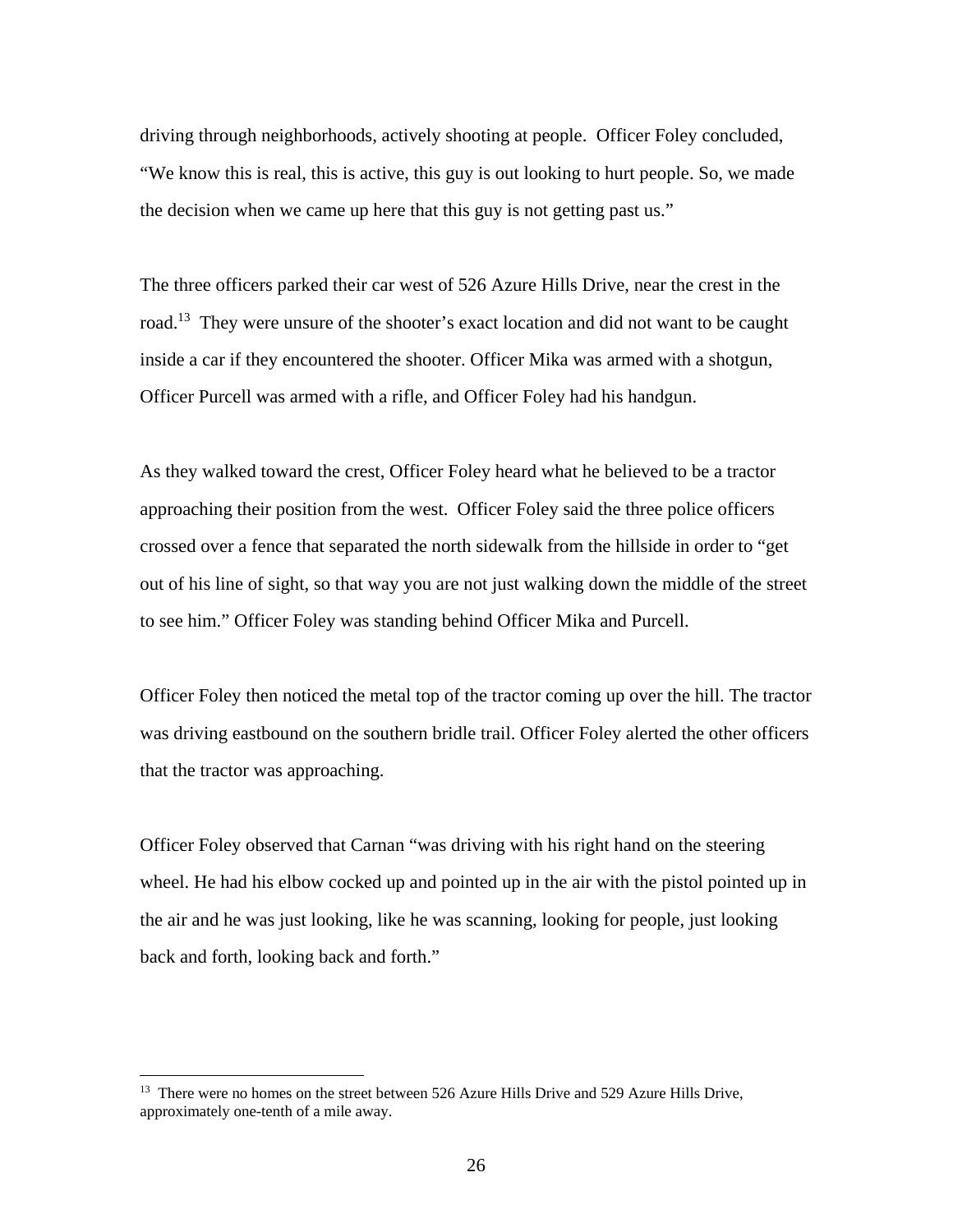Officer Mika loudly yelled, "Police! Drop the gun!" Officer Foley saw Carnan "scanning like he was looking for us and then he sees us over in this area and he starts to point the gun at us." Officer Foley believed Carnan heard Officer Mika because Carnan "looked right at us, pointed the gun and turned the tractor towards us."

As Carnan turned the tractor and pointed the gun at the three officers, Officer Mika fired one shot from his shotgun at Carnan. At almost the same time, Officer Purcell fired one shot from his rifle. Officer Foley did not fire his handgun because his position was behind the two other officers.

Although Carnan's body jerked to his left, he continued driving towards them. Officers Mika and Purcell both fired a second shot. Officer Foley observed Carnan's body slump over. The tractor continued moving until it struck a tree. Although the rear tires continued spinning, the tree prevented the tractor from moving forward.

The three officers maintained their position until a SWAT armored vehicle drove to their location and provided cover to approach Carnan's location. When they reached the tractor, they observed that Carnan appeared to be deceased.

#### 7. OFFICER FRANK MIKA

On August 25, 2013, Officer Frank Mika provided a walkthrough interview to Sergeant Brill. At the time of the incident, Officer Mika was assigned to the Special Operations Unit and wore a modified police uniform, which consisted of a T-shirt with police identifiers, and a tactical vest with patches bearing the words "POLICE" on the front and back.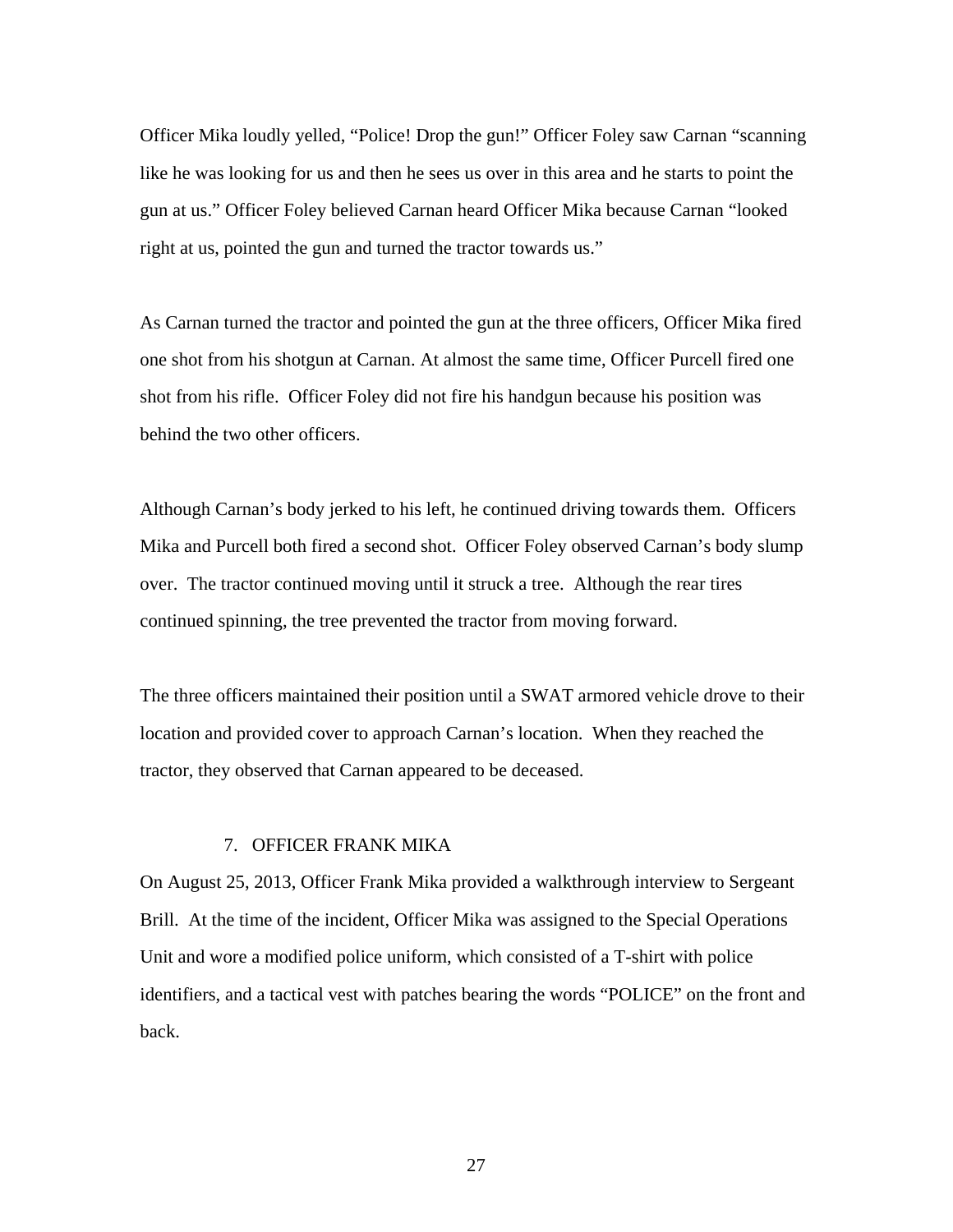On the evening of August 24, 2013, Officer Mika was at the police station with Officers Michael Foley and Lincoln Purcell. They were working on an unrelated case when Officer Mika heard a radio call about someone who had killed his mother. As he continued listening, he heard reports of shots fired at a bicyclist. Then, he heard Sergeant Darough reporting over the radio that shots had been fired at responding officers. Officer Mika noted Sergeant Darough sounded "more excited" when he reported shots being fired at the officers.

Based on the totality of the information, Officer Mika understood the active shooter situation "was very real." He believed that "it's not a question of **if** he's (Carnan) going to shoot, it's **when** he's going to shoot." [Emphasis added]

Officer Mika described an "active shooter situation" as a person who is without fear and who has decided to start shooting people. He explained that the situation does not stop until somebody forces the active shooter to stop. He believed that this incident was an active shooter situation because of the three separate shooting incidents in a close amount of time. Additionally, the active shooter was mobile in a tractor, crashing through fences, and moving from one location to another while armed with a gun.

Officer Mika drove Officers Foley and Purcell toward the scene. While driving, he heard over the radio that the suspect was heading toward Azure Hills Drive. He drove to that location and parked west of 526 Azure Hills Drive. He indicated that he chose this location because he "didn't know exactly where the suspect was going to be. I didn't want to just come over the rise and all of a sudden be confronted with the subject, um, where I'm still in the vehicle and unable to have my gun out and defend myself . . . . So I picked a location that was down around the curve."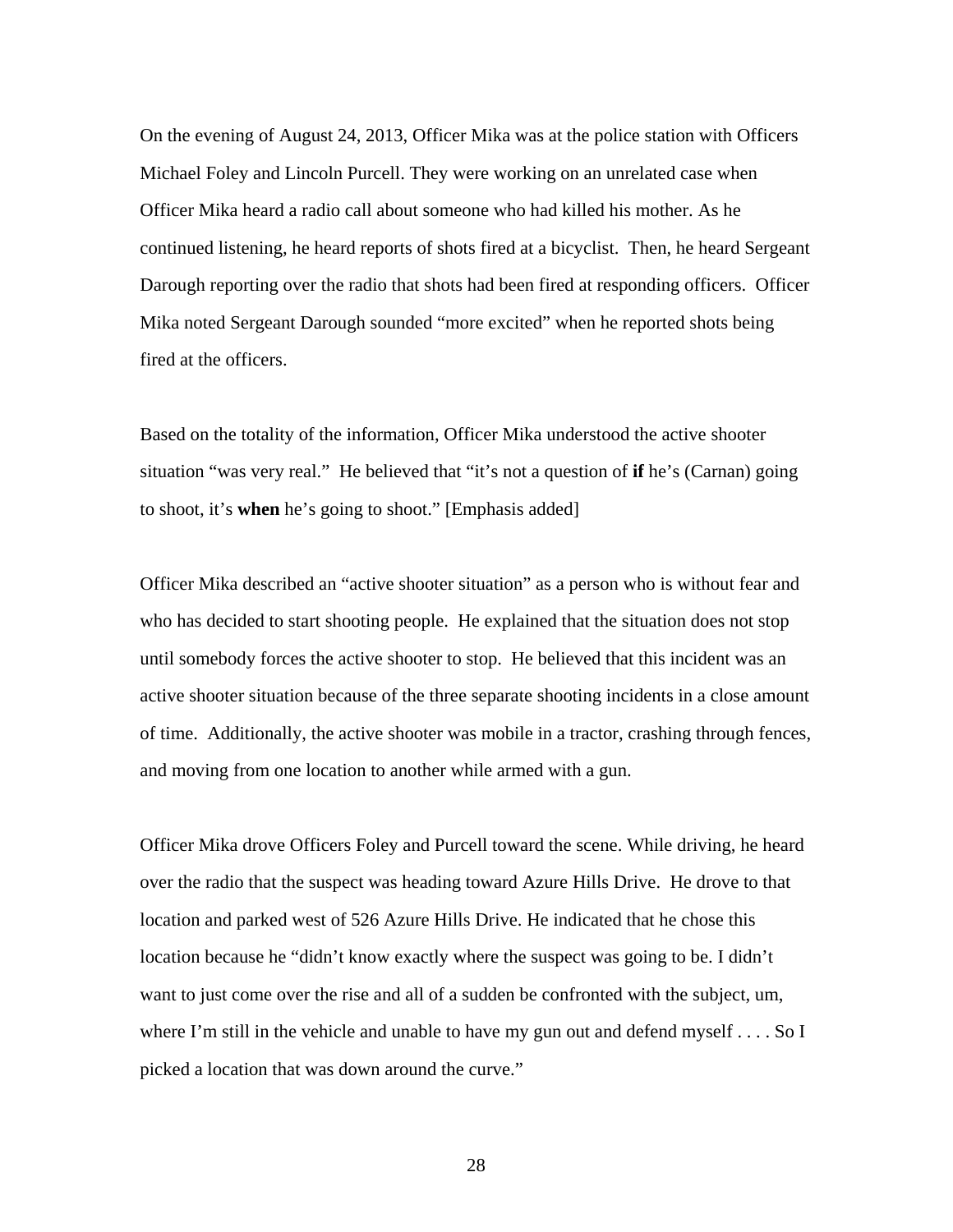Officer Purcell armed himself with a rifle, and Officer Mika took the shotgun. Prior to arriving, Officer Mika stated that he saw numerous people in the streets, and noticed several kids in the rear yard of a residence. The children were clearly visible from the street and he was concerned for their safety. He yelled at them to get back in the house. He explained that Carnan, who had already shown a complete disregard for the safety of others, was now coming in their direction, armed with a gun. With the children being out in the yard, they were not protected and the potential for them to get hurt or killed was present.

Officer Mika heard over the radio that Carnan was actually coming up the street. Then he heard the sound of what he believed was a tractor approaching their position. He wanted to get an elevated position to gain some type of cover or concealment. He was also concerned about potential rounds striking a residence if they had to fire their weapons. The three officers climbed over a fence on the northern side of the street, and took a position a short distance up the hillside.

A few moments later, Officer Mika saw Carnan driving a tractor along a bridle trail which paralleled the southern side of the street. He took cover behind one of the fence posts and loudly yelled, "Police! Drop the gun!" Officer Mika was concerned that, by providing this warning, he was giving their position away.

When Officer Mika first noticed the gun Carnan was carrying, the barrel was pointed straight up in the air. After Officer Mika yelled at him, Carnan immediately started to look around and he observed Carnan stop and look straight in the officers' direction. Carnan then turned the tractor towards the officers while pointing his weapon directly at them. As Carnan turned toward the officers, Officer Mika stated he was afraid that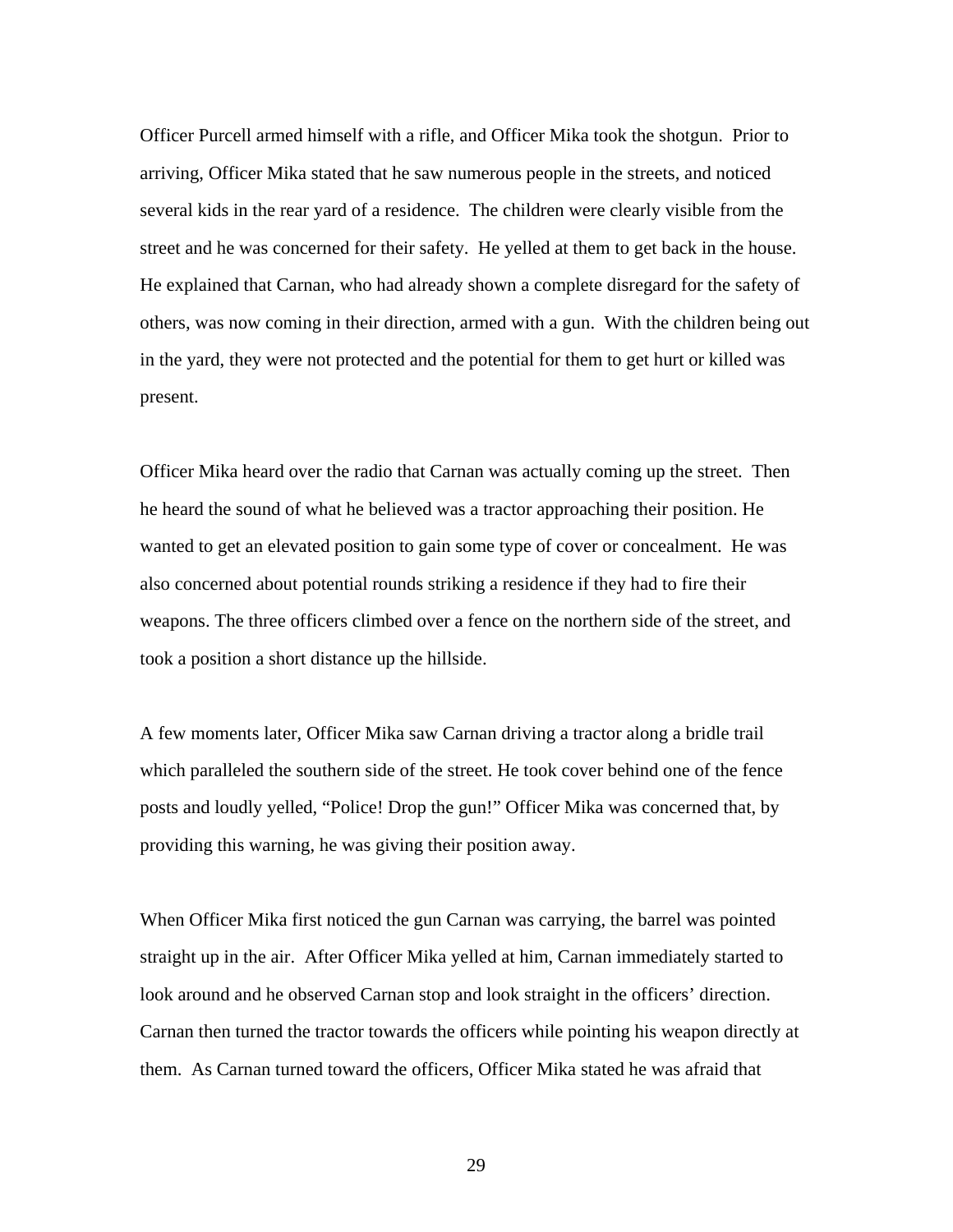Carnan was "going to start shooting at us. Our lives are in danger and I know, hope to God that one of us is not hurt and that we all go home safe."

Officer Mika fired one round from the shotgun which was immediately followed by Officer Purcell firing one round from the rifle. Officer Mika thought the first rounds missed Carnan because he continued coming right at them. Officer Mika and Officer Purcell then each fired a second shot at Carnan. Officer Mika believed he saw an impact on the left side of Carnan's head, then Carnan's body slump over. Officer Mika yelled, "He's down, he's down. Standby." The tractor then collided with a tree.

At first, Officer Mika began moving toward Carnan but the other officers stopped him. The officers waited for a Simi Valley Police Department armored vehicle driven by Officer Greg Buchanan to arrive. They used the vehicle as cover to approach Carnan on the tractor. As they approached, they noticed that the tractor was still moving but Carnan's body was slumped over. Officer Mika did not believe Carnan was still alive.

Officer Buchanan was able to turn off the tractor. A handgun was located on the floorboard of the tractor. The officers left Carnan's gun where it had fallen so that it could be collected as evidence.

#### 8. OFFICER LINCOLN PURCELL

On August 25, 2013, Officer Lincoln Purcell provided a walkthrough interview to Sergeant Brill. At the time of the incident, Officer Purcell was assigned to the Special Operations Unit. He wore a modified police uniform, which consisted of a T-shirt with police identifiers, and a tactical vest with patches bearing the words "POLICE" on the front and back.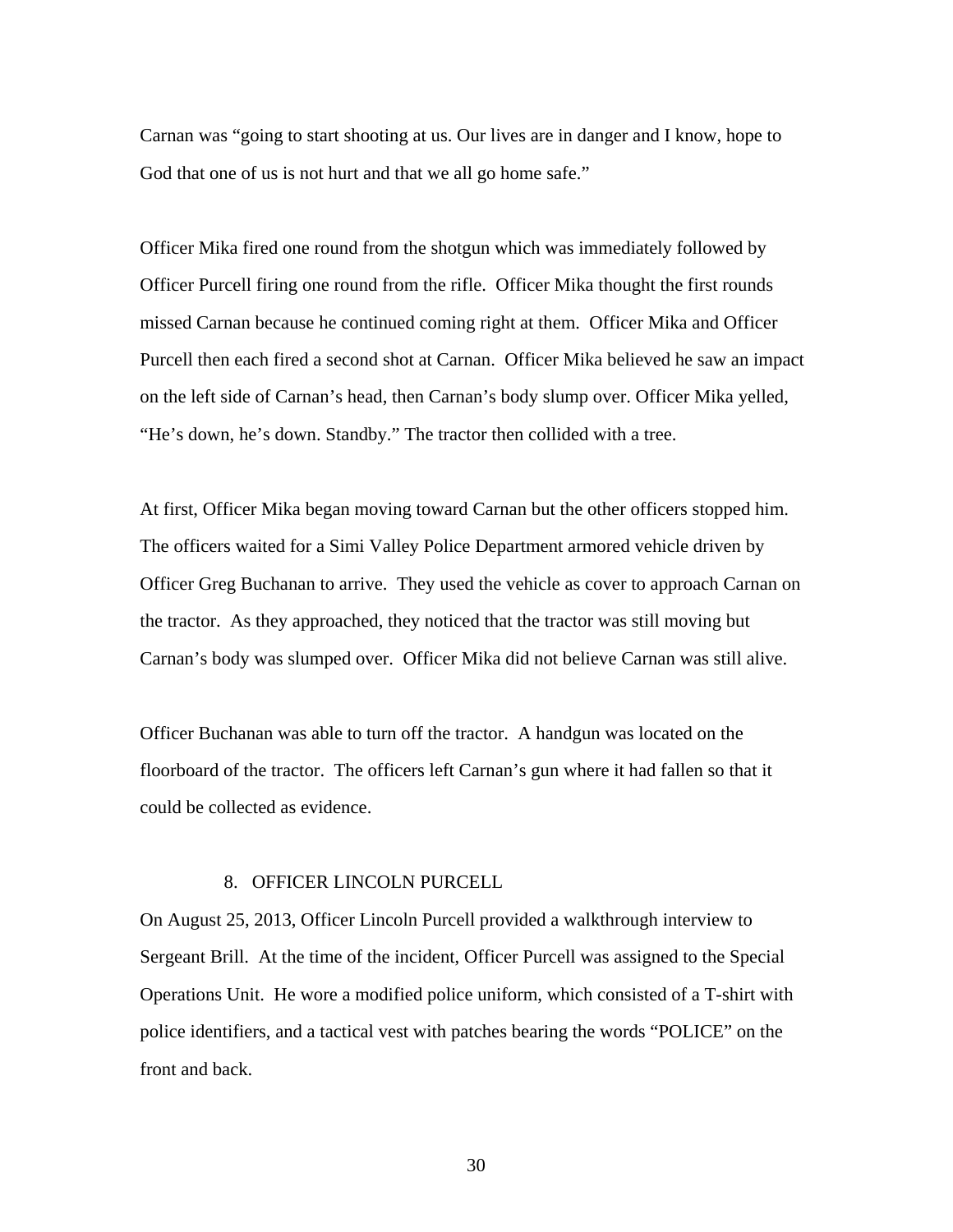Officer Purcell stated that, when the incident began, he was at the police station working with Officers Foley and Mika on an unrelated case. At one point, he heard a radio call in which a man was reporting his brother claimed to have shot their mother. Patrol officers were dispatched to that call.

While the patrol officers were en route, Officer Purcell heard dispatch advise the responding officers that a bicyclist just reported she was passing by that same location and a white male, either on the front porch or somewhere in the area, had repeatedly shot a gun at her. Officer Purcell also heard numerous phone calls coming into the dispatch center in the background. He then heard a dispatcher broadcast over the radio that "we have numerous RP's [reporting parties] now saying that someone is shooting a gun in the neighborhood." The nature and volume of calls convinced Officer Purcell that the situation was serious. Officers Purcell, Foley, and Mika decided to respond to the area to assist the other officers.

Officer Mika drove the three of them. While en route, Officer Purcell heard Sergeant Darough report that the house was on fire and "it looked like there was a female that was down somewhere near the entryway."14 Officer Purcell then heard Officer Chris Hahesy and Sergeant Darough report that someone was shooting at them and they could hear bullet ricochets impacting near them. Officer Purcell believed the suspect was now firing at police officers.

The broadcast identified the subject as "a white male . . . wearing a black shirt." Officer Purcell then heard reports that the suspect was now driving a tractor which had broken through a gate. The suspect was heading down a pathway towards Azure Hills Drive.

 $\overline{a}$ 

<sup>14</sup> Sergeant Darough broadcast that statement at 4:59 p.m.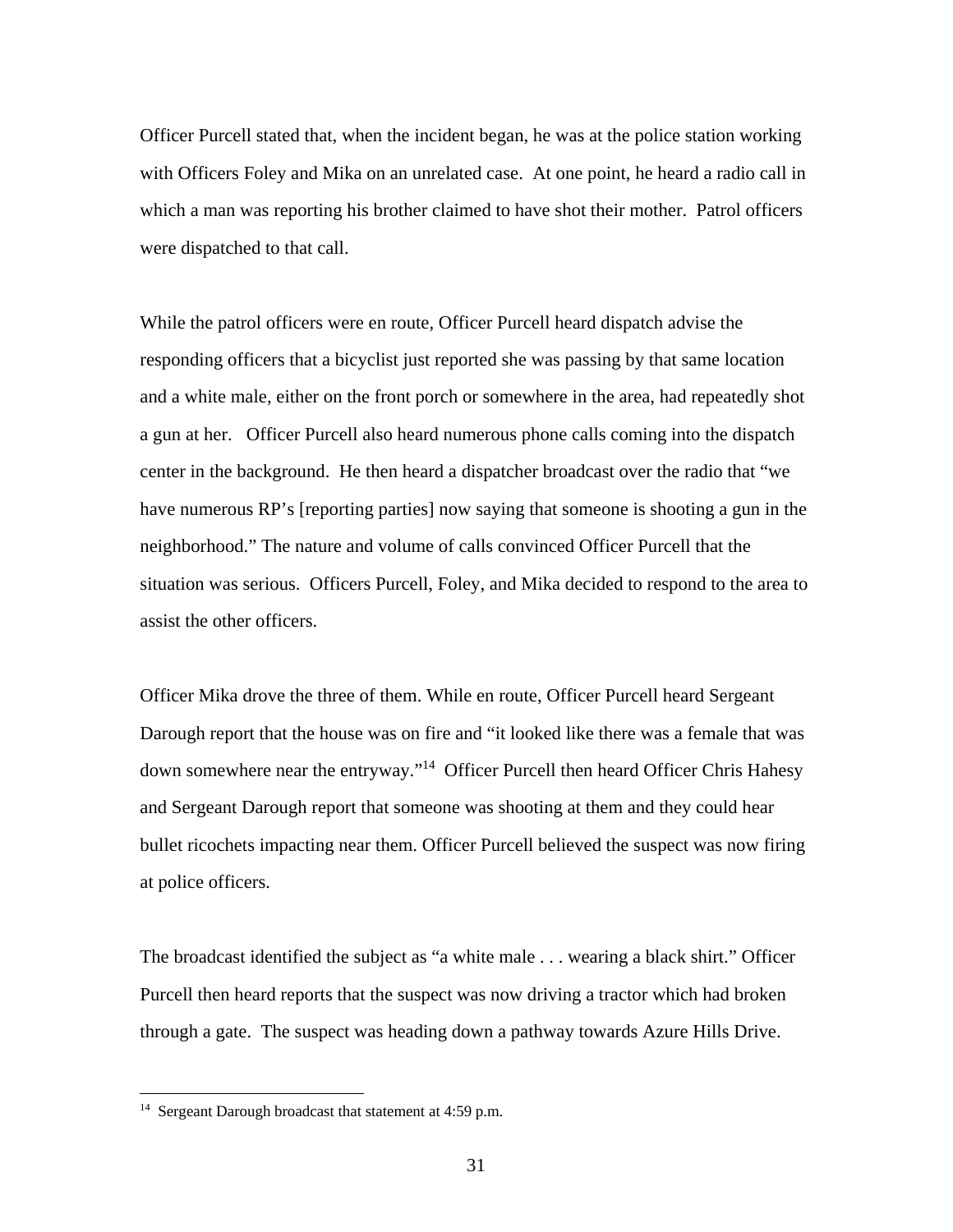The officers decided to drive directly to Azure Hills Drive in an attempt to locate the suspect.

Based on all the information he had received, Officer Purcell believed the incident was an "active shooter scenario." Officer Purcell described, "[T]his guy's probably killed somebody. Now you have officers saying hey, we hear shots being fired. This guy is actively shooting at people, then you have officers moments later saying we hear ricocheting bullets in our direction. He is shooting at us. So these are all things playing into my mind." At the time, he was thinking the suspect "has zero regard for anybody, doesn't care about his own neighbors, doesn't care about random people coming by on bikes, doesn't care about police officers. Either – again, I have no idea what his motive is but clearly he has indicated to me that he is willing to kill people and doesn't care. These are all things that are playing through my mind as we pull up."

When they arrived, Officer Purcell armed himself with a rifle, Officer Mika armed himself with a shotgun, and Officer Foley drew his handgun. Officers Foley and Mika put on helmets. Officer Purcell did not have a helmet. In order to prevent a crossfire situation with other responding officers, Officer Purcell broadcast their location over the radio and notified dispatch they were going to begin moving westbound along the street. Officers Purcell, Foley, and Mika then began moving westbound toward the suspect's last reported position.

As they moved up the street, Officer Purcell could hear the sound of what he believed was a tractor. He told the others, "Hey, I think he is coming this way." He believed that both he and Officer Mika then broadcast over the radio that, "We can hear the tractor. It sounds like he's eastbound coming up the street towards us." In order to gain cover and to provide a safe background in case they were forced to fire their weapons, the three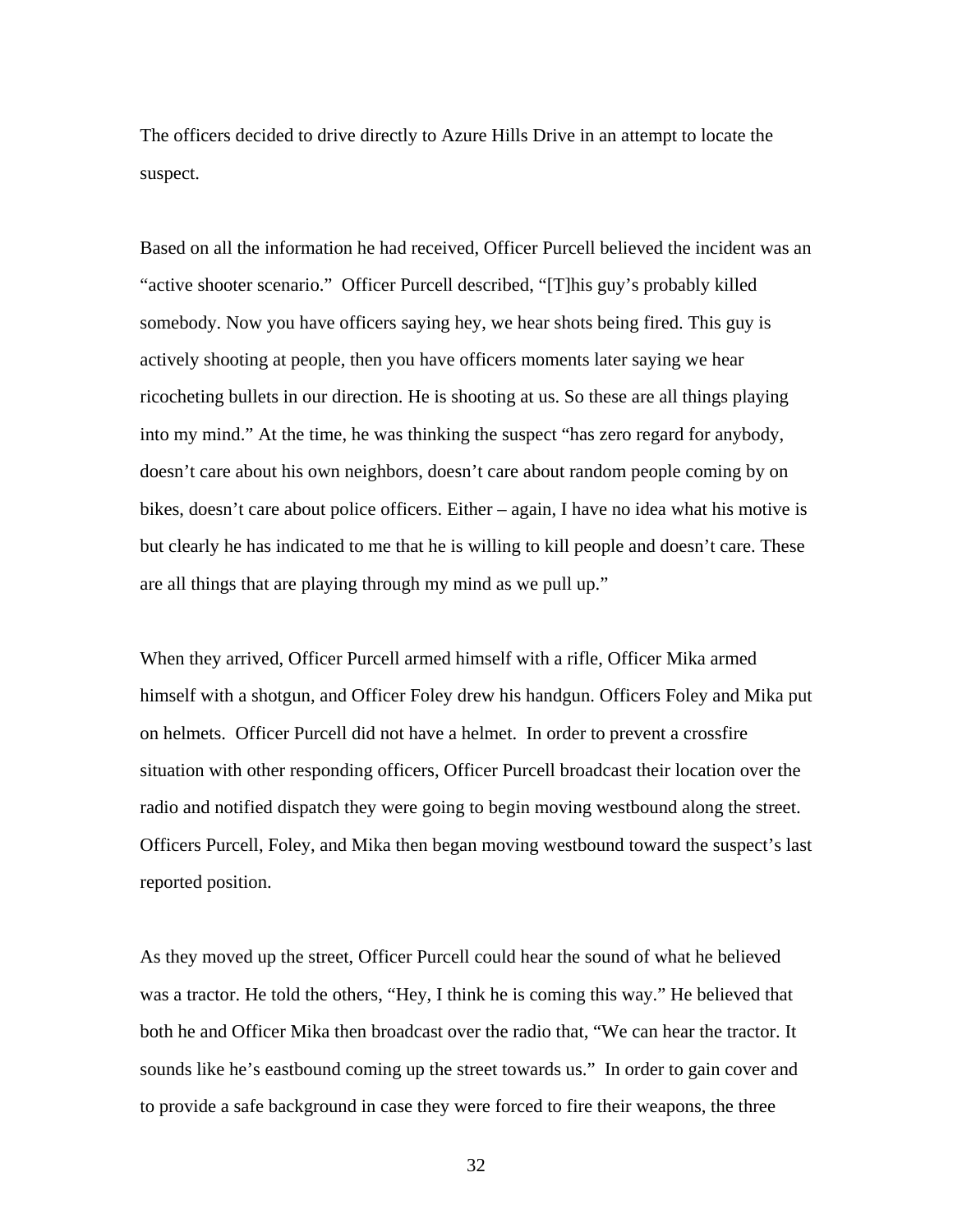officers crossed over a fence and climbed a short distance up a hillside on the north side of the street.

A few moments later, Officer Purcell saw the top part of a tractor moving in their direction along a bridle trail which paralleled the south side of Azure Hills Drive. As the tractor continued moving towards them, Officer Purcell recalled the driver was "a white male, black shirt, matched the description, uh, driving and in his left hand he had what looked to be a black revolver type of gun." The driver, later identified as Carnan, held the gun pointed up toward the sky. Based on the information provided by dispatch that the suspect was a white male wearing a black shirt armed with a handgun and driving a tractor, Officer Purcell was confident this individual was the same person who had shot at officers and the citizen on the bicycle. Officer Purcell saw that Carnan was looking straight ahead and did not appear to notice the officers on the opposite side of the street. Their police car was parked on the other side of a rise in the street and was not visible from Carnan's location.

A few moments after the tractor appeared, Officer Mika shouted, "Stop! Drop the gun! Stop, Police!" When Officer Frank Mika yelled this order, Officer Purcell observed Carnan "who's looking straight ahead prior to this, starts to look off and you can just see that he is now looking from, to, to basically find out where those voices are coming from. So as he's doing this, he starts scanning kind of through this embankment. And I don't know if he's looking at me or Frank, 'cause we're pretty close to each other, but he looks right at us." Officer Purcell further described Carnan's "attention immediately went to the hillside where we're standing. And he immediately began scanning the hillside. And it looked to me like he was looking for us. Like he was looking for the sound of those voices." He believed Carnan saw them on the hill because Carnan was "scanning the hillside, um, and, again what specifically caught my attention was he definitely appeared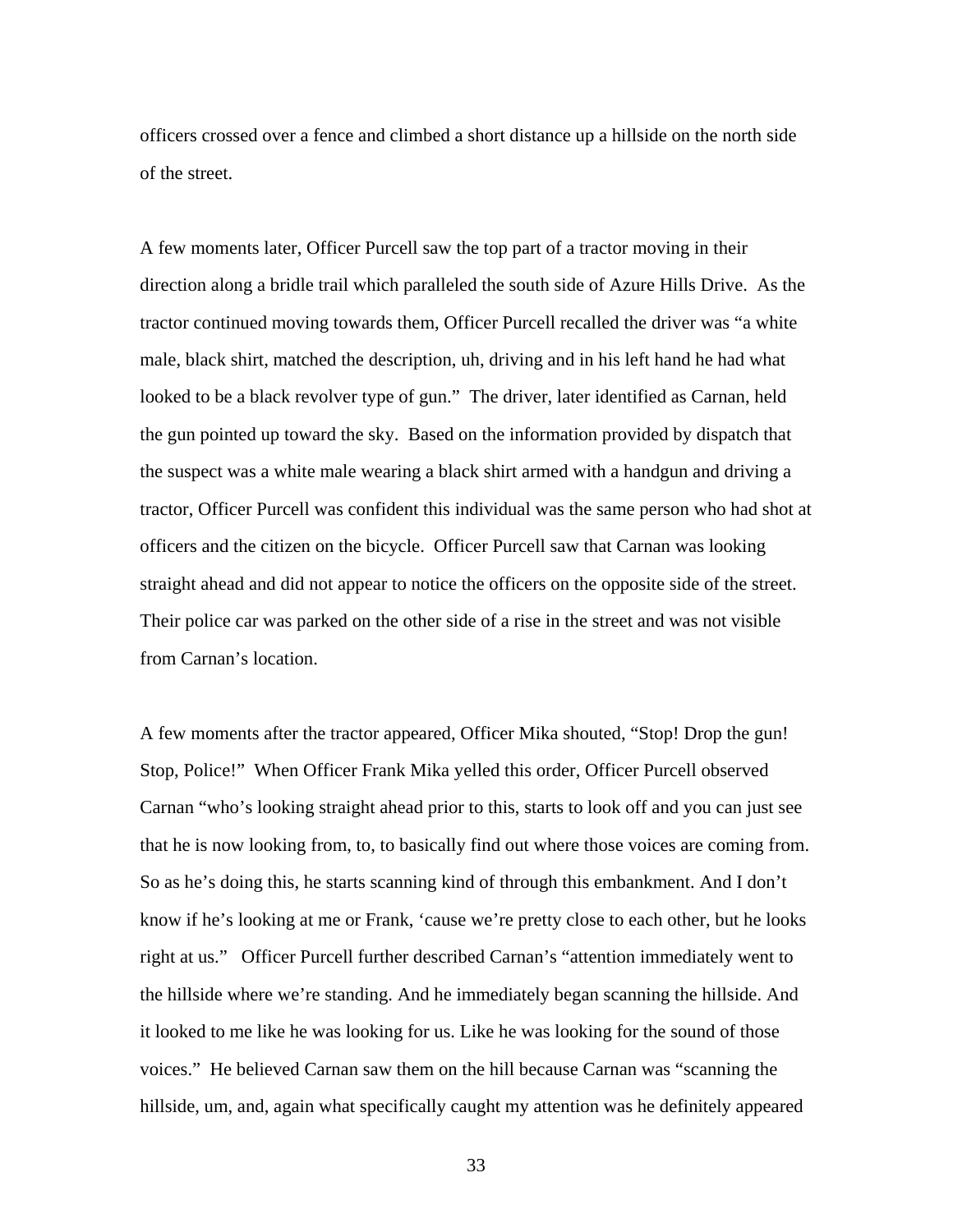to be scanning and then just locked. Like he found us, saw us. He, he was looking and saw us and as soon as his head stopped swiveling and just looked right where we were, that's when he put the gun straight out," and pointed his weapon directly at the three officers.

Officer Purcell explained, "[I]t's a Saturday. People are home. I mean, again, you have multiple people calling which, again, indicates people are home. They're in their houses. They're in their front yards washing their cars. They're in their backyard playing. Just like this house right here. When we pulled up it seemed, as I recall, people were playing in the backyard, there were kids playing back there, and so I'm thinking as this guy's coming up the street, it, he can't get past us. This has to stop because if he gets past us, who knows, he's about to go into another neighborhood right here. He's already demonstrated that he will just shoot at random, shoot random people, shoot random things, you know it makes no difference to him." When Carnan pointed the gun at him, Officer Purcell perceived this act as a threat to his life.

Officer Mika fired one shot from his shotgun and Officer Purcell fired one shot from his rifle. Officer Purcell stated he fired at Carnan because he was concerned about the very real and immediate danger that Carnan posed to Officer Purcell, his fellow officers, and the nearby residents.

Carnan's body reacted to each of the officers' first shots. Officer Purcell observed Carnan "kind of tilted over and, as that happened, the tractor, which was originally going straight, turned and started going directly towards our location." Officer Purcell was afraid that Carnan "wanted to kill us. I mean, he had it in his mind. Obviously he's fired at other officers. He's fired, he's hurt somebody in his house. He's fired at citizens. Um, we have people down the street right over here. Uh, all these things were going through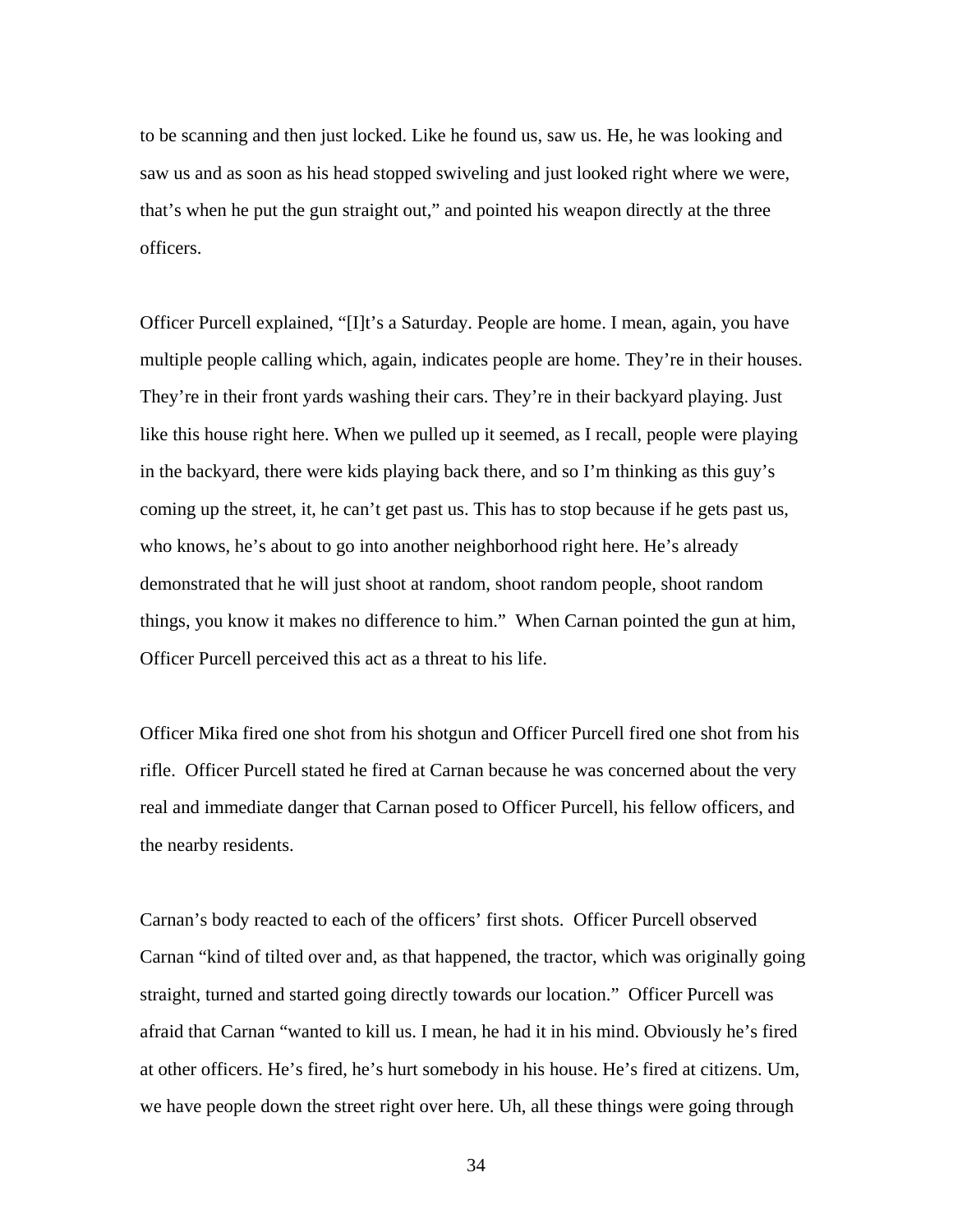my mind; that this has to be stopped. He's going to hurt more people or kill more people if he doesn't get stopped."

Officer Purcell and Officer Mika each fired a second shot at Carnan.15 Officer Mika then said something to the effect of "he's down." Officer Purcell moved his attention from his gun sights and looked at Carnan. He noticed that Carnan appeared to be bleeding from the head. The tractor then collided with a tree next to the bridle path which stopped the tractor's forward progress.

The tractor's rear wheels continued spinning, causing the tractor to bounce. Carnan's body was slumped over, but moved with the tractor's movement. Officer Purcell was too far away to determine whether Carnan's movement was voluntary or caused by the movement of the tractor. He was able to see that the gun was no longer in Carnan's left hand, but was unable to see Carnan's right hand. Officer Mika began moving toward Carnan, but Officer Purcell called him back.

A few moments later, Officer Greg Buchanan arrived at their location in a Simi Valley Police Department armored vehicle. The officers coordinated using the armored vehicle for cover as they approached Carnan. After arriving at the tractor and seeing Carnan's body, Officer Purcell believed Carnan was dead. The tractor was turned off.

## 9. OFFICER GREG BUCHANAN

 $\overline{a}$ 

On August 24, 2013, Officer Buchanan was working in the Simi Valley Police Department dispatch center. He heard a dispatcher receive a call reporting the caller's

<sup>&</sup>lt;sup>15</sup> Measurements at the scene indicate Carnan was approximately 175 feet away from the officers at the time of the second shot.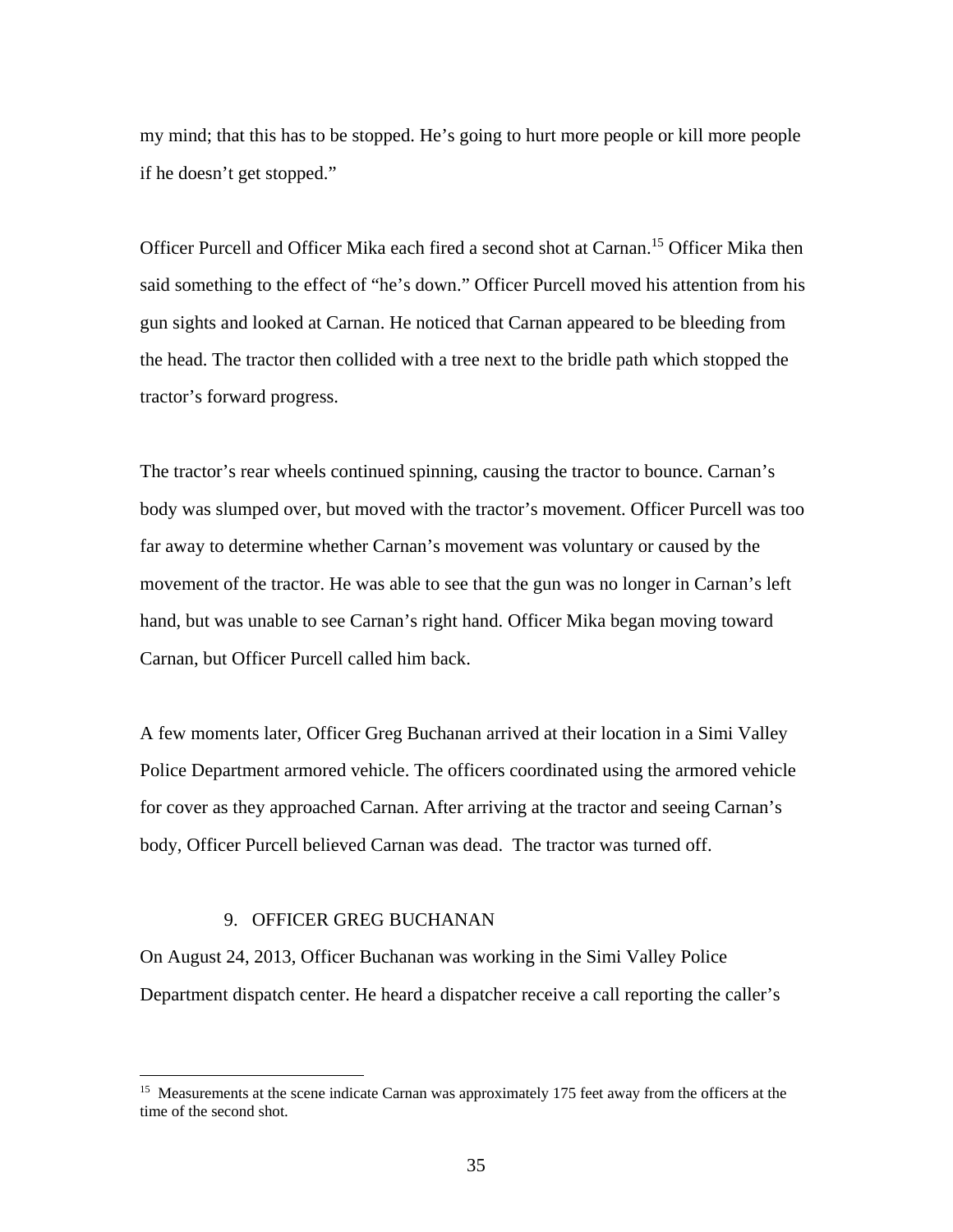brother had killed their mother in the residence located at 1189 Mellow Lane. Police officers were dispatched to answer that call.

Officer Buchanan remained in the dispatch center and listened to the radio traffic as the first officers arrived at 1189 Mellow Lane. He heard the officers report that smoke was coming from the house and that the home appeared to be on fire. He then heard the responding officers report that someone was shooting at them. Officer Buchanan was directed to drive a Simi Valley Police Department armored vehicle to the location to provide assistance to the officers on scene.

As he drove toward the Mellow Lane address, he monitored the police radio traffic. He heard reports that the suspect had left Mellow Lane on a tractor and appeared to be heading toward Azure Hills Drive. He then heard reports that shots had been fired on Azure Hills Drive. For that reason, he changed directions and began driving to Azure Hills Drive.

When he arrived, he located Officers Purcell, Foley, and Mika standing on the northern side of the street with their weapons pointed west. He looked in that direction and noticed a male subject, later identified as Carnan, lying on the rear right fender of a small farm tractor that had apparently collided with a tree. Carnan was not moving but the tractor's wheels were spinning. The tree prevented the tractor from moving forward.

Officer Buchanan drove the armored vehicle toward Carnan's location with Officers Purcell, Foley, and Mika using the vehicle as cover. They determined that Carnan was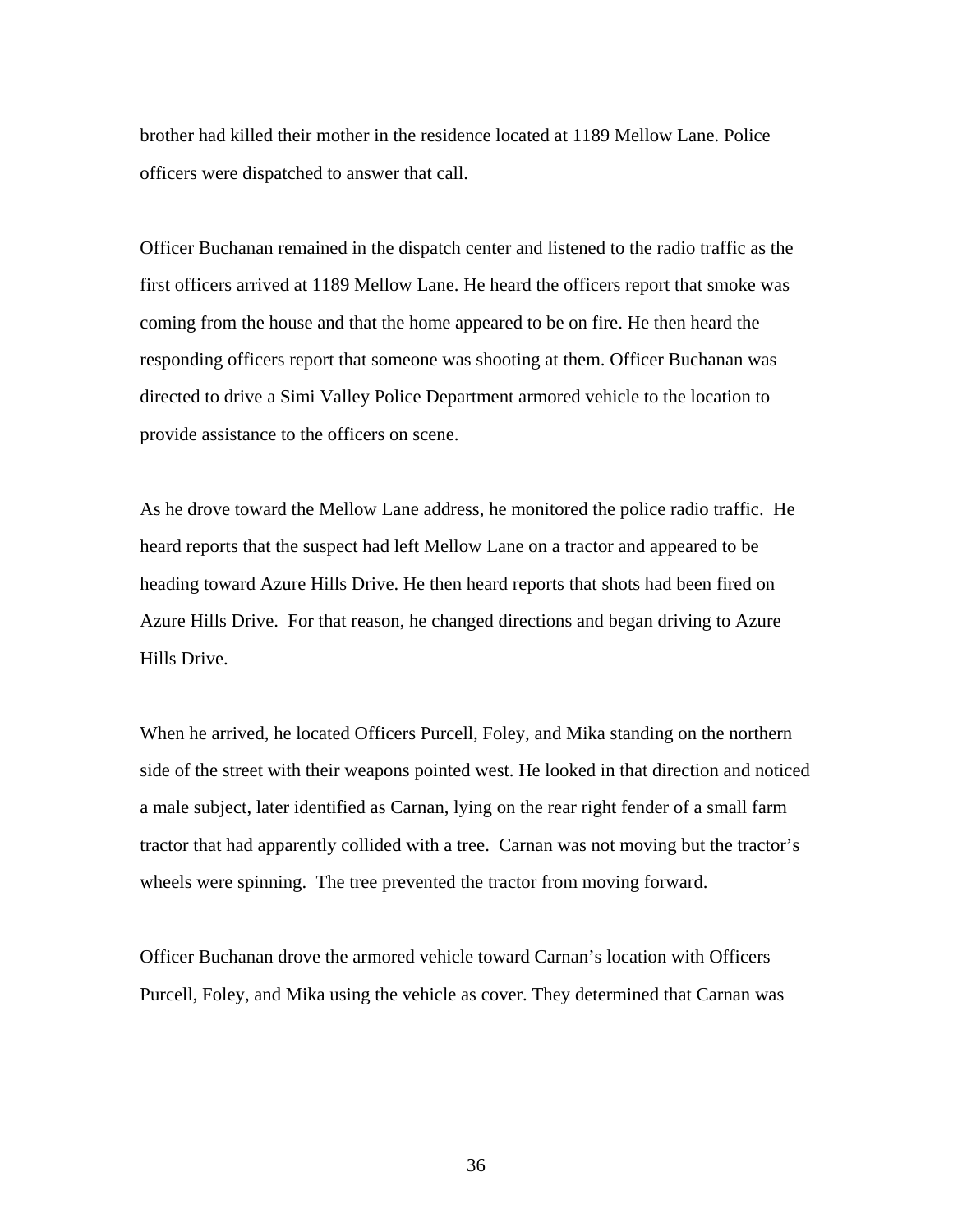dead and no medical attention was needed.<sup>16</sup> Officer Buchanan turned the tractor off and covered Carnan's body with a yellow first aid blanket.

## III. PHYSICAL EVIDENCE

1

### A. CRIME SCENE

1. 1189 Mellow Lane

Sally Carnan's body was located within the home of 1189 Mellow Lane. Her body lay face down in the entryway of a bathroom, with her legs extending into the hallway. A flattened copper jacketed bullet was found under her body, indicating it had been fired after she had fallen to the ground. A significant amount of blood spatter was on the bathroom walls, cabinet and door.

Three unexpended .44 caliber cartridges were located in the front entryway and two unexpended .44 caliber cartridges were located in the master bedroom. Three 50-count boxes of .44 caliber ammunition were located in a desk drawer in Carnan's bedroom. Six expended .44 caliber cartridges were located on Carnan's bedspread. A one-gallon gasoline container was on a shelf in his bedroom closet and numerous five-gallon gasoline containers were located throughout the home.

Investigators discovered several bullet strikes<sup>17</sup> at the Mellow Lane home. Bullet strikes were observed on the rear of the home, and a flattened copper jacketed .44 caliber bullet was recovered from a gravel path in the backyard, near a bullet strike at the base of a built-in grill. Bullet strikes consistent with someone firing a weapon from the front porch were located on a post supporting the front porch overhang, and on vehicles parked in the driveway.

<sup>&</sup>lt;sup>16</sup> Carnan was officially pronounced dead by Simi Valley Police Sergeant Chris Johnson at 5:40 p.m.

<sup>&</sup>lt;sup>17</sup> A "bullet strike" is an impression or characteristic left on a substrate after a fired bullet makes impact.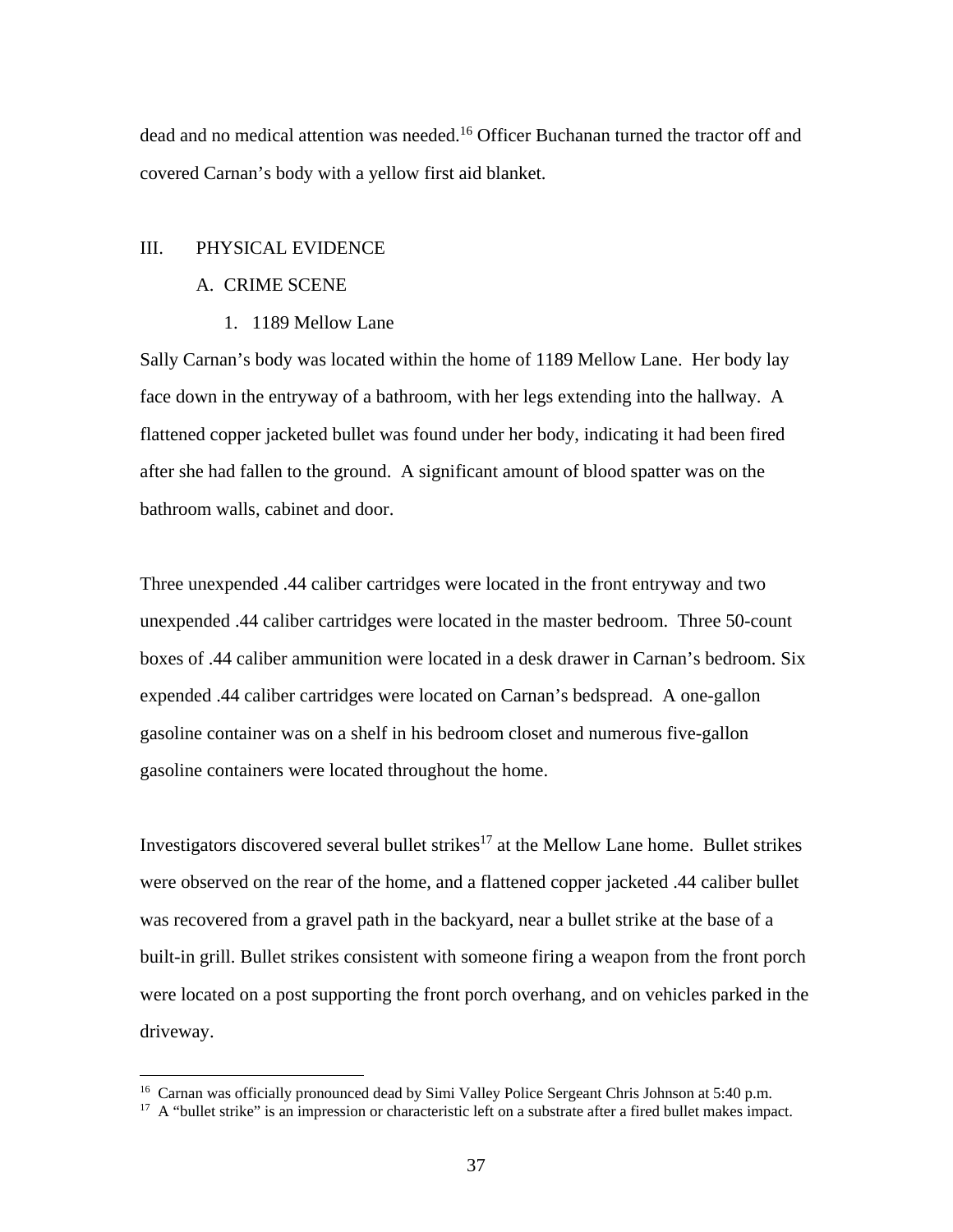## 2. Azure Hills Drive

 $\overline{a}$ 

Seven expended .44 caliber cartridges and one unexpended .44 caliber cartridge, all with the same head stamp as most of the other ammunition Carnan possessed, were located at different points on a trail in the open space hill area between 1189 Mellow Lane and 529 Azure Hills Drive.

An orange Kubota tractor was positioned partially on the bridle path on the south side of Azure Hills Drive. The right side of the tractor's front bucket was wedged against a tree. The ground around the rear tires had divots consistent with those tires having continued to spin while the tractor's forward progress was blocked by the tree. Tire tracks led from the rear of the tractor westbound down the bridle path, toward a fence east of 529 Azure Hills Drive.

Carnan's body was seated on the tractor but lay backward onto the right rear fender. Carnan was dressed in a black T-shirt, black shorts and flip-flop sandals. A pair of prescription eyeglasses were on the ground to the right rear of the tractor. A black Nokia cell phone was located in the left pocket of his shorts.

A Ruger Super Blackhawk .44 caliber six-shot revolver lay on the right floorboard behind Carnan's right foot.<sup>18</sup> The handgun was loaded with six unexpended cartridges. Carnan was wearing a large fanny pack, which held 107 unexpended .44 caliber cartridges, five expended .44 caliber cartridges, a road flare, and two "Sham–Wow" drying cloths.

<sup>&</sup>lt;sup>18</sup> The handgun had been shipped to a gun store in Oxnard in 1965, before records of gun purchasers were kept, so there was no information regarding where the gun originated. The Carnan family had weapons in a gun safe, but neither Jennifer Stavros nor Richard Carnan believed that Ryan Carnan knew the combination. Neither Jennifer nor Richard recognized the handgun.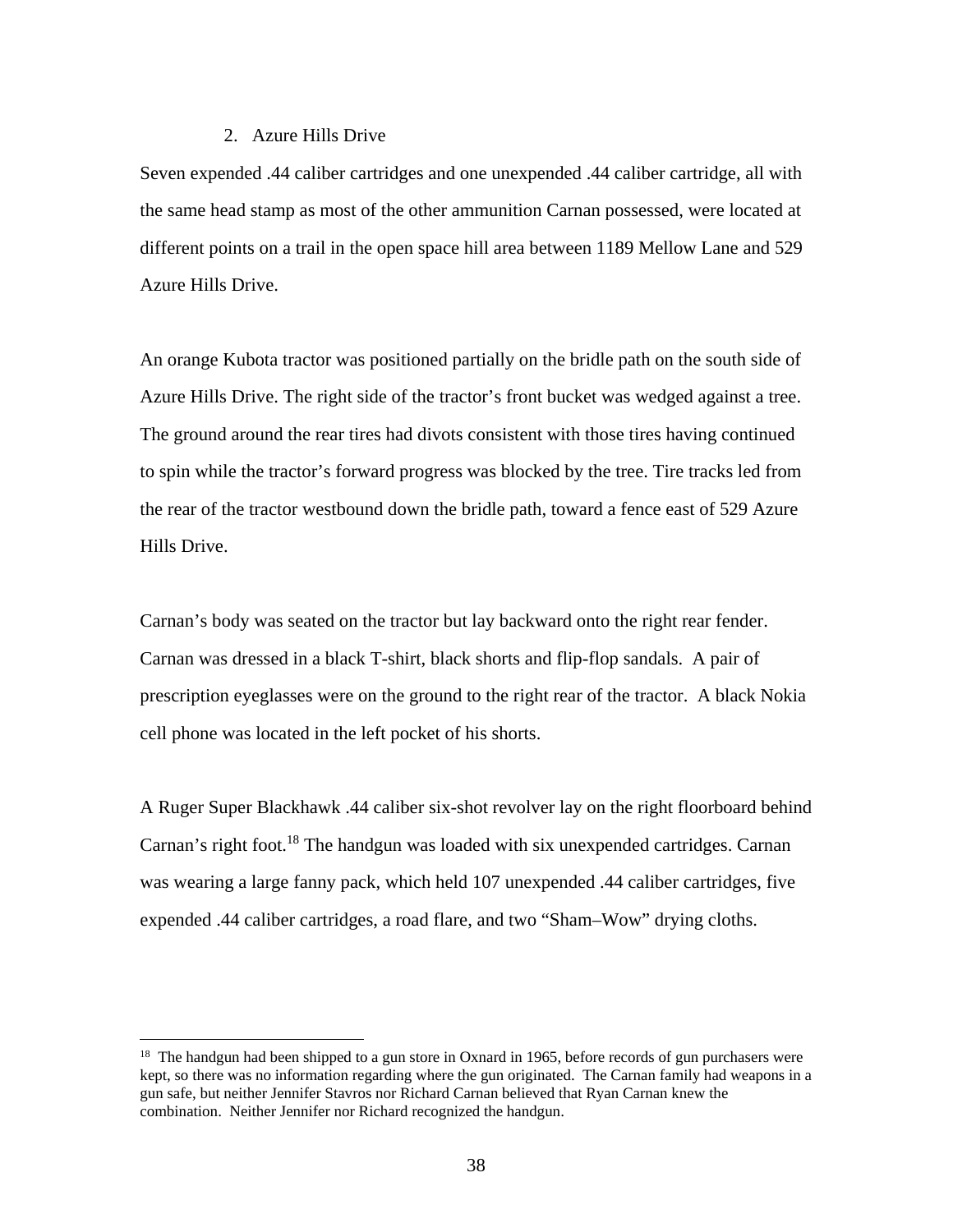Two expended shotgun shells and two expended .223 cartridges were recovered from a hillside on the north side of Azure Hills Drive, approximately 165 feet from the tractor.

#### B. TOXICOLOGY REPORT

A blood sample was obtained from Carnan during his autopsy and tested by forensic scientists with the Ventura County Sheriff's Forensic Science Laboratory, as well as by an independent toxicology lab. At the time of his death, Carnan's blood alcohol level was .15 percent, and tested positive for the following medications: Diazepam (Valium), Nordiazepam (Nordaz), Oxazepam (Alepam), Temazepam (Restoril) and Zolpidem  $(Ambien).<sup>19</sup>$ 

## C. AUTOPSIES

 $\overline{a}$ 

On August 26, 2013, Dr. Ann L. Bucholtz, M.D., of the Ventura County Medical Examiner's Office, conducted an autopsy on Ryan Carnan's body. Dr. Bucholtz found that Carnan had sustained a total of four distinct gunshot wounds from a combination of .223 rounds and shotgun slugs.

Gunshot wound number  $1^{20}$  entered at the side of Carnan's left eyebrow, passed through his brain and exited at his left ear. Gunshot wound number 2 was a superficial injury to his chin, running right to left across his face. Gunshot wound number 3 was a superficial grazing wound of his left cheek, which had two distinct injuries where the bullet grazed across his face in an up to down direction. Gunshot wound number 4 was a grazing wound across his left shoulder, which travelled in a front to back direction.

<sup>&</sup>lt;sup>19</sup> Diazepam, Nordiazepam, Oxazepam and Temazepam are all benzodiazepines, which are central nervous system depressants. Similar to alcohol, Ambien is not a benzodiazepine but is also a central nervous system depressant.

<sup>&</sup>lt;sup>20</sup> The numbering of the wounds was solely for identification and have no relation to the order in which the gunshot wounds occurred.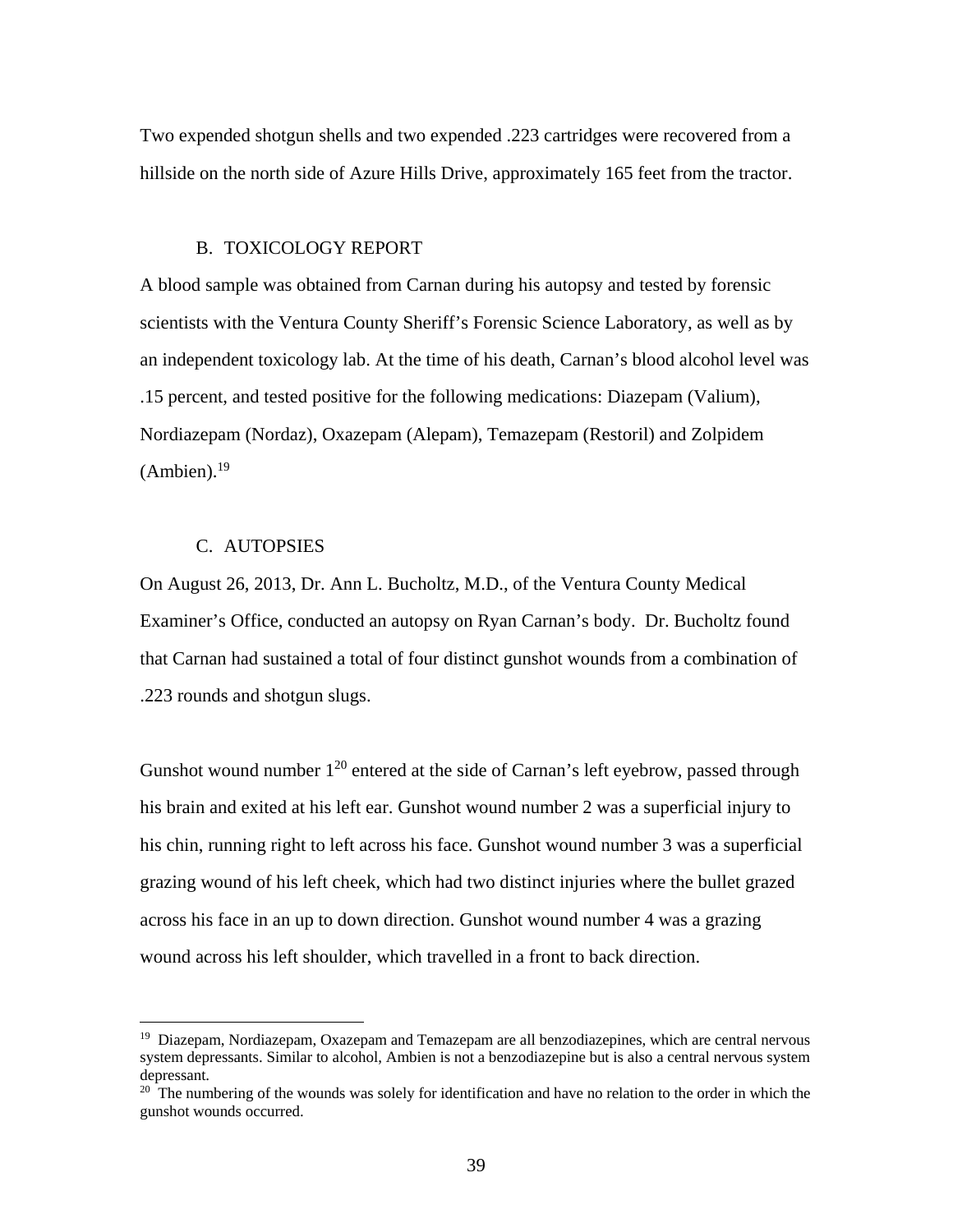Dr. Bucholtz found that Carnan's cause of death was multiple gunshot wounds and ruled his death a homicide. $2<sup>1</sup>$ 

On August 26, 2013, Dr. Bucholtz also conducted an autopsy on Sally Carnan's body. Dr. Bucholtz found that Ms. Carnan had died from multiple gunshot wounds and ruled her death a homicide. Dr. Bucholtz found that Ms. Carnan had been shot six times. Ballistic testing by forensic scientists with the Ventura County Sheriff's Forensic Science Laboratory confirmed that the bullets recovered from Ms. Carnan's body had been fired from the Ruger Super Blackhawk .44 caliber six-shot revolver possessed by Ryan Carnan and recovered from the tractor Carnan had been driving when he was killed.

## IV. LEGAL PRINCIPLES

 $\overline{a}$ 

#### A. LAW OF HOMICIDE AND SELF-DEFENSE

Homicide is the killing of one human being by another, either lawfully or unlawfully. Homicide encompasses murder and manslaughter, which are unlawful, and acts of excusable and justifiable homicide, which is lawful.

Homicide is justifiable when committed by any person "resisting any attempt to murder any person, or to commit a felony, or to do some great bodily injury upon any person." (Pen. Code § 197(1).)

CALCRIM 550 provides the specific jury instructions on the defense of self-defense, which provide that a person is not guilty of murder or manslaughter if 1) that person "reasonably believed that [the person] [or] someone else . . . was in imminent danger of being killed or suffering great bodily injury"; 2) that person "reasonably believed that the immediate use of deadly force was necessary to defend against that danger"; and 3) that

<sup>&</sup>lt;sup>21</sup> In the context of forensic pathology, the term "homicide" means a death at the hands of another.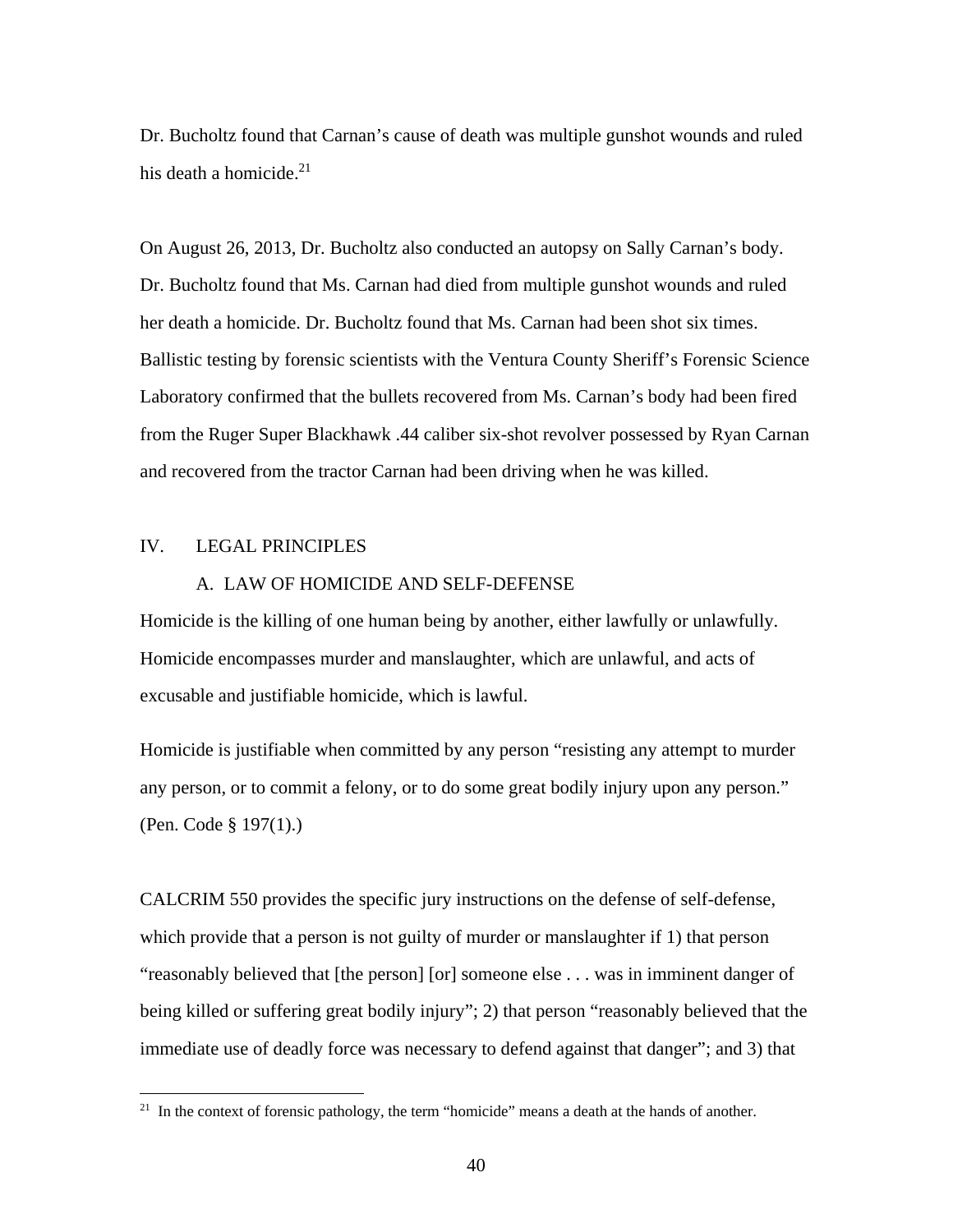person "used no more force than was reasonably necessary to defend against that danger."

CALCRIM 550 further instructs that in deciding whether that person's "beliefs were reasonable, consider all the circumstances as they were known to and appeared to [that person] and consider what a reasonable person in a similar situation with similar knowledge would have believed. If [that person]'s beliefs were reasonable, the danger does not need to have actually existed." It also provides that "[a person] is not required to retreat. He or she is entitled to stand his or her ground and defend himself or herself and, if reasonably necessary, to pursue an assailant until the danger has passed. This is so even if safety could have been achieved by retreating."

A killing by a peace officer is justifiable when it was "necessarily committed in overcoming actual resistance to the execution of some legal process, or in the discharge of any other legal duty" or "when necessarily committed in arresting persons charged with [a] felony, and who are fleeing from justice or resisting such arrest." (Pen. Code § 196.)

Police officers have a duty "to maintain peace and security" and "to protect citizens from harm." (*Batts v. Superior Court* (1972) 23 Cal.App.3d 435, 438.) A police officer may use deadly force when the circumstances create a reasonable fear of death or serious bodily injury in the mind of the officer. (*Graham v. Conner* (1989) 490 U.S. 386, 396- 397.) Reasonableness includes "allowance for the fact that police officers are often forced to make split-second judgments—in circumstances that are tense, uncertain, and rapidly evolving—about the amount of force that is necessary in a particular situation." (*Id*.)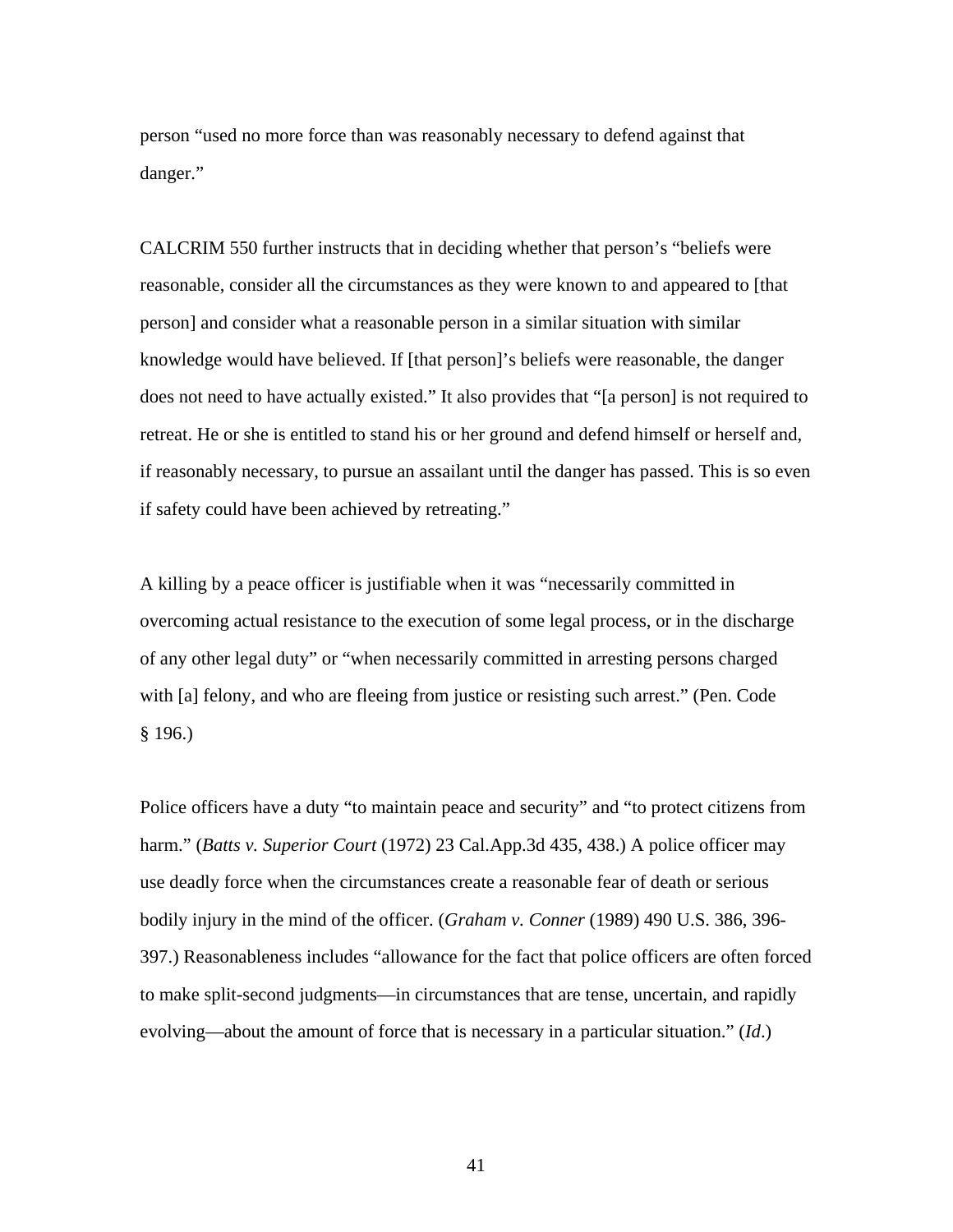Under the Fourth Amendment, police are "not required to use the least intrusive degree of force possible" but may use only such force as is objectively reasonable under the circumstances. (*Forrester v. City of San Diego*, (9th Cir. 1994), 25 F.3d 804, 807.) An officer's use of deadly force is reasonable only if "the officer has probable cause to believe that the suspect poses a significant threat of death or serious physical injury to the officer or others." (*Tennessee v. Garner*, (1985) 471 U.S. 1, 3.) Furthermore, "if police officers are justified in firing at a suspect in order to end a severe threat to public safety, the officers need not stop shooting until the threat has ended." *Plumhoff v. Rickard* (2014) \_\_\_ U.S. \_\_\_, 134 S.Ct. 2012, 2022.

"The test of reasonableness in this context is an objective one, viewed from the vantage of a reasonable officer on the scene. It is also highly deferential to the police officer's need to protect himself and others." (*Martinez v. County of L.A.* (1996), 47 Cal.App.4th 334, 343 (quoting *Graham* 490 U.S. at 396-397).) The reasonableness test requires careful attention to the facts and circumstances of each particular case, including: (1) "the severity of the crime at issue"; (2) "whether the suspect poses an immediate threat to the safety of the officers or others"; and (3) "whether [the suspect] is actively resisting arrest or attempting to evade arrest by flight." (*Graham*, 490 U.S. at 396.)

#### B. RYAN CARNAN'S CRIMINAL CONDUCT

Ryan Carnan engaged in felony and misdemeanor criminal conduct immediately prior to the shooting. Had he survived, he could have been charged with the commission of the following crimes:

- 1. Murder in violation of Penal Code section 187
- 2. Attempted Murder in violation of Penal Code sections 664 and 187
- 3. Attempted Murder of a Peace Officer in violation of Penal Code sections 664(e) and 187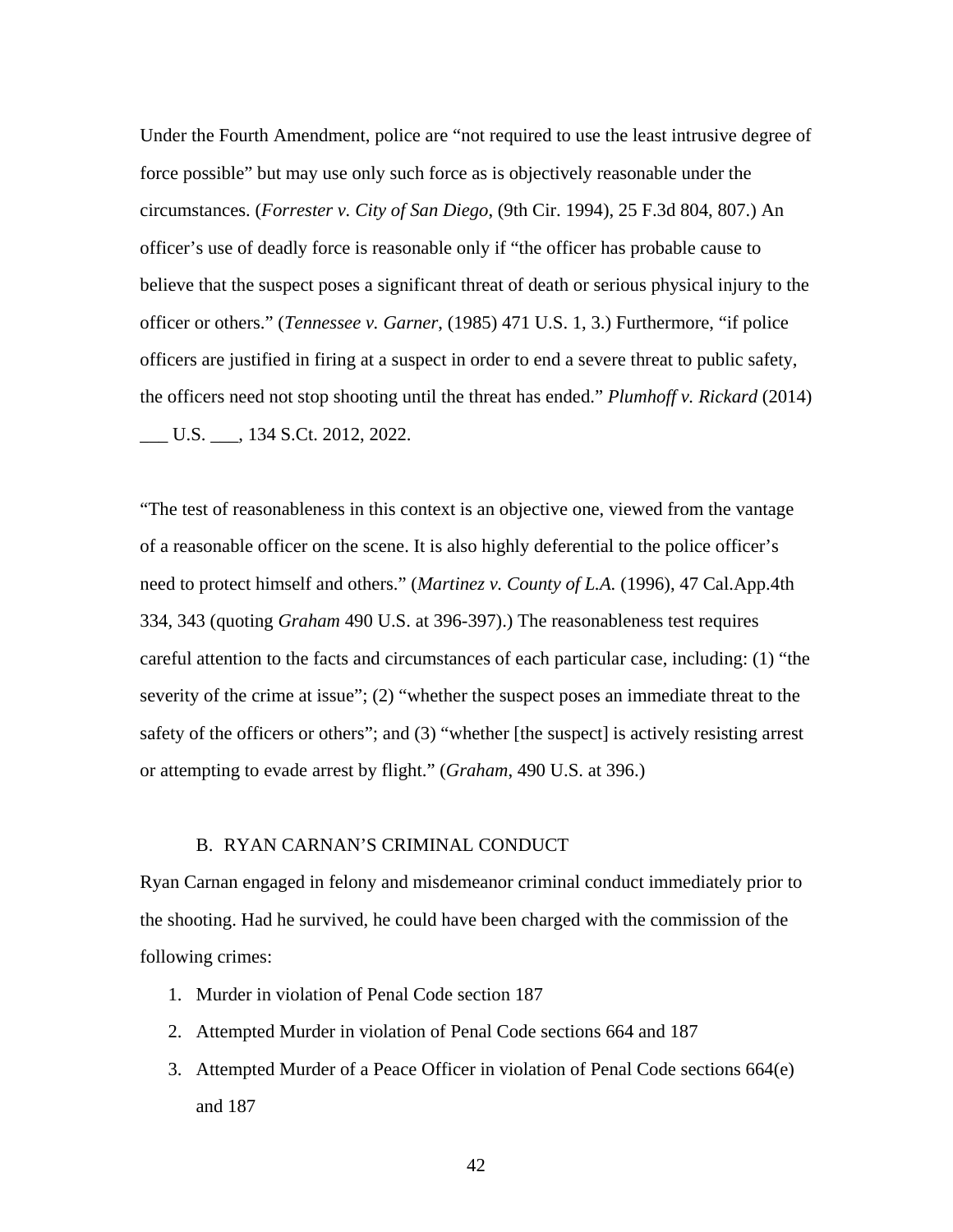- 4. Arson of a dwelling in violation of Penal Code section 451
- 5. Assault with a firearm in violation of Penal Code 245(a)(2)
- 6. Assault on a Peace Officer with a Firearm in violation of Penal Code section  $245(d)(1)$
- 7. Assault on a Peace Officer in violation of Penal Code section 245(c)
- 8. Threatening an Executive Officer in violation of Penal Code section 69
- 9. Armed Criminal Action in violation of Penal Code section 25800
- 10. Brandishing a Firearm in violation of Penal Code section 417
- 11. Carrying a Loaded Firearm in a Public Place in violation of Penal Code section 417

### V. ANALYSIS

On August 24, 2013, Ryan Carnan shot and killed his mother in the home they shared in Simi Valley. He called and told his brother about the killing. He then began shooting at people who were on the public streets and responding police officers, and brandishing his handgun at others. He was on a shooting spree, killing and shooting at both known and unknown persons. While Carnan's mental illness likely contributed to his actions on August 24, 2013, whatever his motivation, he unquestionably presented an imminent risk of death and great bodily injury to everyone in the neighborhood and all emergency personnel responding to the scene.

When Officers Foley, Mika, and Purcell took their position on the hillside of Azure Hills Drive, they were aware of reports regarding Carnan shooting his mother, shooting at a random passersby, and shooting at responding police officers. The officers each honestly and reasonably believed that Carnan was an active shooter, intending to shoot and kill any human target he encountered. Those beliefs were reasonable based on the officers' knowledge of the situation as it was unfolding, including the phone call to his brother that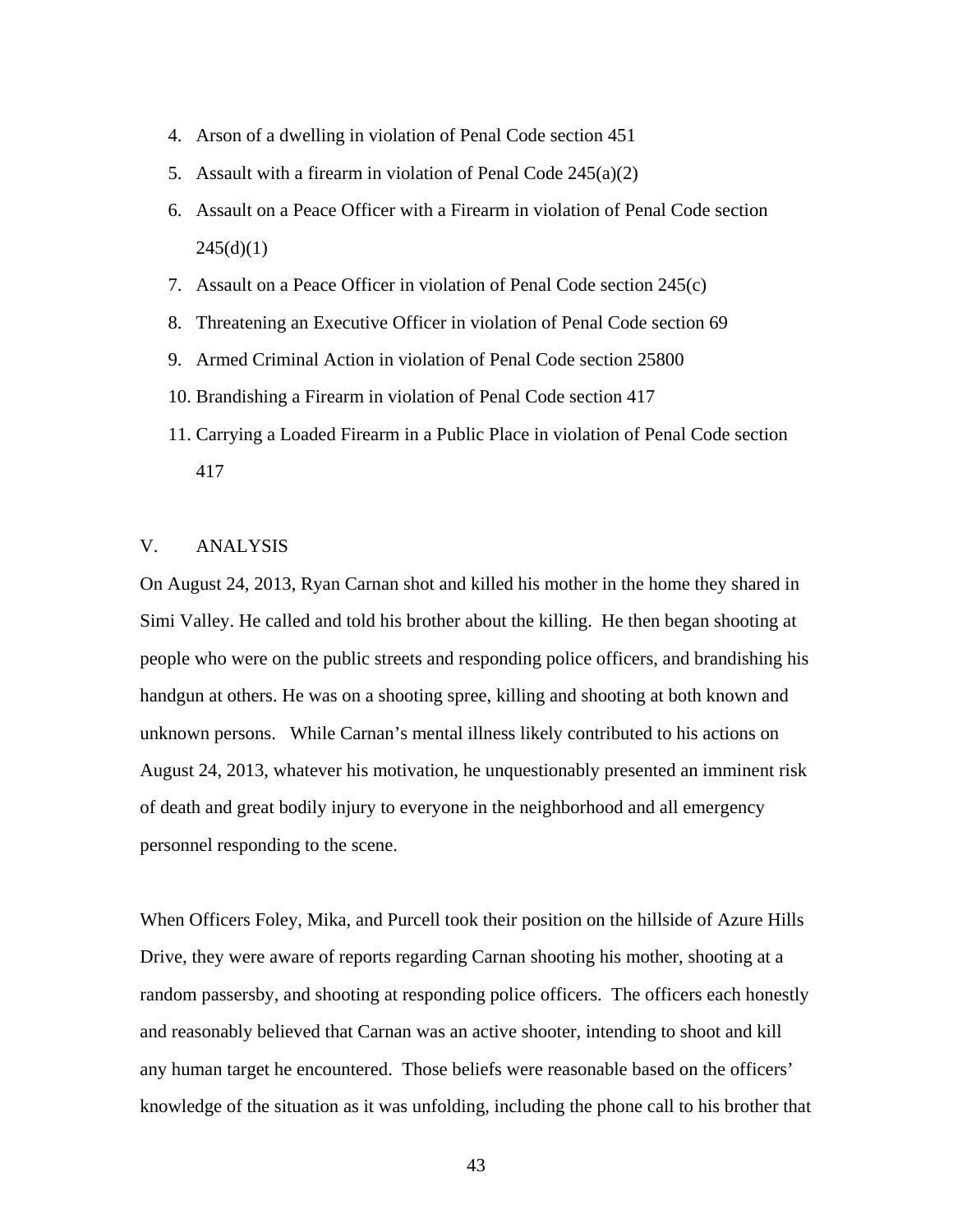he (Carnan) had just killed their mother and numerous reports of Carnan shooting indiscriminately at people in the neighborhood as he fled the scene in an open tractor. This information would have justified the officers shooting Carnan the moment they confirmed him to be the suspect who had committed these shootings.

Carnan had the option of ending his shooting spree by complying and surrendering when Officer Mika ordered Carnan to drop his weapon. Instead, he scanned for the officers' position and, when he had located them, pointed his gun directly at them. Officers Purcell and Mika were afraid Carnan was now attempting to harm them and their fellow officers. When Carnan pointed the gun at them, Officer Purcell described his own mindset as "I'm not going to let him kill me." Officers Purcell and Mika each fired one shot, and both shots superficially wounded Carnan.

Carnan had another opportunity to end the encounter by dropping his gun and surrendering after he was shot. Instead, he turned the tractor toward the officers and began driving at them. At that point, Officers Purcell and Mika each fired another shot. One of those shots fatally wounded Carnan.

Each time Officers Purcell and Mika shot Ryan Carnan, he posed "an immediate threat to the safety of the officers or others" and Officer Mika and Purcell used no more force than was reasonable to address that threat. Thus, they were fully justified in their use of deadly force.

## VI. CONCLUSION

It is the conclusion of the District Attorney that:

1. When Officer Frank Mika fired his weapon at Ryan Carnan, Officer Mika honestly and reasonably believed that he, Officers Purcell and Foley, and the